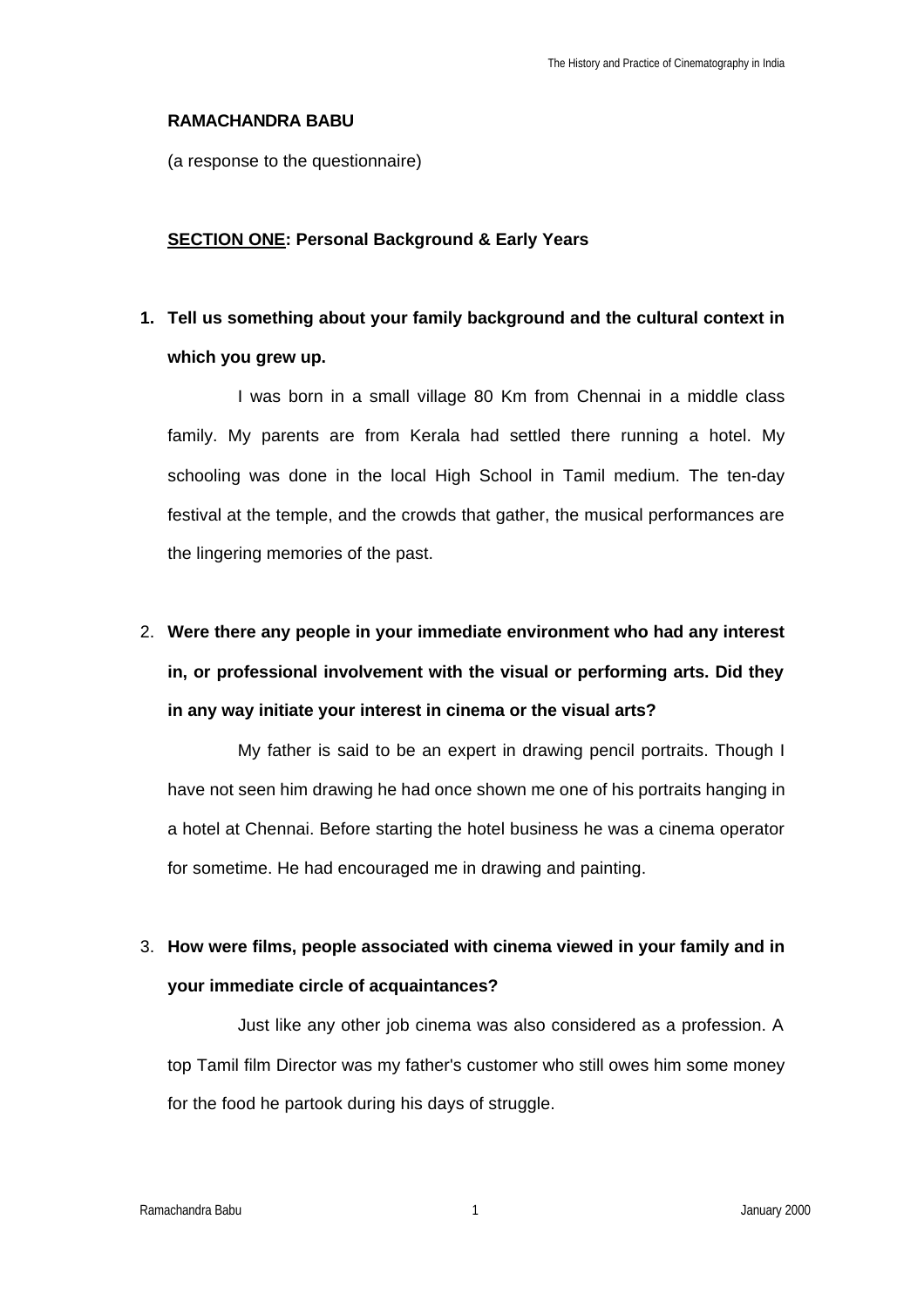**4. Please describe in some detail the 'visual field' of your childhood, (perhaps in terms of colours and light). By visual field we mean the ensemble of things that you saw and that have left an imprint on your memory. These could be details in nature, memories of performances or rituals, or films, or paintings and photographs, things that you saw on the street or in a city, or any other striking visual memories.** 

There was a big lake near my place where I used to go and watch the sun set. The ever-changing play of colours in the dusk hours had left a lasting impression. I used to wonder at the floating shapes of the clouds turning into different forms like an elephant or a face or a chariot etc. Another thing was the beauty of nature, when viewed from a hilltop which I used to climb in my childhood. The vast expanse of landscapes over which the shadows of clouds race along are a sight to behold.

**5. Do you recall the first or very early films that you saw? Can you tell us something about that experience? What was/were the films? Do you recall anything about the cinema hall, or space where the film was shown, and about the general atmosphere about the space?** 

I remember seeing a Black & White film, a Western in which bald headed tufted Red Indians fought Cowboys wearing hats, wielding guns, riding horses and generally shooting everything in sight. It was a morning show. There was something wrong with the sound so I didn't remember hearing any dialogues or music. Just some "Thud…Thud…" noise when the operator fumbled with the projector which I mistook for the sound of gunfire. Also the film broke several times. The hall was not crowded as not many people came to see English films. The Cinema hall was a big structure with four classes of seating arrangement Sofa, chair, Bench and Floor. We generally avoided sitting in Sofa class as it consisted of Cane chairs full of bed bugs.

Ramachandra Babu 2 January 2000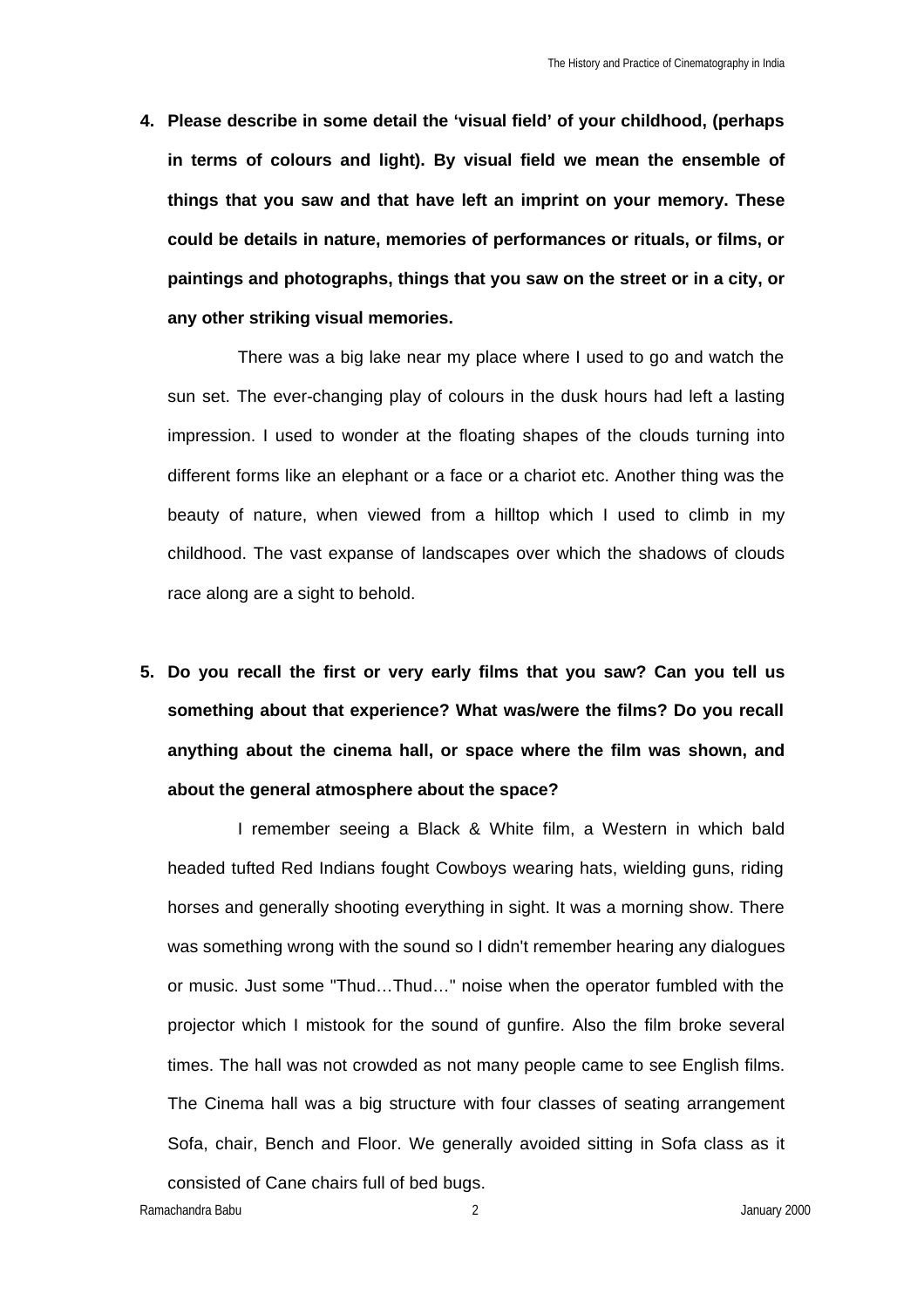## **6. How did you get interested in watching films? Were you ever a member of a film society or film club? Did you know about film societies?**

I was not a member of any film society nor have I heard about any such. I was only a casual viewer of films.

### **7. What were your other interests? Have those interests remained with you in later life?**

My only other interests apart from drawing and painting were stamp and coin collecting which I still retain to some extent.

### **8. Did you have an interest in still photography? Were you ever a member of any amateur photography club?**

As a chemistry student I got interested in learning how to mix chemicals for film developing and printing purposes. I used to take photographs with a box camera and used to develop and print in a makeshift darkroom. I was not a member of any amateur photography club.

### **9. Can you name some of the important films that you saw when you were growing up? Why did you think of them as significant?**

During the college days I saw many Hollywood films out of which those that impressed me were *Lawrence of Arabia*, *Dr. Zhivago* by their visual brilliance. Especially *Lawrence of Arabia* which had such strong visuals you felt the heat of the desert though you were sitting in an air-conditioned theatre. Similarly you felt the freezing coldness of the Russian winter in *Dr. Zhivago*. The films of Alfred Hitchcock were fascinating to watch with their master craftsmanship. Films like *Beckett* with superb dialogues and fine acting were gems of that period.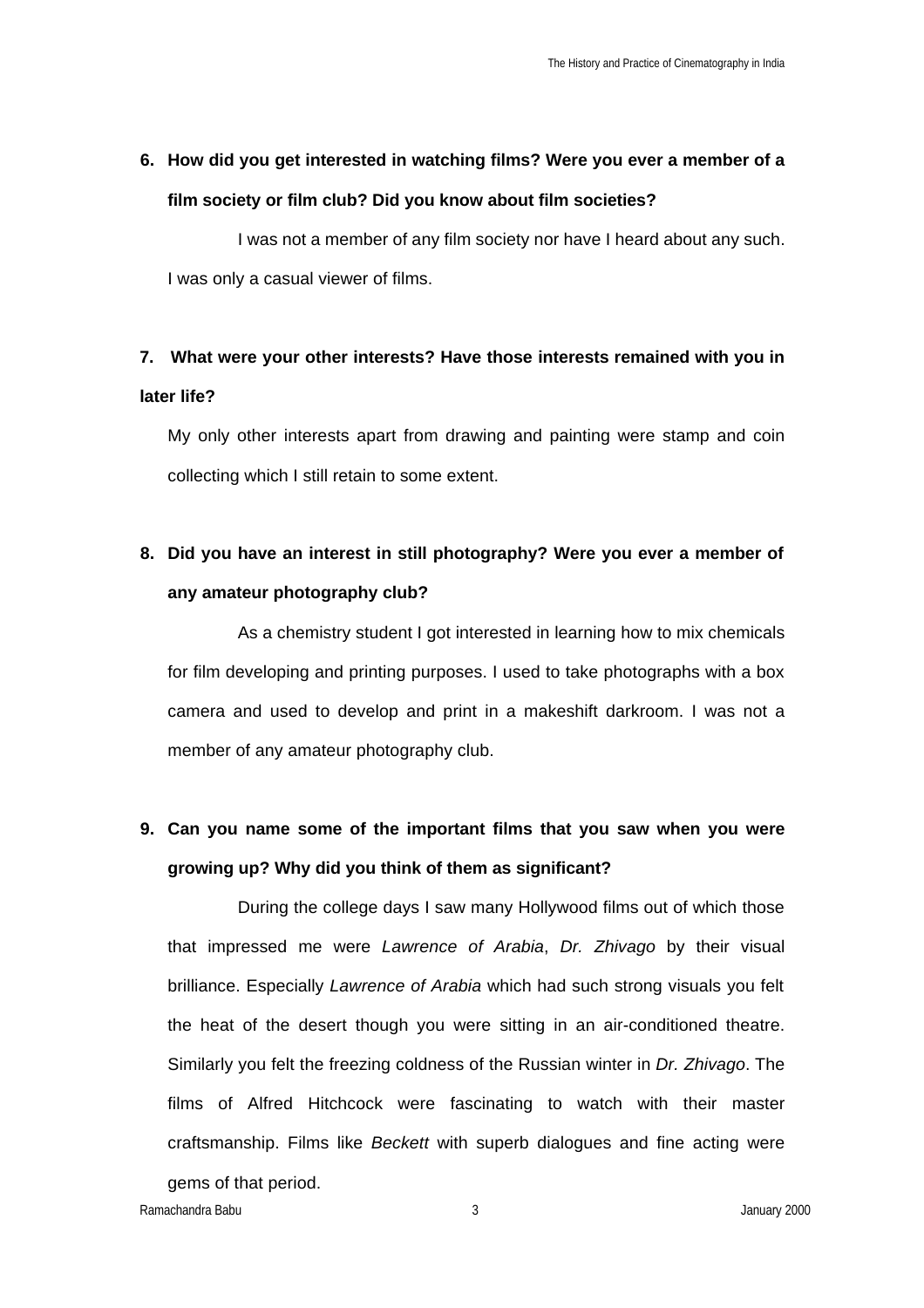**10. How, why and when did you decide to become a cinematographer? What were the factors that influenced this decision? Did your family encourage or discourage your choice of vocation?**

**Was your becoming a cinematographer not a result of a conscious decision, but a result of circumstances? If so, please tell us something about those circumstances.**

After my graduation I wanted to study painting at Shantiniketan, but finding it to be of five years' duration I had to leave it. While applying for various other courses I came across the Advertisement for Film & Televison Institute of India, Pune. As I was keen on non-office type of jobs and this was one connected with the visual arts, I thought I would give it a try. Luckily for me, I got selected just on the basis of my paintings rather than on previous photographic expertise. In fact I was the sole person who came with paintings while others came with albums and albums of photographs. My family were very encouraging in my decision to join the Institute.

#### **SECTION TWO: On learning to be a Cinematographer**

**1. Tell us about your education as a cinematographer, did it occur in film school (which institute), or in the industry.** 

I did my Diploma in Cinema (Motion Picture Photography) at the FTII, Pune, 1968-71.

Ramachandra Babu 4 January 2000 **2. If you studied in a film school, can you tell us about your years in the institute, and what your memories are of that time? About the syllabus, and quality of film education and technical training. Things that you were**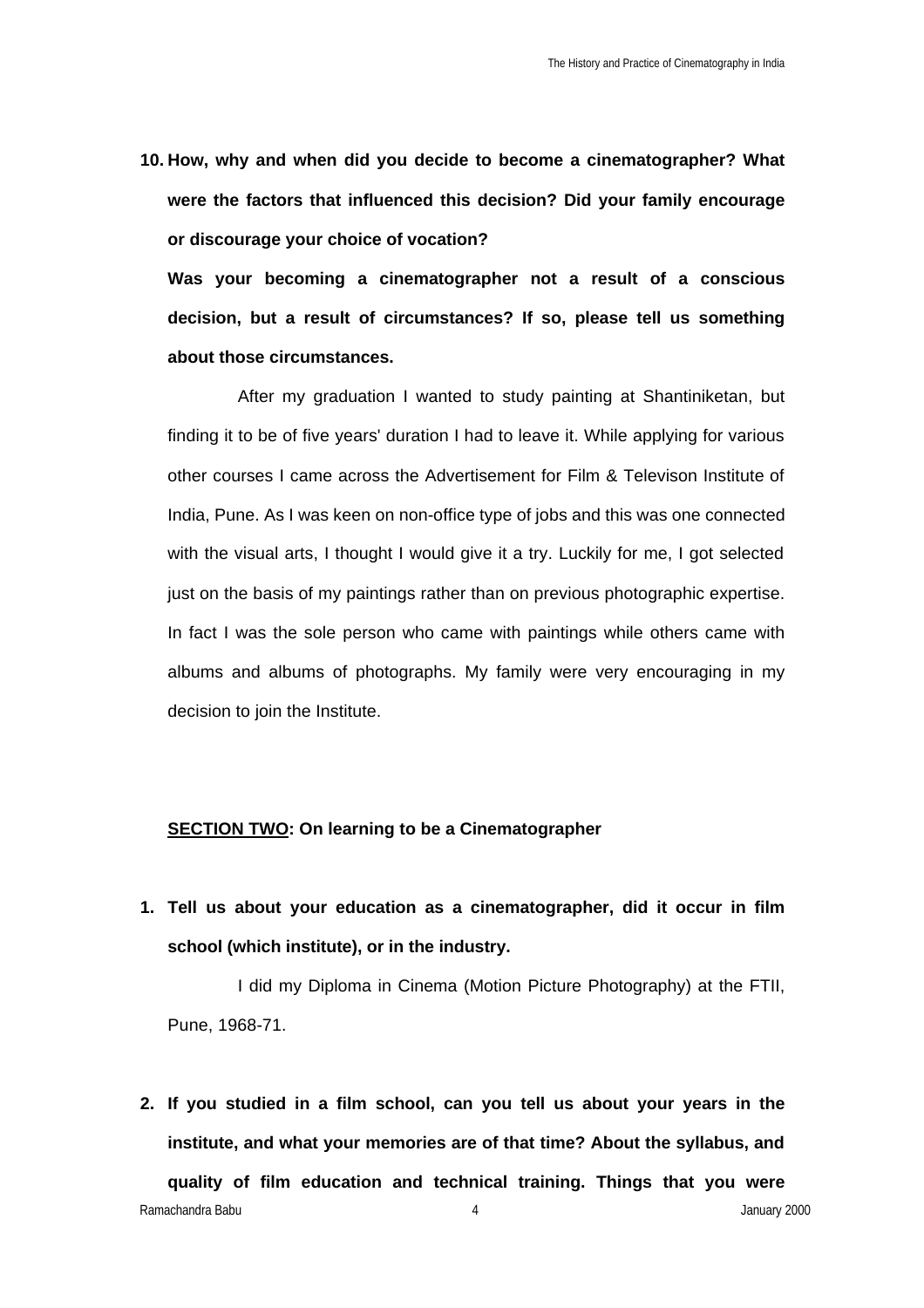## **dissatisfied with. Any specific memories of visiting faculty, important workshops.**

I think it was one of the best things that had happened to me. A sprawling campus, with students from all over India and neighbouring countries made our horizons wide open. We had the latest equipments and fully equipped facilities to train. Some of the teaching staff were excellent and thought provoking. Both theory and practicals were well mingled and I suppose that I learnt all the basics from the Institute training only-. Except for the Acting students who were a bunch apart and who behaved as if they are superstars which led to a strike, life there was fine. Of the visiting filmmakers I remember meeting Satyajit Ray, Mrinal Sen, M.T.Vasudevan Nair etc who shared their experiences both in classrooms as well as outside.

# **3. Can you talk about the important films that you remember seeing from this time. In what way was your perception of cinema, and of cinematography, changing as a result of a sustained and formal film education?**

*Pather Panchali* - It was a revelatory experience of a totally different kind of filmmaking. The lighting was soft and natural, very realistic. Films of Akira Kurosawa, Bergman, Eisenstein, etc. made a deep impact which still haunts me. I try to do realistic lighting as far as possible, true to the source in the frame. I think films should be purposeful and not merely entertainment.

### **4. When you look back on the exercises that you had to do as a student of cinematography, what are the things that come to mind?**

Ramachandra Babu 5 January 2000 1 and 2000 1 and 2000 1 and 2000 1 and 2000 1 and 2000 1 and 2000 1 and 2000 1 and 2000 1 and 2000 1 and 2000 1 and 2000 1 and 2000 1 and 2000 1 and 2000 1 and 2000 1 and 2000 1 and 2000 1 a In the Institute we used to do all the things right from loading the magazines, threading the film, focus pulling, lighting, camera operation as well as pushing the trolley. The present day cinematographers can't even do the threading of the film. The overall training enabled me during emergencies when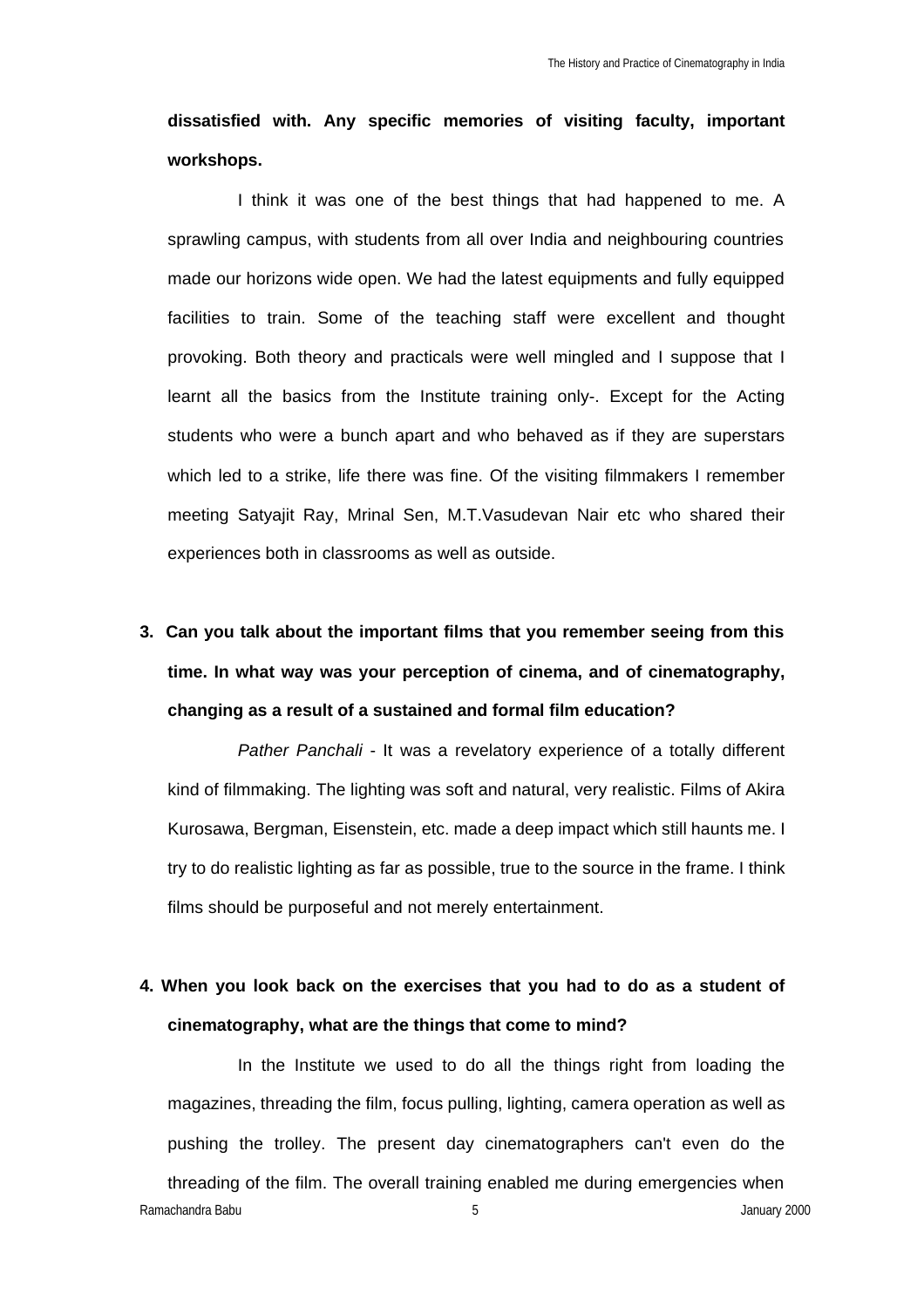some Camera assistants fail to turn up or some inexperienced one comes to location.

**5. Tell us something about the experience of shooting your diploma film or first film? If you had to do it over again, what approach would you take? What were the mistakes that you learnt from?** 

My diploma film mostly consisted of outdoor locations. I think I have lit the indoor scenes pretty well though shot inside the studio floor I managed to give it the look of being shot on location.

**6. Were you attracted to the work of any particular cinematographer/s. If so, what attracted you to their work. Tell us something about the important cinematographic influences on you in this period? Have you found that in the course of time, these influences have varied, or have they remained the same?**

The cinematographers who influenced me were Subrata Mitra, Sven Nykvst, Nestor Almendros. I liked their realistic lighting, soft and natural looking, as if they never used any lights at all. I still feel it is very valid even today.

# **7. What if any, were the other sources of influence (outside cinema and filmmaking) on the shaping of your vision?**

My other source of inspiration was nature, the ever-changing patterns of light created by just one source, the sun during day and the moon during night.

**8. What suggestions do you have about the education of a young person studying cinematography in a film institute today?**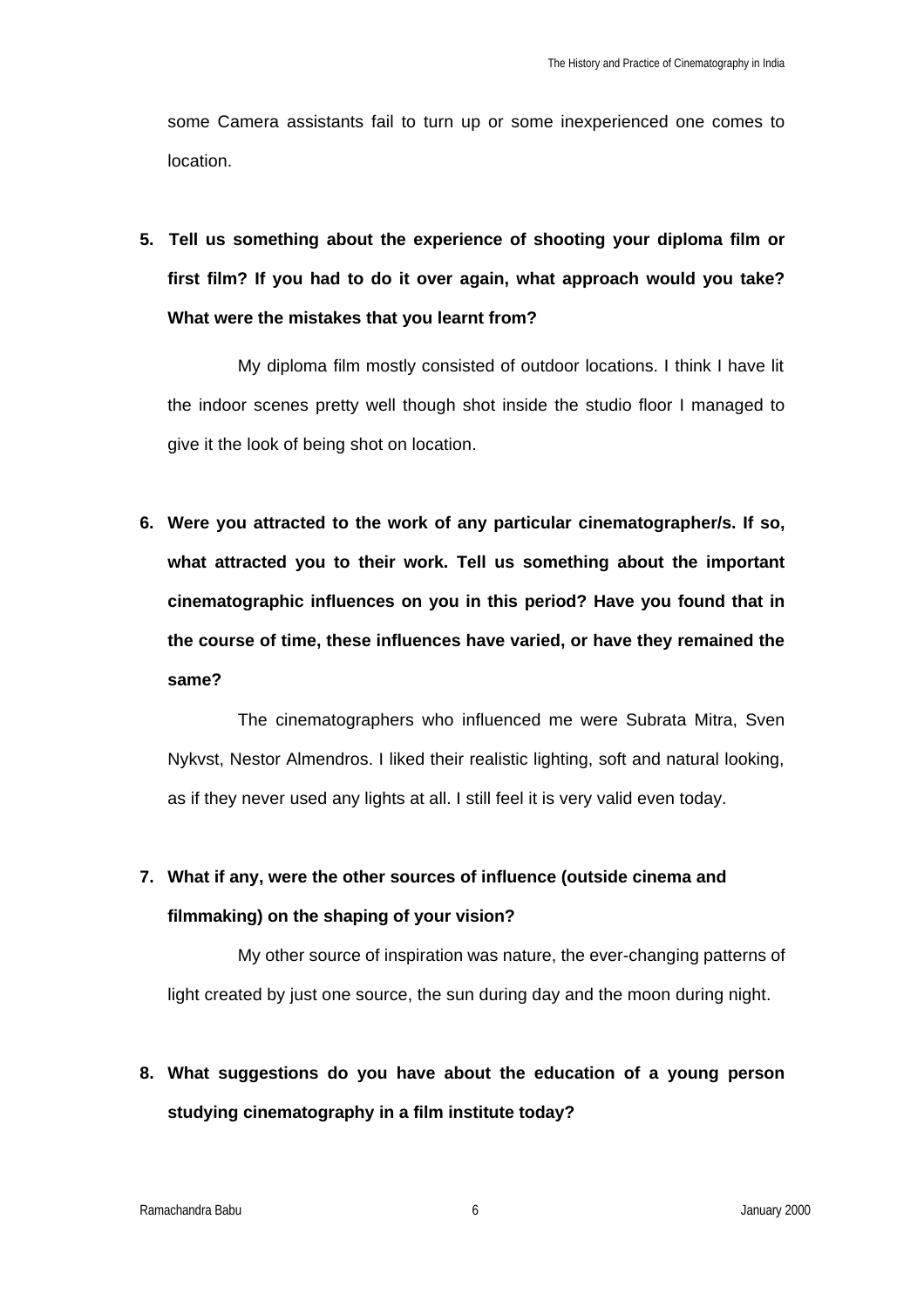Apart from studying in the Institute, he should study the works of great painters and sculptors to understand the use of light, colours, composition, shapes etc.

**9. If you learnt in the industry, what were the sources of information on technical matters? What was the relationship that you had with the cinematographers from whom you learnt your craft? From the point of view of learning your craft, can you tell us about any significant experiences that you had?**

Not applicable

**10. What is the nature of the relationship between you and the cinematographer/s from whom you learnt your craft today?**

N/A

**SECTION THREE: On entering and being in the Profession.** 

**1. Tell us something about how you entered the profession? What were the first few projects that you worked on?**

At the end of my final year, John Abraham who was my senior by two years asked me to work as a camera assistant in his first feature film "*Vidyarthikaley ithile ihile*" (1972) in Malayalam. Later on when I came to Madras, John asked me whether I am willing to accept the challenge of doing cinematography on my own. I accepted it and did the film even though I was not aware of the ways in which the Industry functioned. Thus without assisting anybody and with out having any Industry experience I became a Cinematographer. Later on I did one or two films, but a significant one was "*Nirmalyam* directed by M.T.Vasudevan Nair*,* which won the President's Gold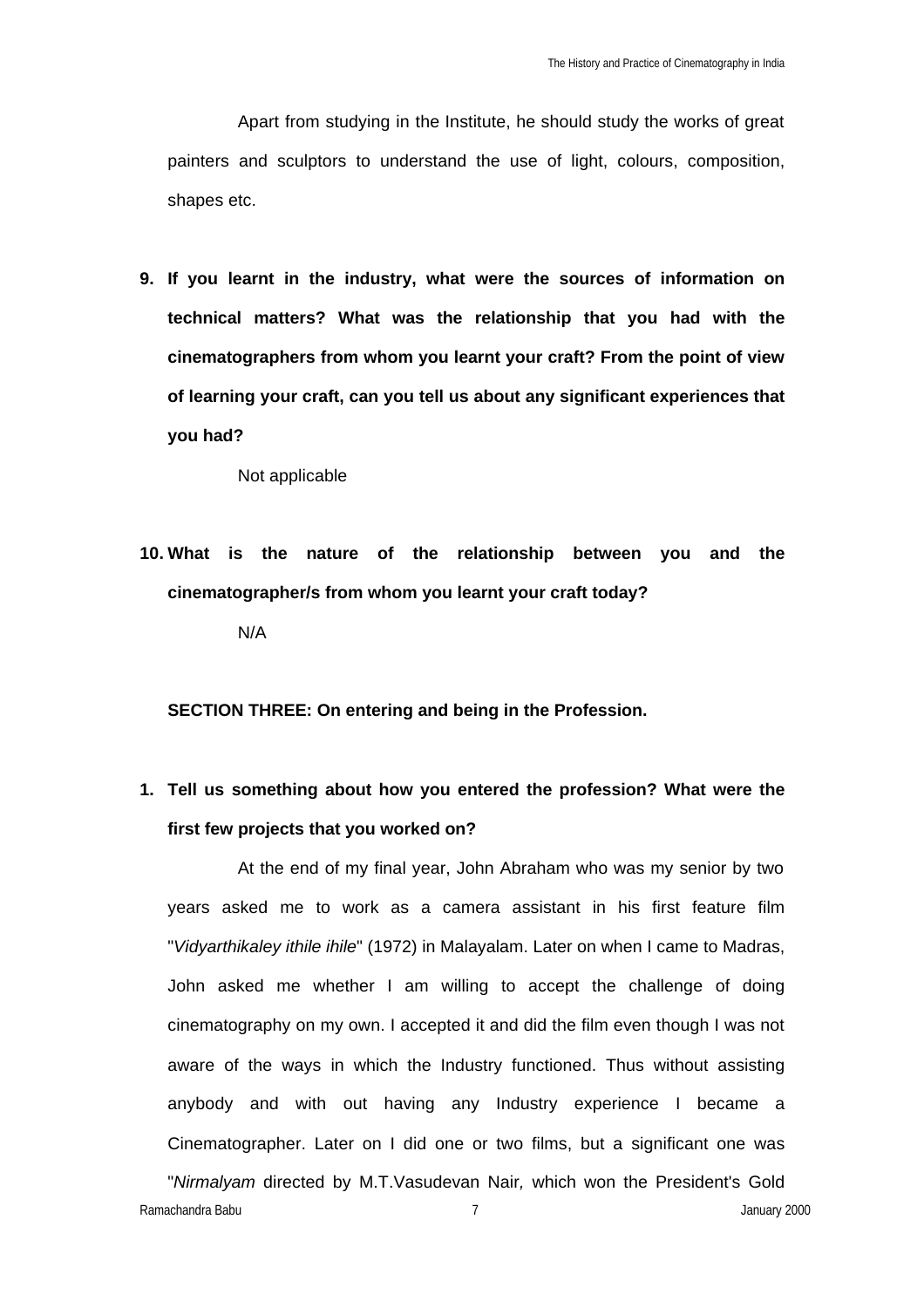Medal for the best feature film in 1973. Later I did K.G.George's "*Swapnadanam*" which also won many State and National Awards.

**2. What are the kinds of experiences that you had as an assistant? Who were the cinematographers that you worked with as an assistant, on which films and for how long?** 

Not applicable.

**3. Tell us something about the different things that you learnt from the cinematographers that you have assisted.**

N/A.

**4. How has your experience of being an assistant influenced your relationships with your assistants today?**

N/A.

## **5. Is there anything in the generally prevalent relationship between assistants and cinematographers that you think needs to be questioned?**

Many assistants just attend the shooting part, get their payments and go home. They just do not bother to come to the Laboratory and watch how their exposure or light is being manipulated on the colour analyzer etc. so that they can correct their mistakes in future. Some of them don't even watch the films they have worked. Then how will they learn?

### **6. Can you talk about any devices that you designed or innovations that you brought into practice? How did these come about?**

Ramachandra Babu 8 **Album 2000** 8 **Album 2000** 8 **January 2000** 8 **January 2000** I was fascinated by the "Box Lights" made by Subrata Mitra at the Institute, but I found them difficult to lug around from location to location. So I made a wooden frame of 4 feet by 3 feet and covered it with a variety of white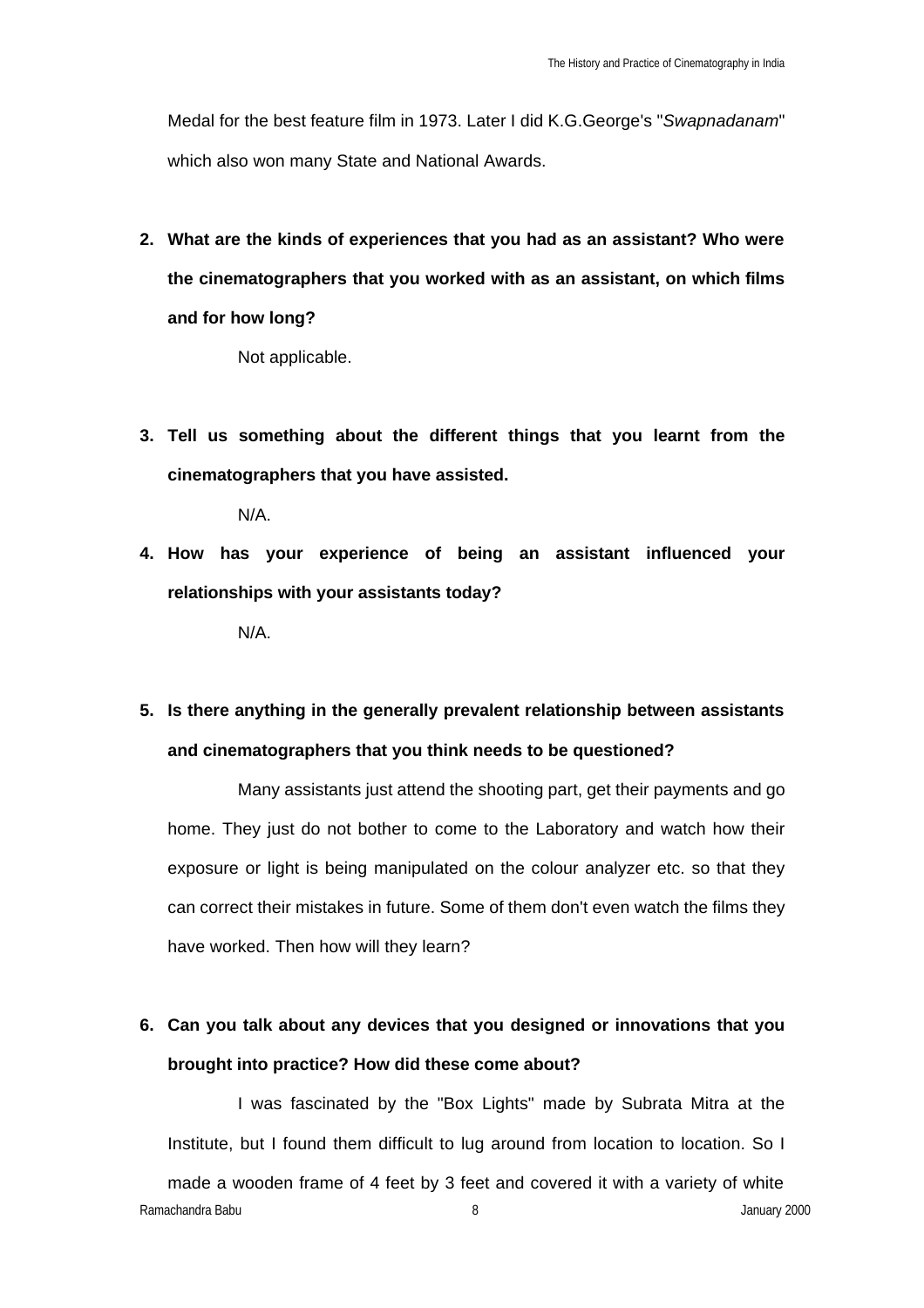plastic tablecloth. This frame I kept in front of the light to get a soft even light. Nowadays Acrylic sheets are being used for this purpose. Some years back I have successfully made a portable jib arm which is mounted on a tripod to be used as a mini-crane. It was based on an Australian product, the photo of which I saw in a magazine.

### **7. Were there any 'improvisations' that you had to resort to, in order to deal with a particular problem or situation?**

Even to get frames made will lake a few days in a location and you will be left to do some makeshift arrangements to soften the harsh HMI lights. In order to overcome that I have got Aluminium frames made which can be dismantled for transport.

#### **8. How did you get the 'break' to shoot your first film?**

See my answer to Q.No.1

## **9. Can you trace a graph of your learning curve from film to film, or project to project?**

Each film is a learning experience as locations vary every time. You have to think about how you are going to place your lights without being seen by the camera. All the time you have to be innovative and ready to experiment. Only by taking the untrodden path can you discover.

**10. Please describe in detail at least 3 important sequences that you have shot in the course of your career. Describe also the work that you had to put in, in order to realise these sequences.**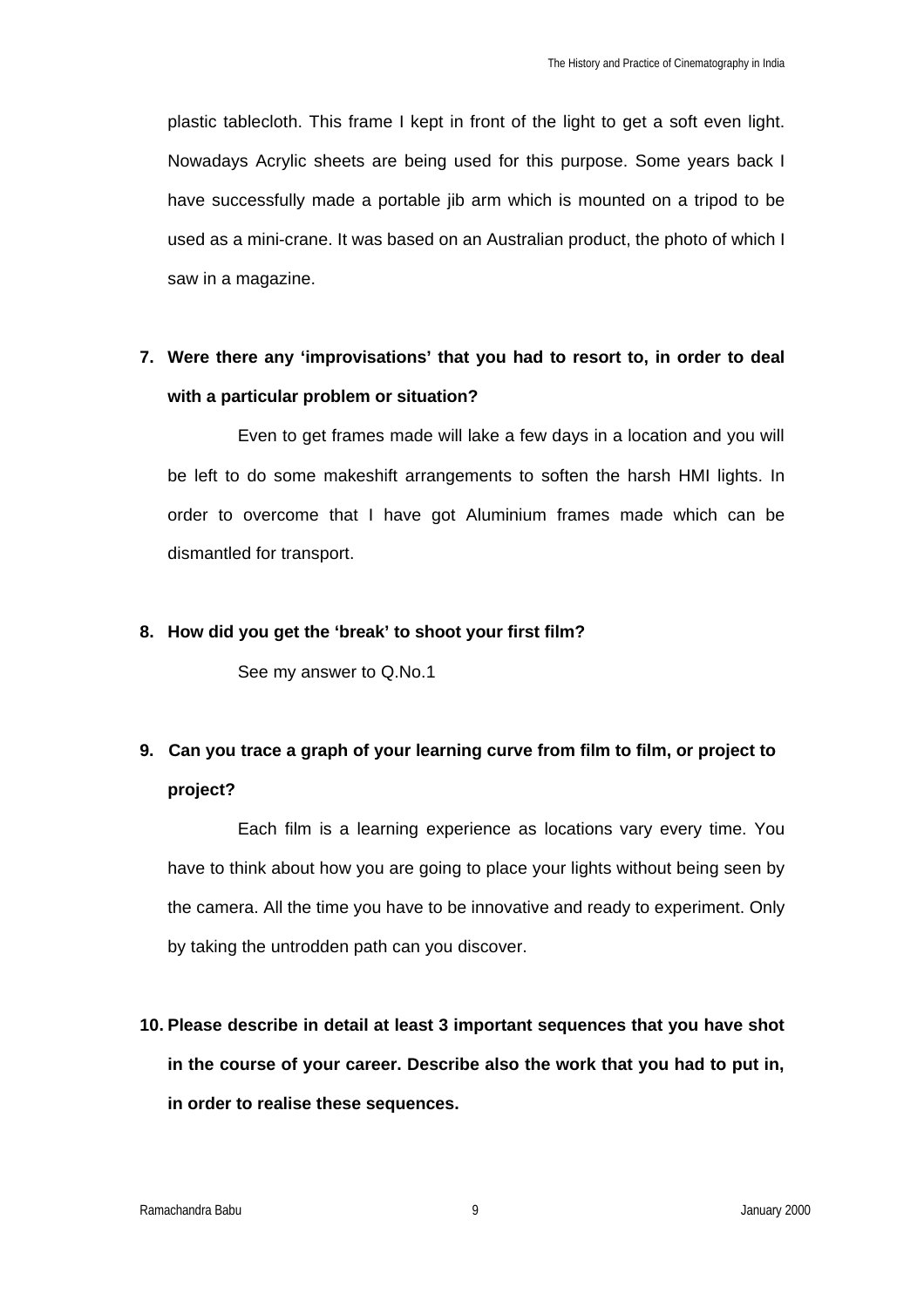In the Malayalam film "*Padayottam*" (70mm) there was this "Chess Board Dance" sequence to be shot at night, on the banks of a river. Dancers were dressed up as chessman and a huge Chessboard was constructed. In order to show the expanse of water and the distant hills, I wanted to shoot the long shots at dusk hours. For that we had to put hundreds of lights well in advance. We usually started the job around 3 pm. The year was 1980, we had only Arc Brutes and incandescent lights and I was using only 100 ASA film for fine grain results in the Blow-up. We had very little time to measure and balance the lights against the fast fading daylight. We had two cameras covering from two angles and we used to take two takes of each shot at two different times so that we could choose better matching shots. Like that we shot for 4 or 5 days to cover all the long shots. In the final film the effect was wonderful as you can see the faint sky, the distant mountains and little shimmer of the river all in a night scene.

While shooting for the Malayalam film "*Itha ivied vare*" (1977) I wanted to avoid painted backdrops in studio sets. So whenever we had to shoot opposite angles, I shot it in outdoor locations with real skies, trees and water as background. Though it was difficult to match the colour temperature, I could balance in the laboratory and give the sets a real location feeling.

In the film "*Oru vadakkan veera gaadha*" (1989 - Mal) there was a dayfor-night sequence of the hero riding a horse for a rendezvous. Late afternoon light was my choice and the Director agreed and waited for the suitable light, and shot it around 4 pm using it as back light, under exposing by about 2 stops, without an 85 filter on the camera. The result was excellent and people still talk about it.

**11. Can you tell us something about the problems that you have had professionally and technically and how you have dealt with them? Can you**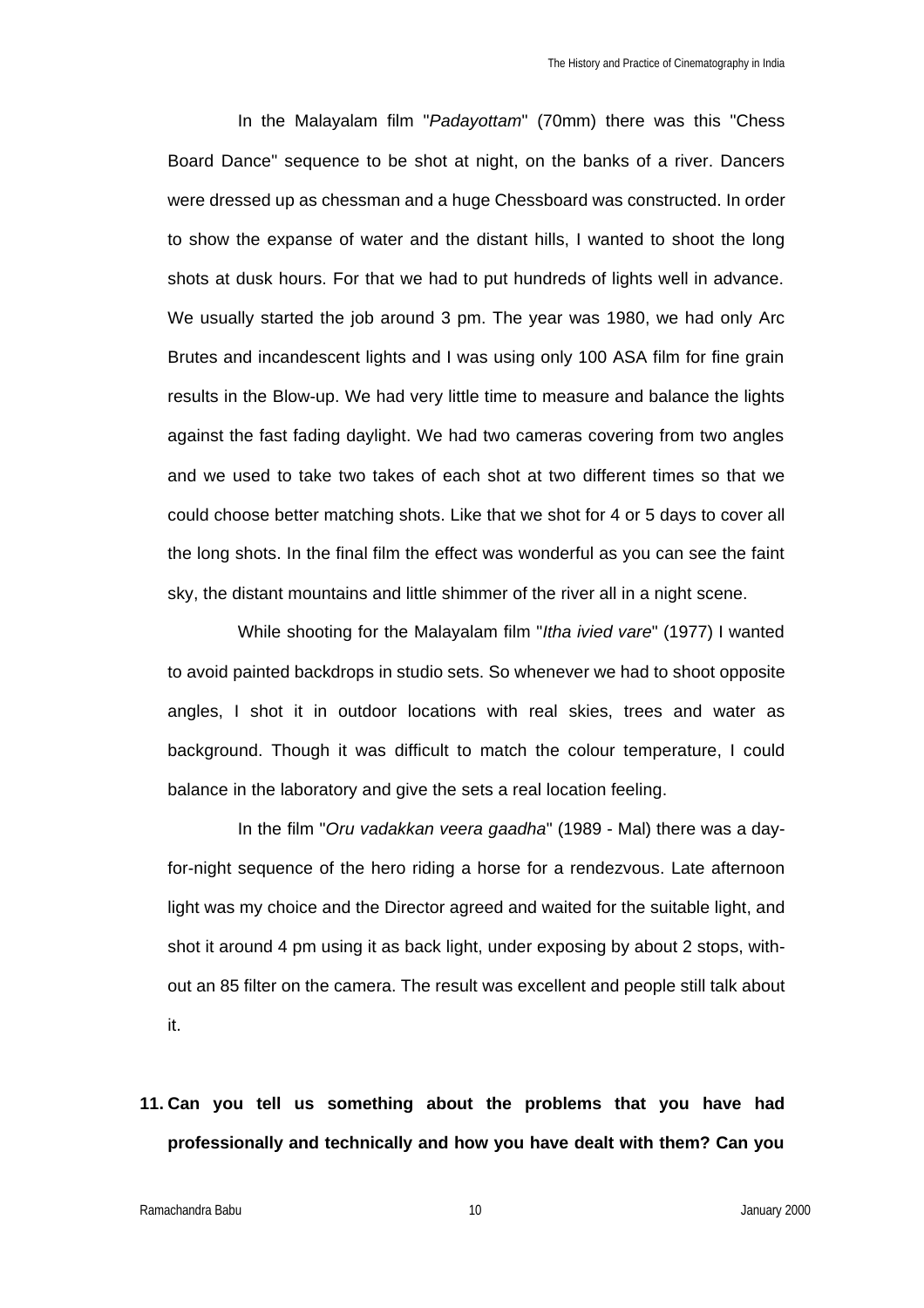### **tell us about at least 3 significant professional and technical decisions that you have had to take in the course of your career?**

For the historical film *Oru Vadakkan Veera Gaadha* I wanted to give a golden tone to evoke the oil lamps used in those days. I could not find any suitable filter to put either on the camera or on the lights. I finally managed to get the effect by having the voltage reduced by putting the lights on dimmers. I could further vary them to obtain a shimmering effect too.

Always light up based on the source in the frame. Never take the shot if the light is too less, for you can't save a shot which was underexposed. Do not yield to pressure by others for taking a shot, for they will be the ones to criticize you first when they see it on the screen. Only the result counts. These are three of my decisions.

## **12. Can you tell us about how you have seen the position of a cinematographer change:**

- **a) In the industry at large**
- **b) In a film unit**
- c) **In terms of public perception.**

In the Industry people look for quality work rather than just getting some image on film. Not just some fast cameraman who uses very few lights. In the film unit he is still supreme, but the aura surrounding a cameraman of olden days is gone. He is more of a glorified customer. In the eyes of the public he has a better image, people read their names in the credit titles and remember it for a long time too if they like the images.

**13. How do you react when you hear the statement "The Cinematographer takes too much time to light up"? What are your thoughts about the pressure of time, and its effect on the quality of your work?**

Ramachandra Babu 2000 **11** January 2000 **11** January 2000 **11** January 2000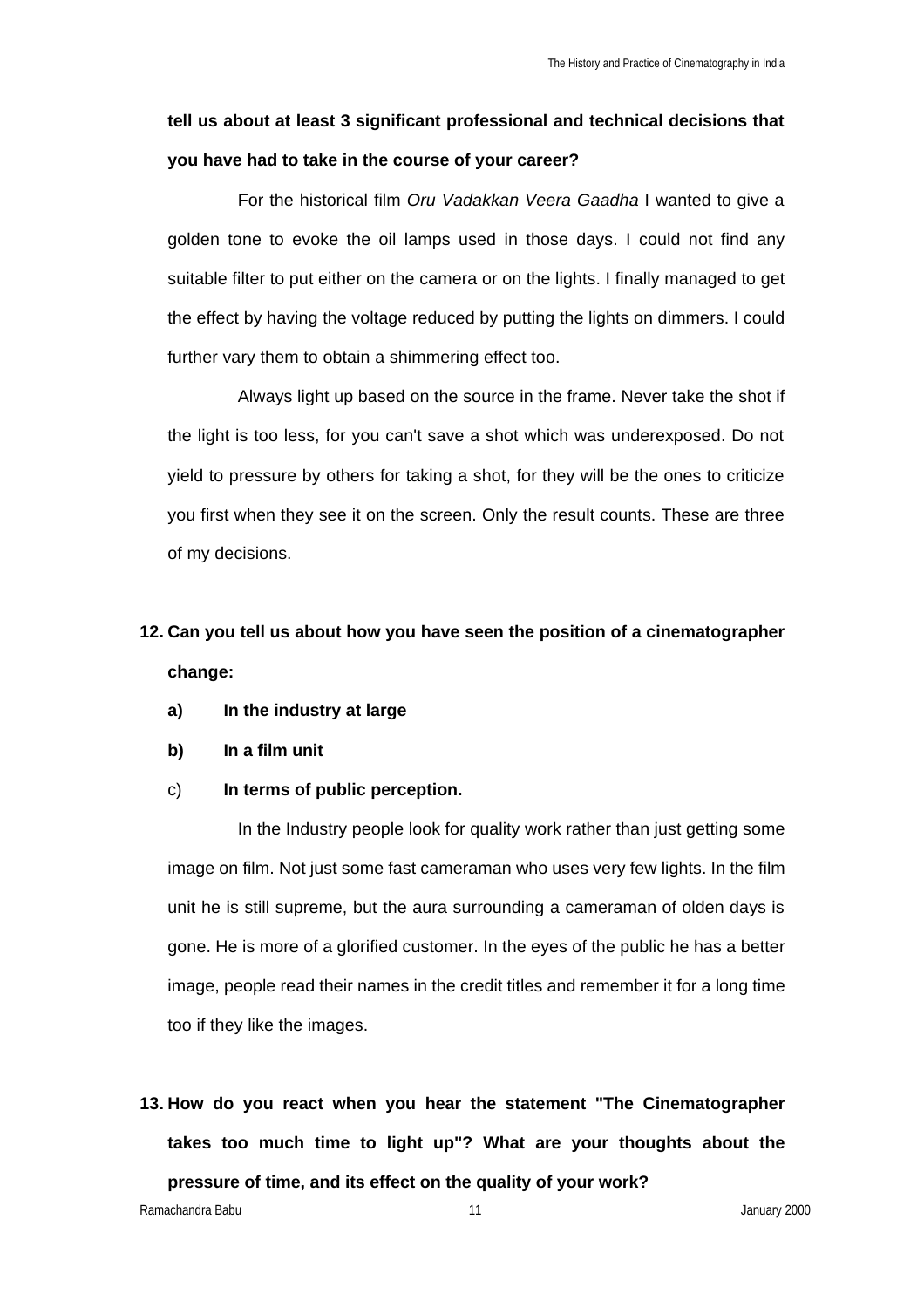This is an often-heard statement. People can wait for days for the stars to arrive on location, wait for hours for a set property or costume to be brought to the set, but they can't bear to wait for a few minutes for the cinematographer to do the final touches for finishing his lighting. Sometime all the effort taken is lost in the last hurried up moments when a net is not held in position or a flag is not properly placed to cut off the light falling on a bright background. It is better to turn a deaf ear to all the noise being made around, for ultimately it is the result that counts. The same people will turn against you if the results are bad, saying, "We may in our tensions ask you to hurry up, but you must have seen that the result is not affected".

#### **SECTION Four: On The Practice of Cinematography.**

- **1. Do you have preferences in terms of what you like to shoot, and why?**
- **song & dance**
- **action**
- **drama**
- **nature & wildlife**
- **historical and period based work**
- **fantasy/science fiction/ special effects oriented work**
- **work with an emphasis on architecture**
- **work with an emphasis on graphic elements**
- **documentaries**
- **other**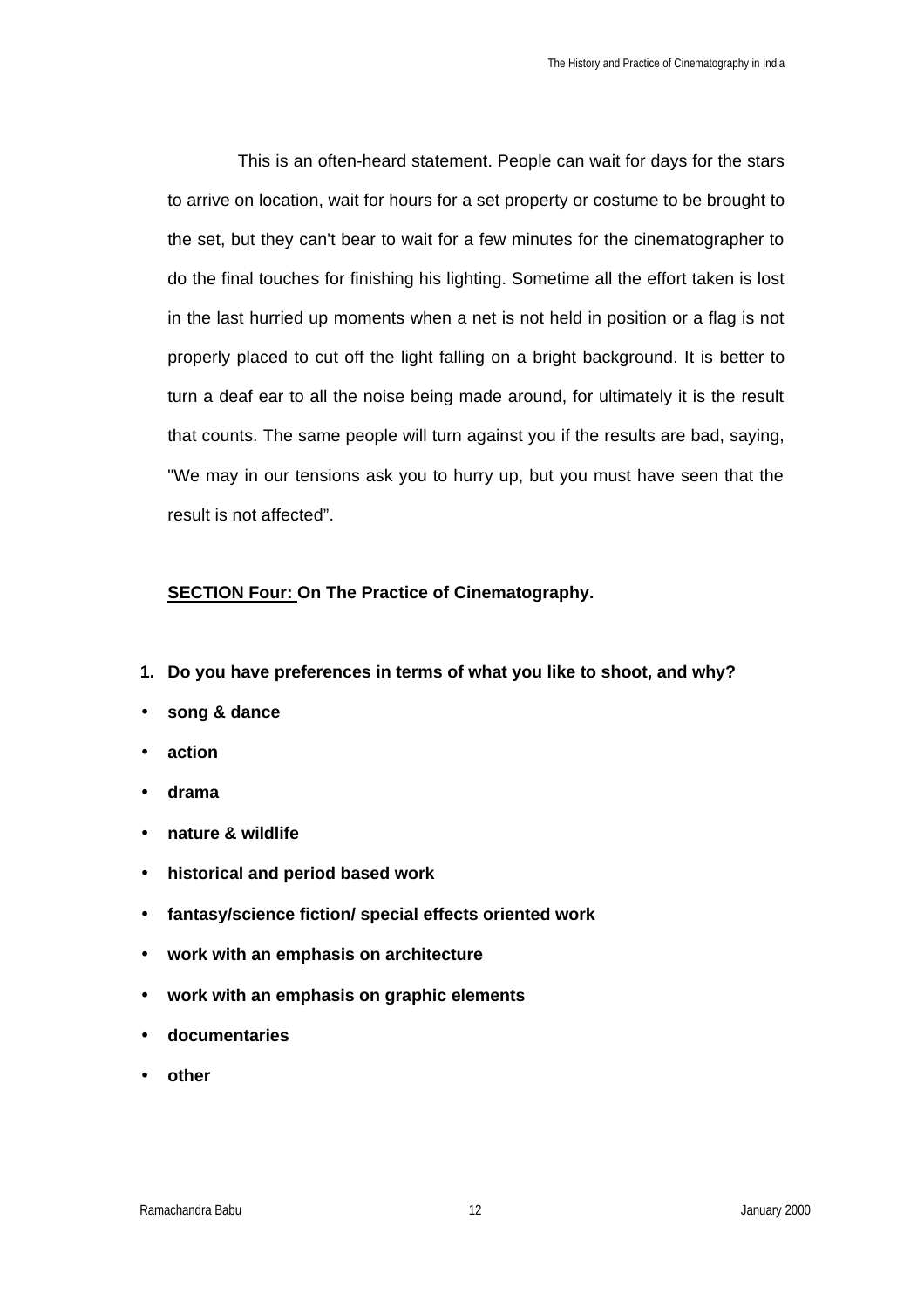I prefer to work in Historical & Period based themes, Fantasy, Science Fiction, and Special Effects oriented subjects because you have a lot of scope to try out different type of lighting patterns. In such situations you feel as if you are creating something, which is true especially in work involving graphic elements, where images are created electronically.

**2. Tell us your opinion (based on your experience) about what you think is the nature of the relationships between the following. (In these relationships please talk in terms of what you think is the ideal and what you perceive as the existing reality.)**

#### • **cinematographer & director**

This should be one in which a lot of understanding is involved. They both must be able to adjust to each other's strengths and weaknesses as well as complement each other. It is a relationship that should exist not only on the sets but off the set too, so that even after pack up we should sit and chat about how we should go about shooting the film. Ego problems should not arise in accepting good suggestions made by the cinematographer. The relationship should be "Made for Each Other".

#### • **cinematographer & art director/costume designer**

Here is one which needs close collaboration especially in deciding upon the look of the film in terms of the colour scheme, texture and design of materials used which will ultimately affect the final look. This should start right from the script stage itself for perfect blending.

#### • **cinematographer & choreographer/action director**

It is always better to discuss possible angles, camera movements, camera speed etc. to achieve effective picturisation.

#### • **cinematographer & sound-recordist**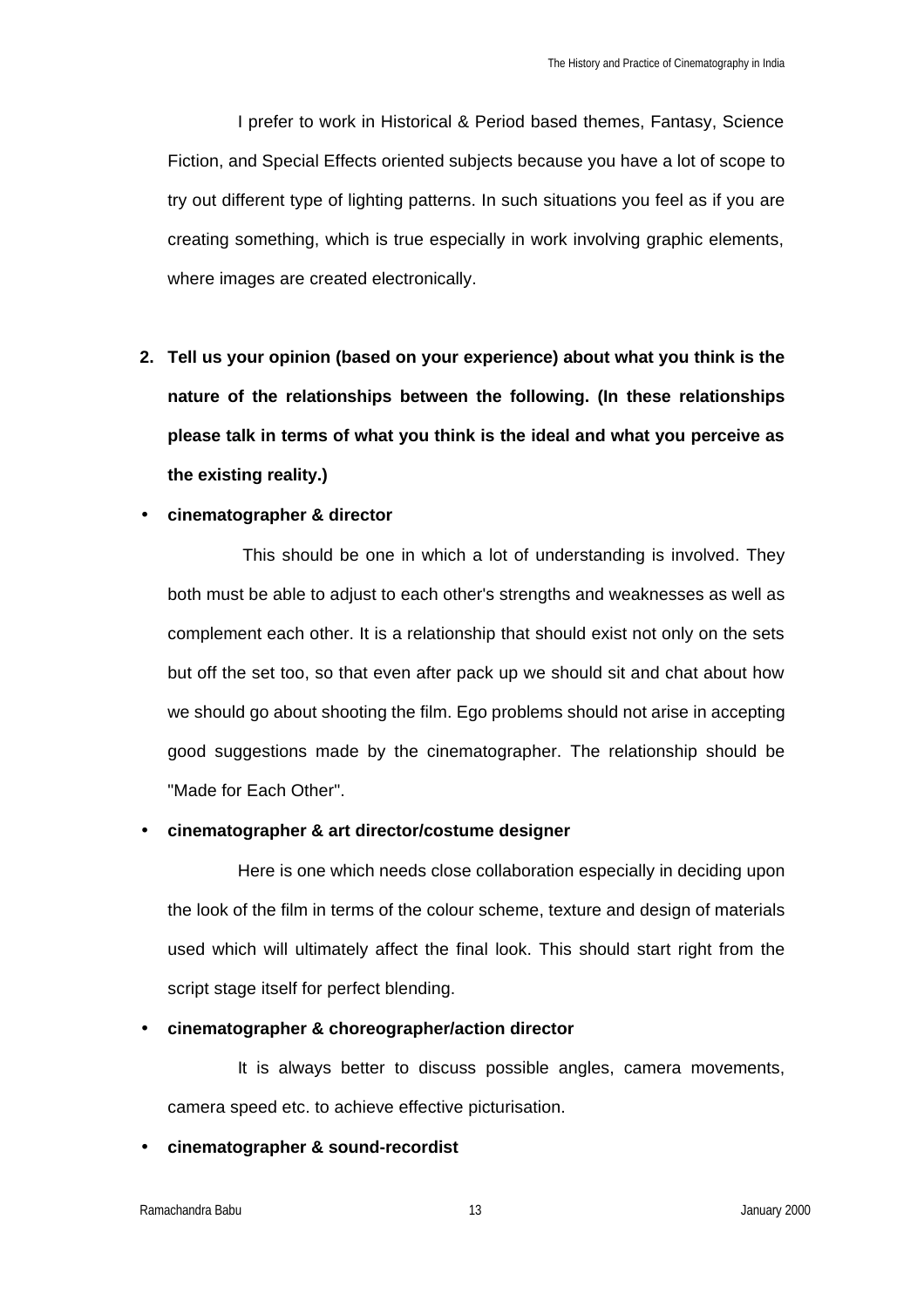An understanding location Sound Recordist will always seek the opinion of the Cinematographer for possible mike placement.

#### • **cinematographer & assistants**

Closest possible collaboration is needed here. Understanding the needs of the Cinematographer instinctively and doing the necessary thing in the most efficient and fastest manner is the hallmark of a good assistant. Among themselves they should have perfect co-ordination so that there is no confusion on who is to do what on the sets. They should be bold enough to ask questions and have the guts to point out if any thing goes wrong. In fact they are the pillars that support a Cinematographer.

#### • **cinematographer & actors (experienced & inexperienced, stars & non stars)**

Actors should be in close communion with the cinematographer for whatever they enact on the set is going to be on the screen through his craft only. Even poor performance can be enhanced by inspired lighting and camera placement and vice versa. Unfortunately the new breed of stars is not aware of this. If they do not hit the marks the focus goes wrong and they do not get proper light. I remember veteran actors asking me which is their Key light and the placement of the camera. Some even went to the extent of holding a mirror and watching their facial expressions too. They also know their good angles and always remembered to present their best sides to the camera. Another thing they should remember is that it is their face that is being photographed, so they should come and stand in their marks for lighting purposes and not to opt for stand-ins or others.

#### • **cinematographer & light boys**

They are the people who translate the cinematographer's vision into reality. They must understand the style of the cinematographer and the way he likes to light up and do it accordingly. They should be adventurous enough to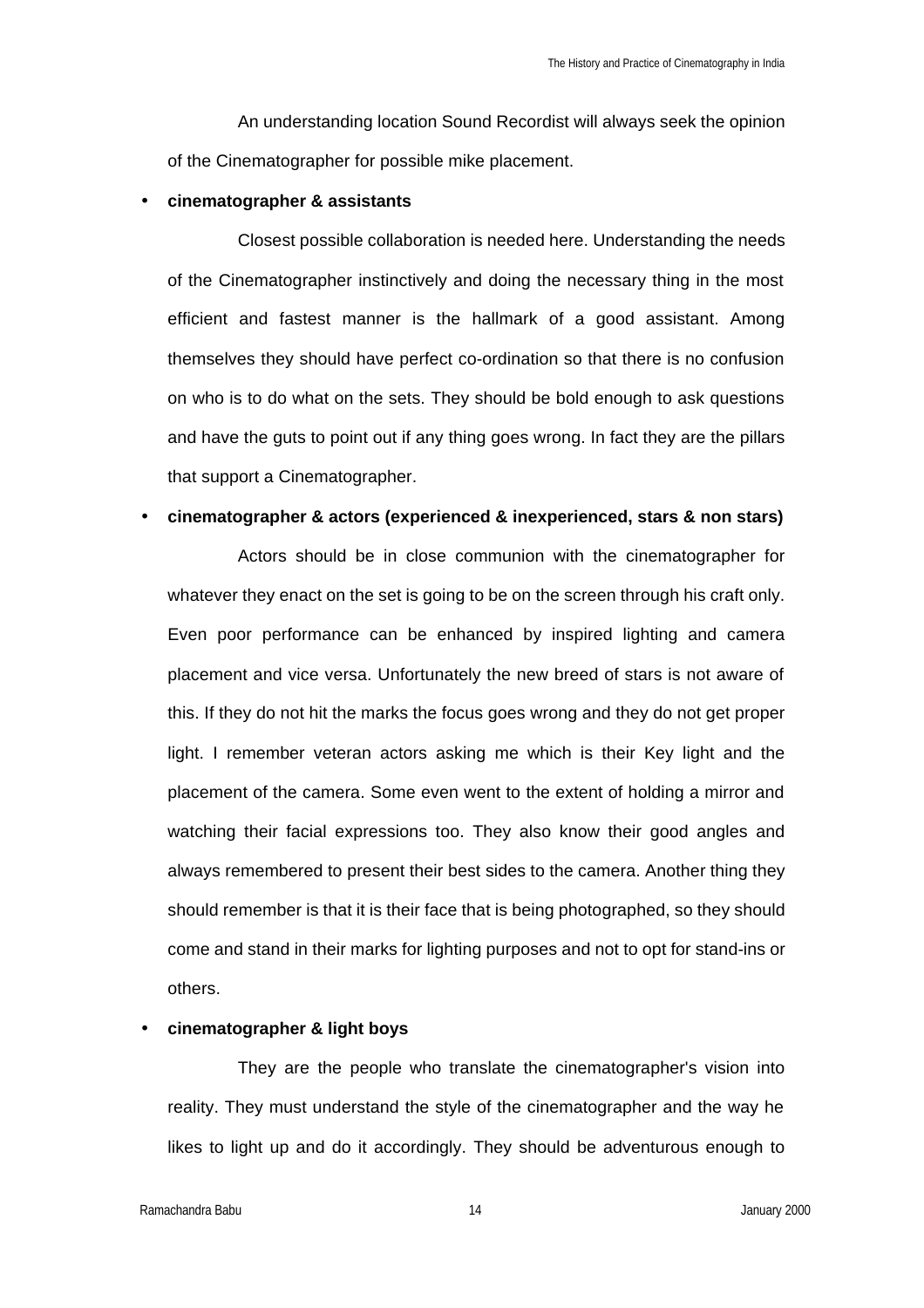climb anywhere to place lights at impossible positions. They can make or mar a cinematographer's work and hence have to be kept good-humoured.

#### • **cinematographer & laboratory technicians**

Here is the most important collaboration that will affect the final outcome of a cinematographer's work. An understanding Lab Technician will help a cinematographer to achieve the desired look and tonal quality in the final print. He will also point out if there are any mistakes in terms of exposure or focus or other faults etc at the time of negative processing. A good colour timer should read the mind of the cinematographer and give him the desired colour tone.

#### • **cinematographer & production in charge**

In order to economically and effectively utilize the facilities within the allocated budget thorough planning is needed. Interaction with the Production in charge and the cinematographer can result in smooth shooting without any undue delays or re-shoots etc.

## **3. What in your opinion is the relationship between the craft of Cinematography and the other departments in filmmaking:**

#### • **Art Direction**

The closest collaboration and coordination is needed with this department. Right from selecting the location. choosing appropriate background colours. props etc they can be a lot creative in realizing the Cinematographer's vision.

#### • **Editing**

They should respect a Cinematographer's artistic decision by not using N.G. shots and also by not cutting shots while in movement thus creating visual jerks. 1hey should also see that visuals are given their due screen time for the audience to appreciate them. They must take extreme care while handling the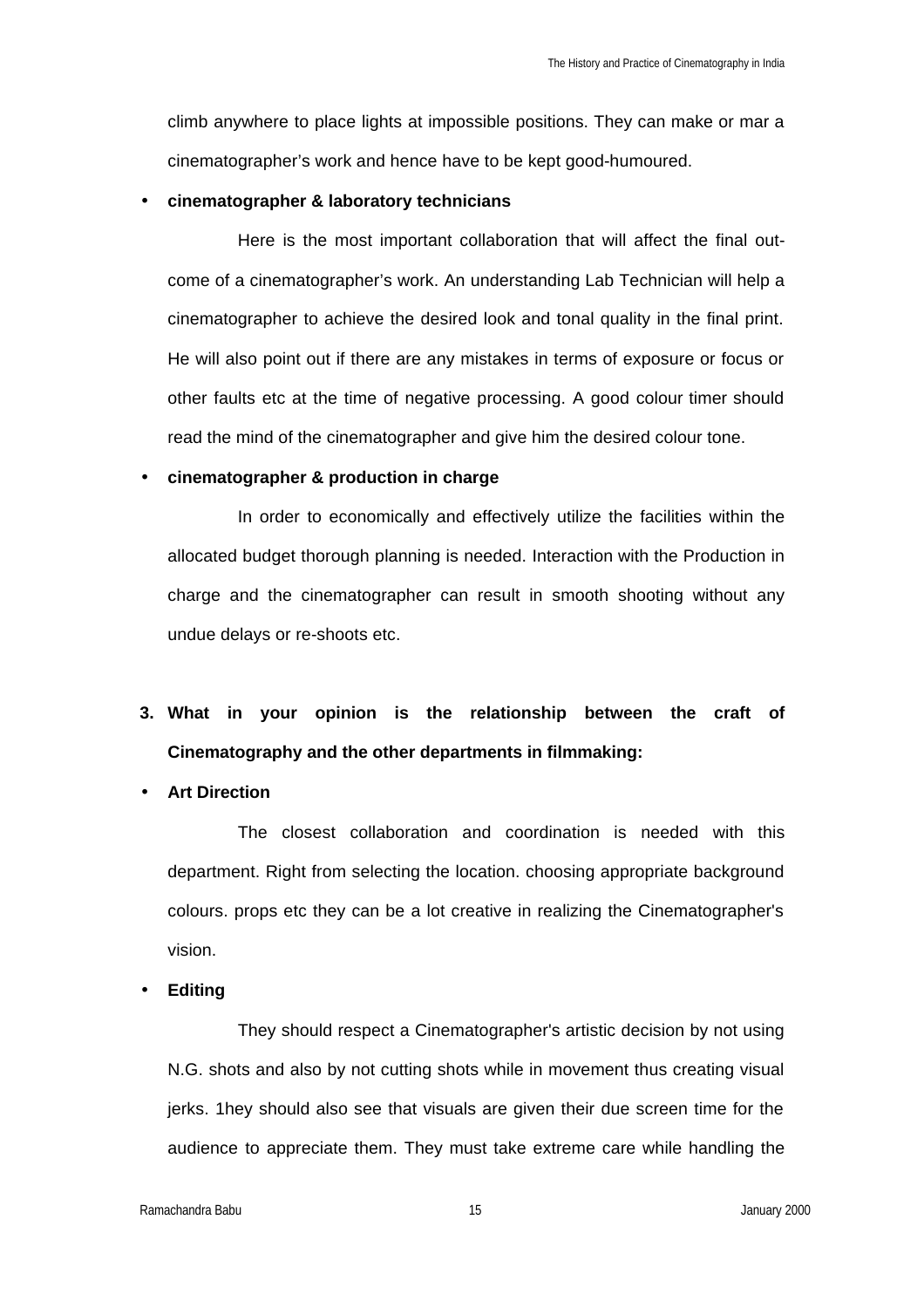negative in the editing room. It has been my experience that the maximum damage occurs during the negative cutting stage.

#### • **Scriptwriting**

Script writers should be able to conceive a film in terms of visuals, i.e., through the eyes of a Cinematographer. So discussions with him will be highly productive in terms of visual richness.

• **Music** 

Having a good sense of music will be really helpful, for if you know the kind of background music that will accompany a particular shot, you can devise the camera movement faster or slower accordingly.

• **Sound**

Sound should complement the visuals. A jarring sound can mar a beautiful shot. As different elements join together to constitute a great picture, all the departments must function together in the right proportion without overshadowing each other.

**4. Please tell us about at least 3 instances from your experience that clearly illustrates the cinematographer-director relationship. Who are in your opinion the significant directors that you worked with, on which films and for how long? Tell us something about the different things that you learnt from the directors that you have shot for.**

Having done ten films for Director KG George, who has been a friend of mine since 1968 Institute days. I found his mise-en-scenes very interesting to do, for instead of going for several shots he combines artiste movements along with camera movements to create a single fluid uninterrupted shot and achieves a better effect. This kind of shot needs a lot of planning as well as a number of rehearsals by all concerned. But the result is worth the effort.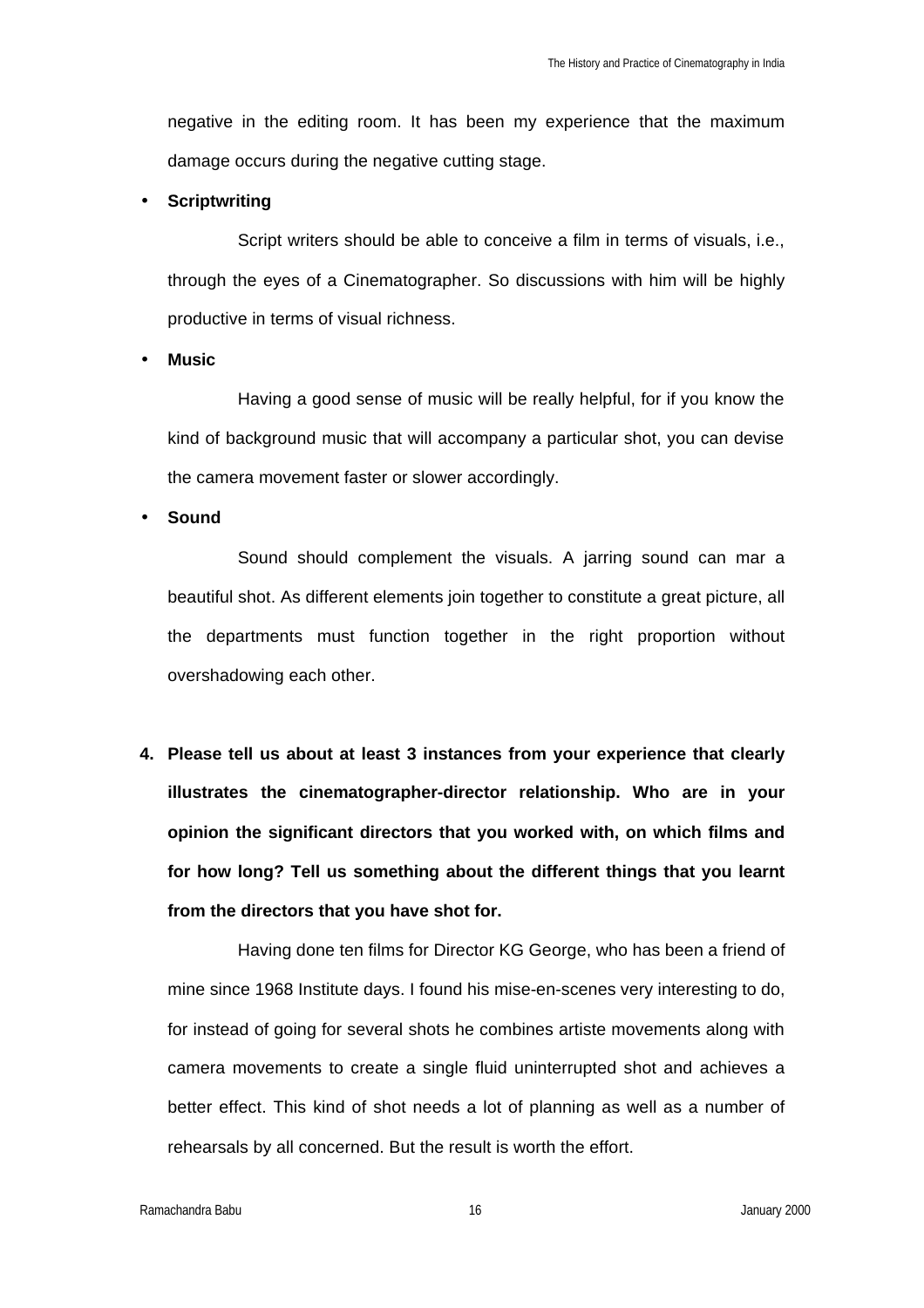The late Bharathan is also another director who opted for mise-enscenes. Being an Art Director, he had the eye for visuals and planned the shots accordingly, choosing the proper locations, props and also waiting for the suitable atmospheric conditions. He would also suggest lighting patterns and refer to paintings of past Masters as reference. He inspired you to do your best by creating artistic atmosphere on and off the set. No wonder I got State Awards for Cinematography for two of his films.

Director Jijo for whom I did the only 70mm Malayalam film *Padayottam* is a person who lives film. All the time he meticulously plans out things. He is a perfectionist to the extent that he saw to it that the film was projected in all its glory in the theatres where it was screened. A team of people consisting of Laboratory technician, Sound Engineer, Projectionist, myself the Cinematographer and Jijo visited all the theatres with test films and a reel of our 70 mm print, projected them and corrected the projection conditions. I think the success of their 3D film *Chota Chettan* was also only due to this perfectionism.

In a career spanning 28 years I have had the opportunity to work with some of the leading lights of the Malayalam film industry such as John Abraham, Ramu Kariat, MT Vasudevan Nair, KG George, Bharathan, IV Sasi, PN Menon, Mani Ratnam, Hariharan, KS Sethu, Madhavan, Lohita Das, Fazil, etc. I also had the opportunity to work in 19 maiden directorial ventures, which include John Abraham's, KG George's, MT Vasudevan Nair's among others. I have done 10 films each for KG George and IV Sasi, and 7 films for Bharathan.

I have learnt many things from my Directors: how to do and how not to do shot division, shot composition, handling of actors, framing, lighting, mood, how a shot is going to be edited etc. In the early days of my career, I used to be present all through the script stage, location hunting, artiste selection, shooting,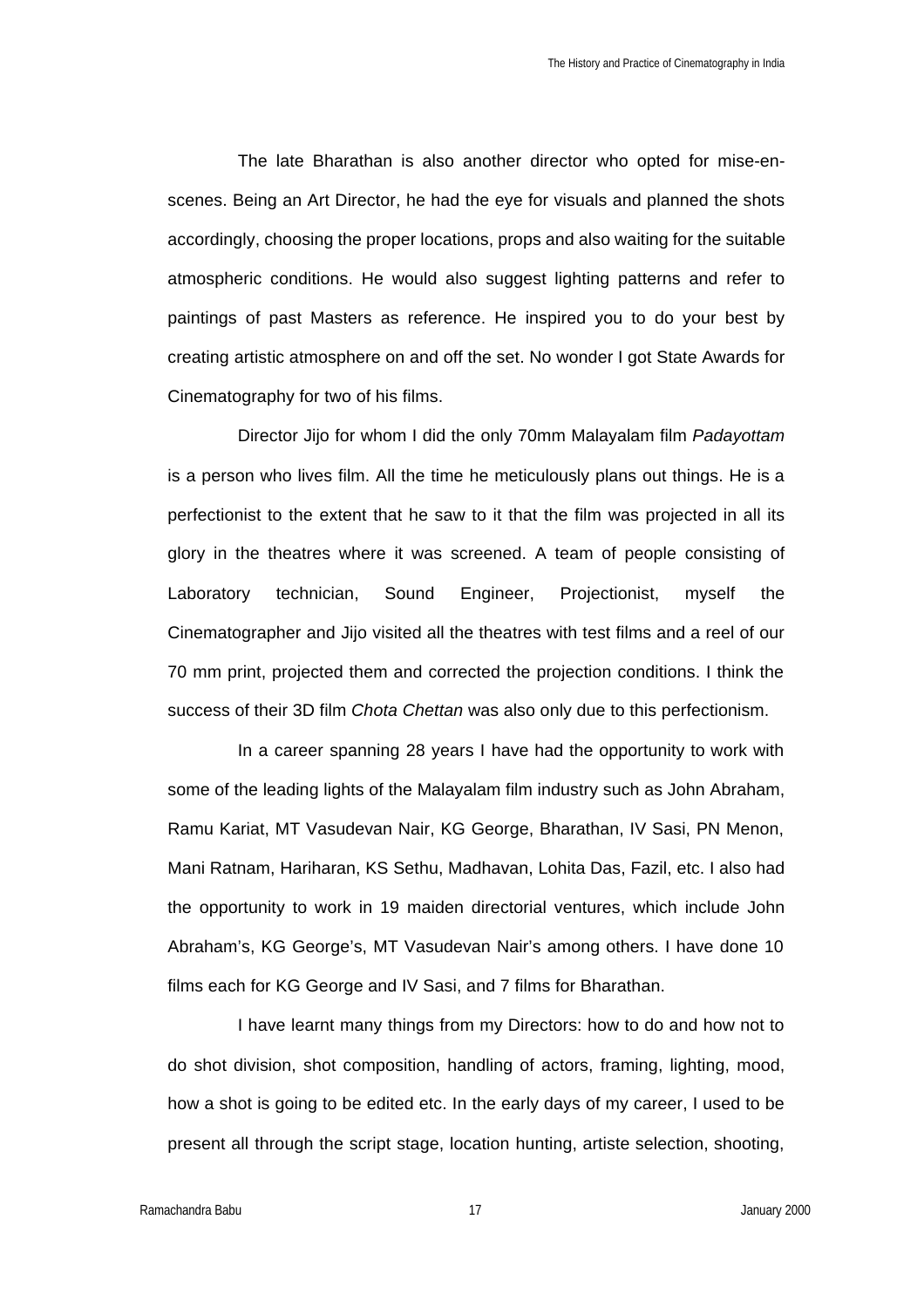dubbing, editing, rerecording and release. In fact we used to live together discussing all the time about films.

**5. "Without a well worked out screenplay/script and an imaginative director who is willing to take risks to open out possibilities for the camera, the cinematographer's labour is not worth the footage" - Comment.**

I fully agree with the statement. Without a proper basic structure however fine a building you may construct it is bound to fall down and collapse. A painting done on poor quality cloth is bound to crack, flake and fade. Script is the skeleton of our being.

**6. What in your opinion are the different professional and technical demands made on cinematographers in:**

#### • **Mainstream Commercial Cinema**

We have to be fast, flexible and willing to do the lighting in a higher key so that the highly paid stars are shown in all their glory. That means more glamour or rather Ad filmic look. Instead of looking for lighting continuity Directors seek fancy lighting effects. You get more state of the art equipments, bigger units, more crowd the merrier.

#### • **Parallel Cinema**

It is the opposite of the Mainstream ones. You have to make do with available equipments, constantly improvising to finish the film within the budget and schedule. The pay packet may be thin, the living conditions poor, the work hard but you are immensely satisfied with your ultimate product.

#### • **Documentary**

This requires a lot of patience, dedication, understanding of the subject and lots of hard work in unexpected situations.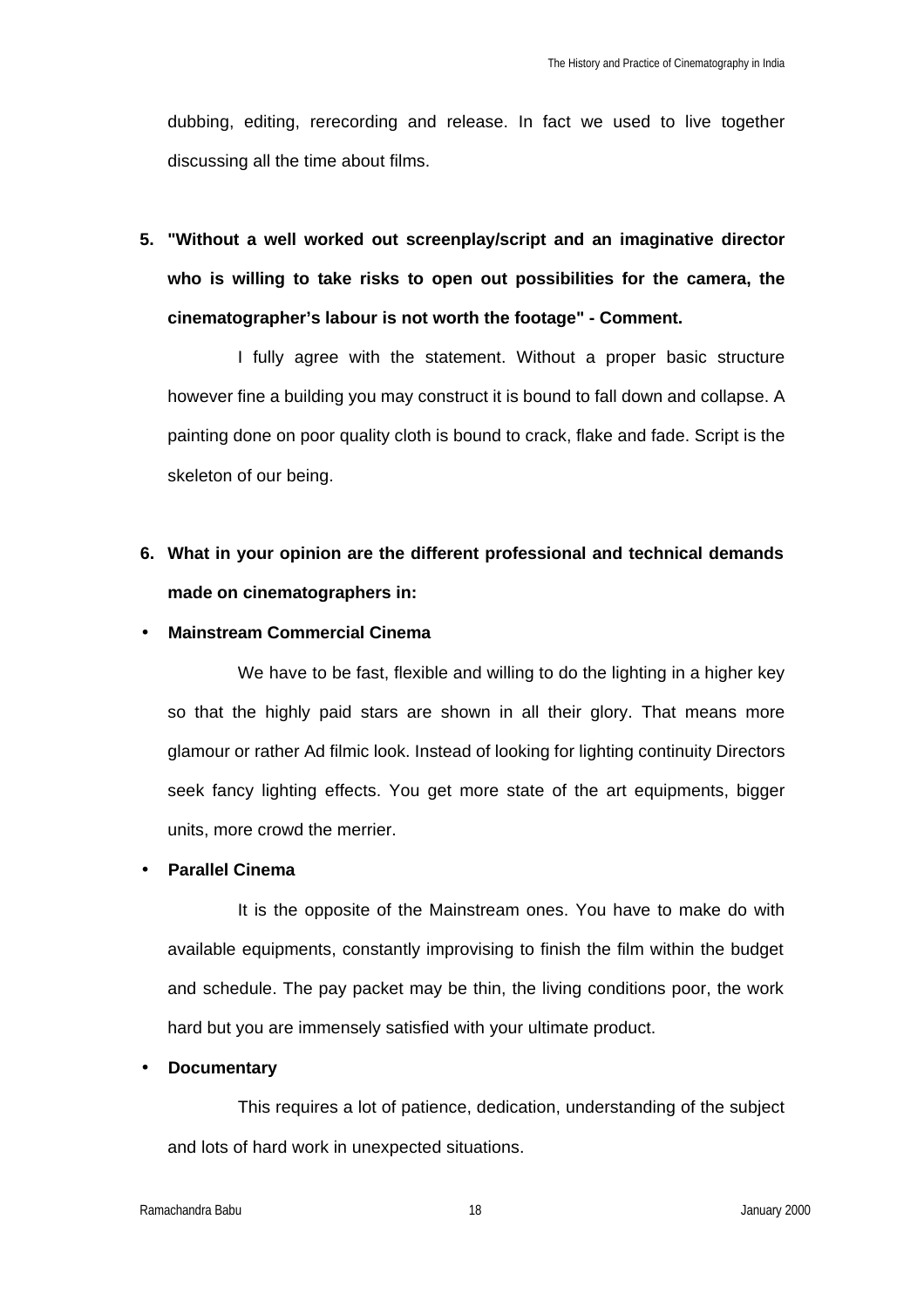#### • **Ad Films**

Any thing goes as long as it is outrageous and eye catching!

#### • **Music Videos**

I haven't done any, but I suppose it is just like Ad films

#### • **Television Serials**

It is a race against time, of how many episodes you can cover in the given number of days. There is no place for lighting effects. It is just assembly line production.

#### • **Television Shows**

I haven't done any.

## **7. What are the different ways in which you approach working on film and working on video?**

I prefer working in films mostly because I feel that in Video you do not have control over the final images. Ultimately that is what counts most. Moreover a film image is meant for repeated viewing unlike a video which mayor may not be seen afterwards. Film is forever!

**8. What do you think is the importance and role of new image making technologies, digital and computer aided image making in shaping the work of the cinematographer today?**

Digital and computer added image making are all tools in the hands of a creative Director. Just as computer created creatures cannot replace actors, there ought to be a Cinematographer with an artistic vision sitting if not behind the camera but in front of the computer. There ought to be a creative artist and not just a computer expert if visionary and haunting images are to be created. A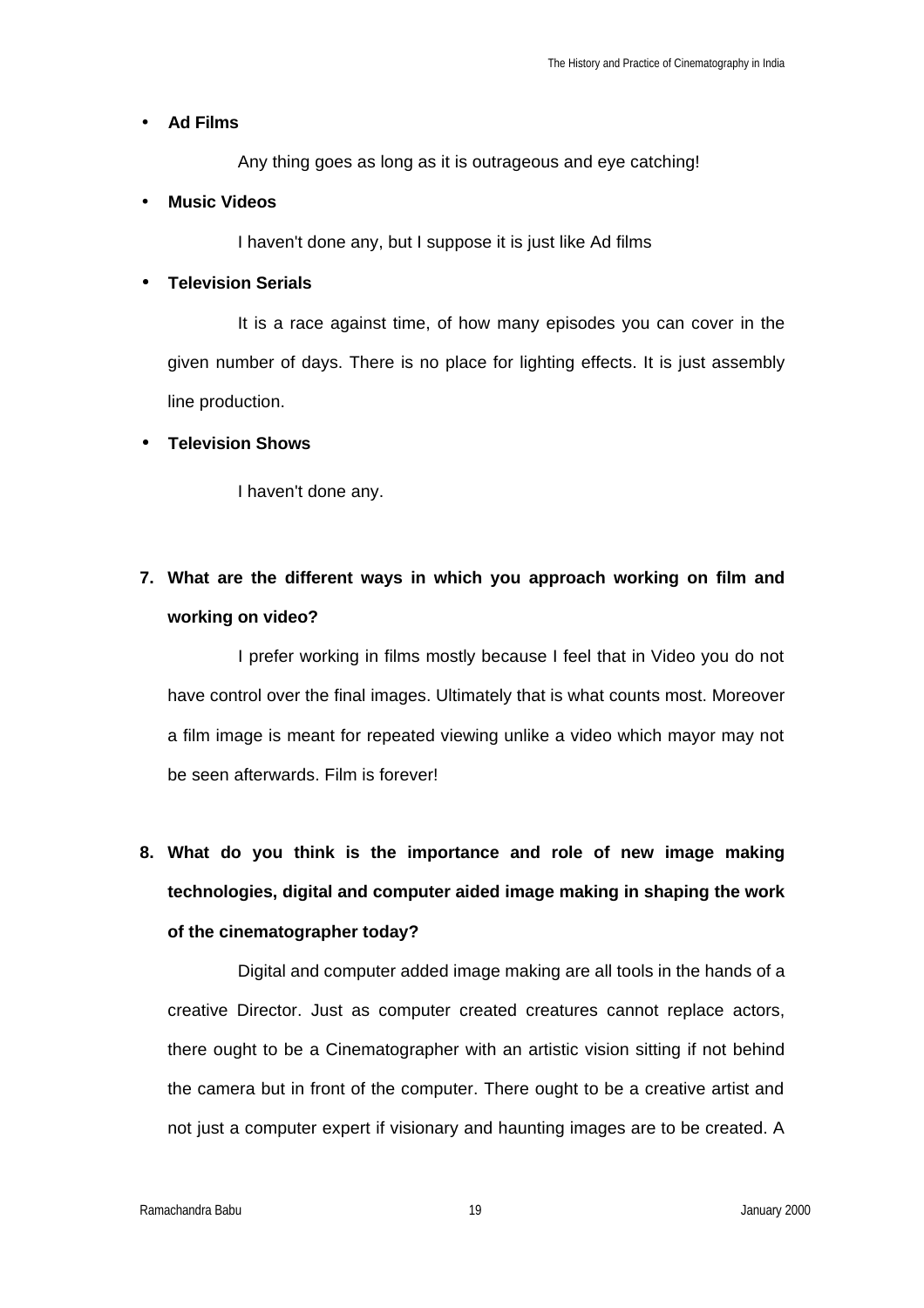Cinematographer should take it in his stride such developments as if unlimited shades of colours are being added to his palette.

**9. What are the international trends that you see emerging in cinematography today? What kind of work do you admire in Hollywood, European Cinema, Other Asian Cinemas (Iran, Hong Kong, Japan, China, South Korea etc.) in Mainstream Indian Cinema, in parallel and regional cinema in India?**

Excepting our mainstream cinema, I rind that in all other Hollywood, European, Asian, Our own Parallel and Regional cinema, the trend is for naturalistic "Unlit" type of photography. No gimmicks, no fancy angles, crazy movements, flashy filters no oddball lighting effects. If it is to be done there is a separate category of filmmaking, namely Ad films and Music videos. There to get the attention of a viewer for a short duration all kinds of visual acrobatics are being performed. But imagine doing it for a full two and half hours at a stretch in a feature film. This is exactly what is happening in our mainstream cinema. A part of the blame is due to some of our eminent cinematographers who introduced it in our feature films.

### **10. What are the trends that you see emerging in Documentary cinematography?**

I haven't done a documentary in the past 20 years or so.

### **11. What are the trends that you see emerging in cinematography for advertising?**

In ad films gimmicks won't last much. It is the idea which will stand the test of time. I still remember the Award winning ad films I have seen at the Institute not because of the fancy cinematography but by the content which exemplified the product.

Ramachandra Babu 20 January 2000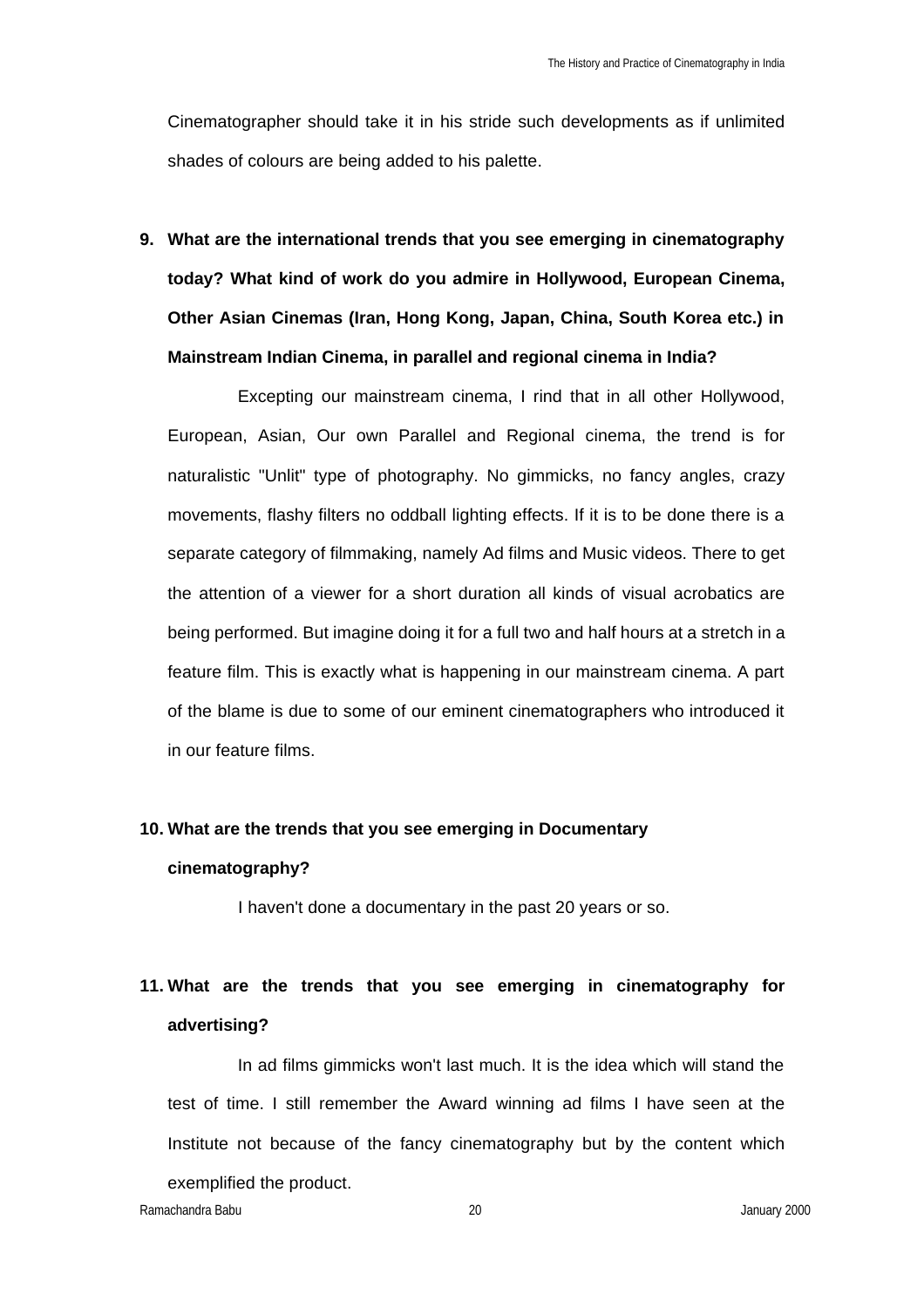**12. Do you perceive a difference between the cinematography of the mainstream film industries in Bombay, and in the South? If so, what is the nature of this difference? Is there a difference also in terms of the work culture, professional standards etc?**

I have done only one Hindi film – *Patita -* Dir: IV Sasi so I can't say much about this.

### **13. Do you think there are different schools of cinematography, in India as well as internationally?**

I think there are different schools of cinematography. Hollywood European. Russian. Latin American etc.

#### **14. What kind of cinematography would you have very negative feelings about?**

I hate indifferent cinematography - just placing the camera, putting lights etc. with out any reason or purpose.

### **15. How do you keep up with new trends and ideas in cinematography? What are your sources of information on new developments?**

I watch new films as well as T.V. Programs showing 'behind the scene' events. I also read American Cinematographer, Cinefex, BSC, ACS, Kodak Newsletters to read about new developments.

### **16. What is the level of your interaction with other cinematographers? What issues would you discuss with your cinematographic colleagues?**

I keep in touch with others personally and over the phone while I am at home. Also through the newsletter - NDIAN CINEMATOGRAPHER which I edit for the INDIAN SOCIETY OF CINEMATOGRAPHERS.

Ramachandra Babu 21 January 2000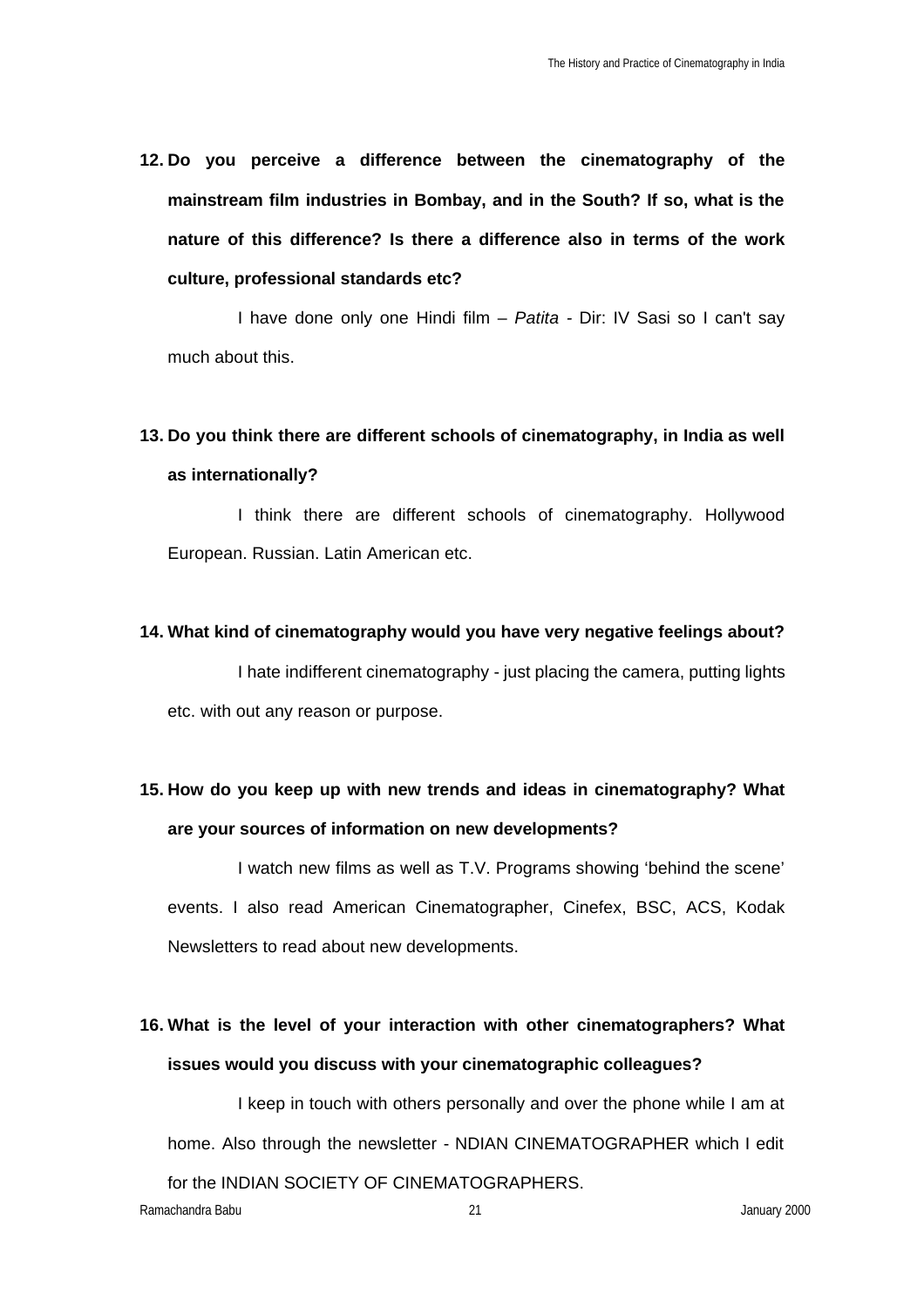With colleagues I discuss the recent trends in Cinematography, the latest equipments, films, new movies, and other factors affecting cinema on the whole, etc.

# **17. Are there enough forums for debate and discussion on cinematography? What are the role of the associations, guilds and other organisations of cinematographers?**

I feel we do not have any proper forums for debate or discussion. Even though an association or guild may be formed, it can only function effectively if members take sufficient interest. I am telling this from my experience as founder President of Indian Society of Cinematographers, that though we had been requesting for Articles, anecdotes, letters etc. for our Newsletter I am yet to get one. May be they are busy or couldn't find time to write. But they should actively take part by expressing their views. Another thing is, since we are small in number and spread out all over the country it is difficult to keep in touch compounded by the fact that most of us are away on location.

# **18. What is your opinion about the practice of giving awards for cinematography? Has this helped raise standards? Has it encouraged unhealthy competition and patronage networks?**

Awards are by nature encouraging and accord recognition. But the monetary rewards are a pittance when compared to the other categories. But I feel that it hasn't helped to raise the standards. I am sure that no cinematographer does a film aiming for the awards. Firstly he tries to create his best possible work. Only when he sees the final result he thinks, perhaps he might get an Award. Only when non-deserving cases get the Awards do we feel the handiwork of politics, money and other influences.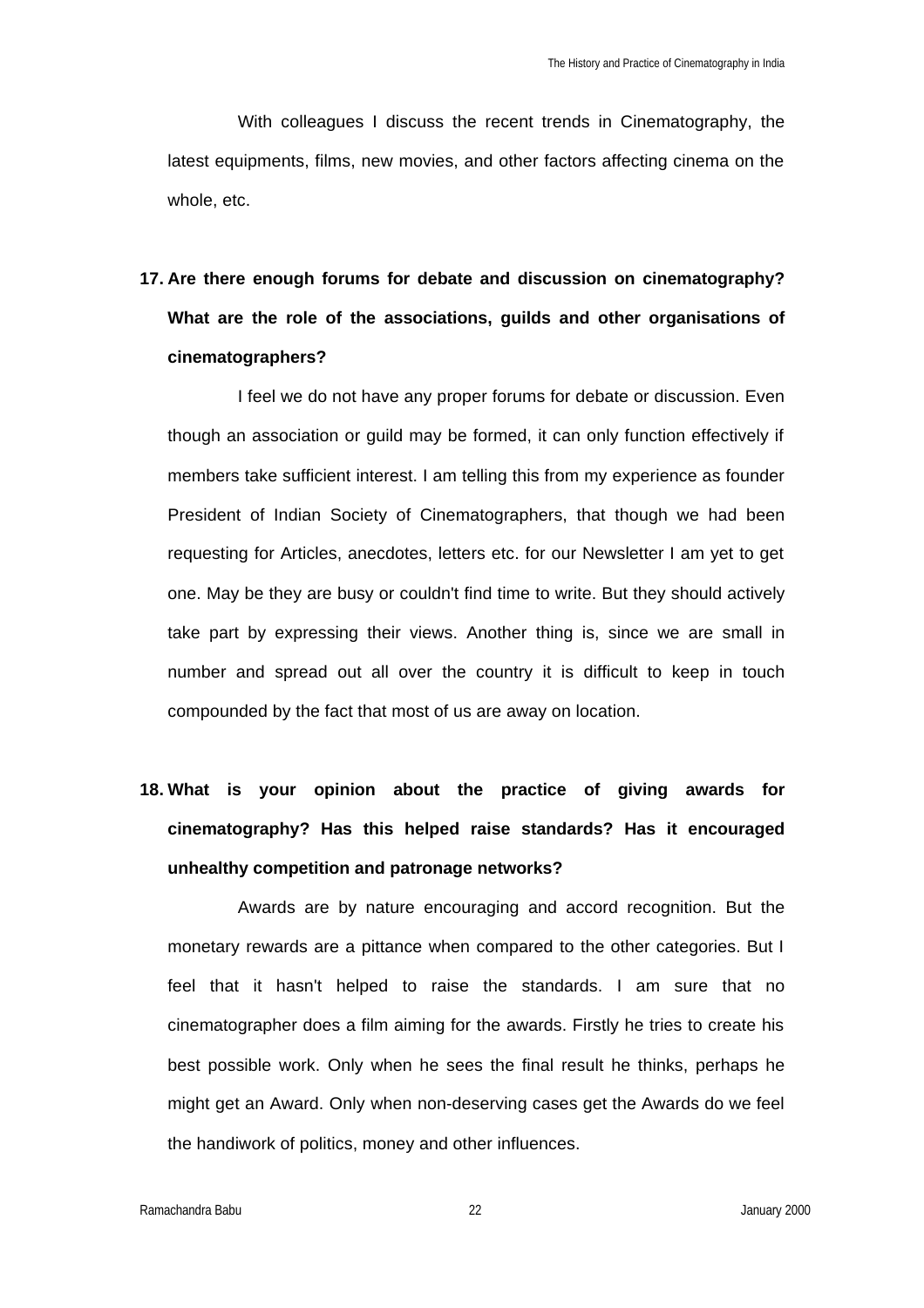#### **19. Do you think that cinematography gets the critical attention it deserves in the press and in film criticism/reviewing?**

I do not think that we get critical attention from reviewers and critics. It is usually a one-line statement that the photography was excellent or eye-catching!

# **20. Do you think that the ordinary viewing public in India is sensitive to and aware of the contribution made by the cinematographer to a film or television programme?**

Ordinary viewing public gets carried away by picture post card visuals, acrobatic camera movements, odd lighting effects and then think that to be great cinematography. They are not aware of our contribution to the film as a whole.

# **21. Why do you think there are very few women in the profession of**

#### **cinematography? And why are so few women taken on as assistants are?**

I think it is because the work is tough physical work requiring you to be on your feet even for 24 hours at a stretch for long schedules running for months at a time. While everybody on the set relaxes, the cinematographer is busy doing the lighting for the next shot. Immediately after the director yells, " CUT - OK", he rushes to the cinematographer to tell him that he wants the next shot to be taken like this. Even during lunch break invariably he is yanked away to see some location or to see some dress or props etc. Because of the sheer physical stamina needed women hesitate to come to this profession. I think that many of us do not take female assistants because we do not want to take up the additional burden of looking after their security etc. on location.

## **22. What do you think of the payments given to cinematographer? "Cinematographers are well paid but highly exploited." - Comment**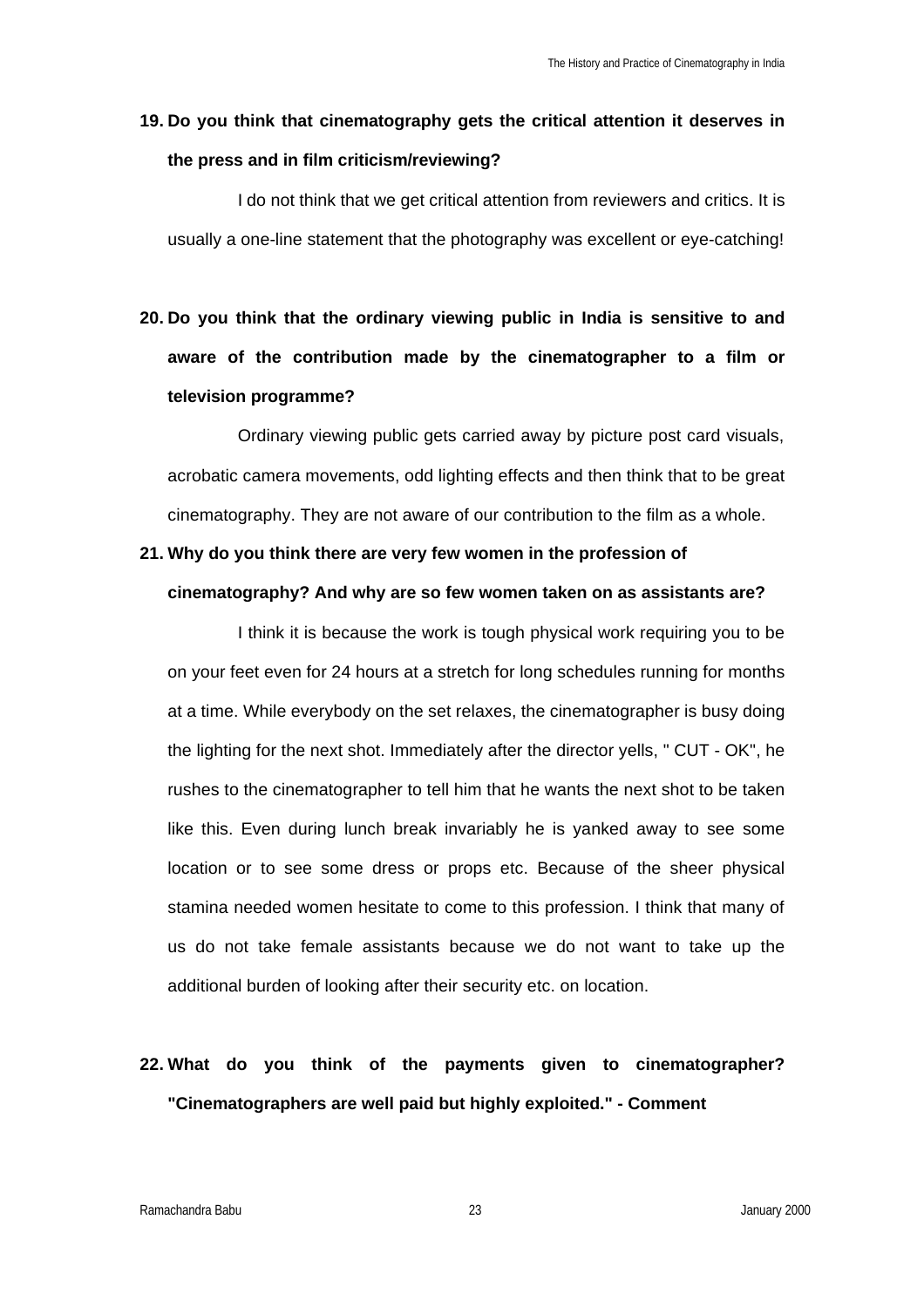The statement should have been "Cinematographers are poorly paid but highly exploited!" Even a character artiste who works for a week or so in the film gets more money than a Cinematographer who toils for months. Actors get their full amount before they finish their shooting if they do not dub (75% during shooting and balance before dubbing, if they are dubbing) whereas a cinematographer is finally paid only at the time of release printmaking.

### **23. What is your opinion on the payments and working conditions of assistants, light boys, grips electricians etc.**

Now a days after the formation of Trade Unions, their lot has improved much. They are not cheated of their payments, their wages are fair and working conditions have improved.

### **24. Do you find yourself having to become involved in protecting the interests of the camera crew often? Why is this so?**

Though it doesn't happen often, I sometimes stand by the crew especially when they are falsely blamed for something that they didn't do.

#### **SECTION FIVE: Technical Questions and Issues.**

#### **A. Pre-production Planning:**

### **1. Given a choice between Film and Video what would you like to work on and why?**

I strongly prefer Film only! If you really care about your work being viewed as you had wanted it to be, you wouldn't go for anything else. If you do not want some one in the Telecine section, engineers in the Telecasting Studio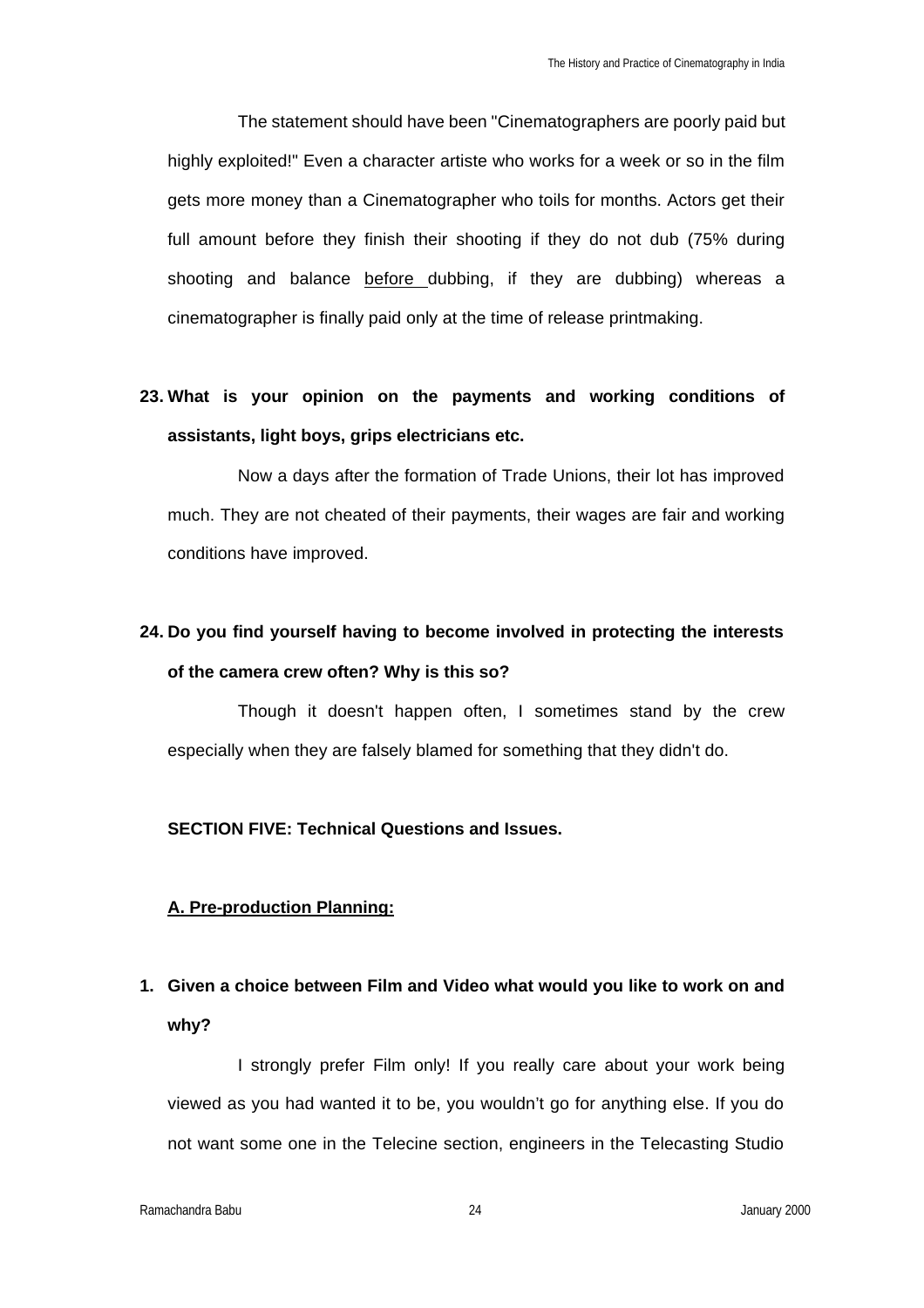and millions of viewers to adjust the colour, brightness and contrast of your lovingly crafted images, then go for film, and only film!

#### **2. What are your preferences in terms of the following and why:**

**In Film & in Video Accessories & Gadgets 16mm Beta Video Assist 35mm Digi Beta Remote Control Cinemascope Mini Digi Lighting Fixtures Hi 8 Steadycam**

#### **(In which situations would you choose to work with which of the above)**

I believe all these equipments are tools for you to create the images you want. According to the nature of work you select them. A Panavision Camera doesn't by itself create a great film. Many of the world classics were created by hand cranked cameras. So insisting that you will use only such and such equipment is absurd. It is the "How" you do which is more important rather than "With What" you do it.

### **3. What are the different meters that you feel are essential to your work, and why?**

I feel a good Digital Meter which can be used for reflected and incident light reading both in f Numbers as well as in foot candles is ideal. If you have a Spot Meter it will lessen your frequent 'to and fro' walk between the camera and the subject.

**4. What are your preferences in terms of aspect ratios? What, in your opinion is enhanced, and what is lost, when you move form one aspect ratio to another?**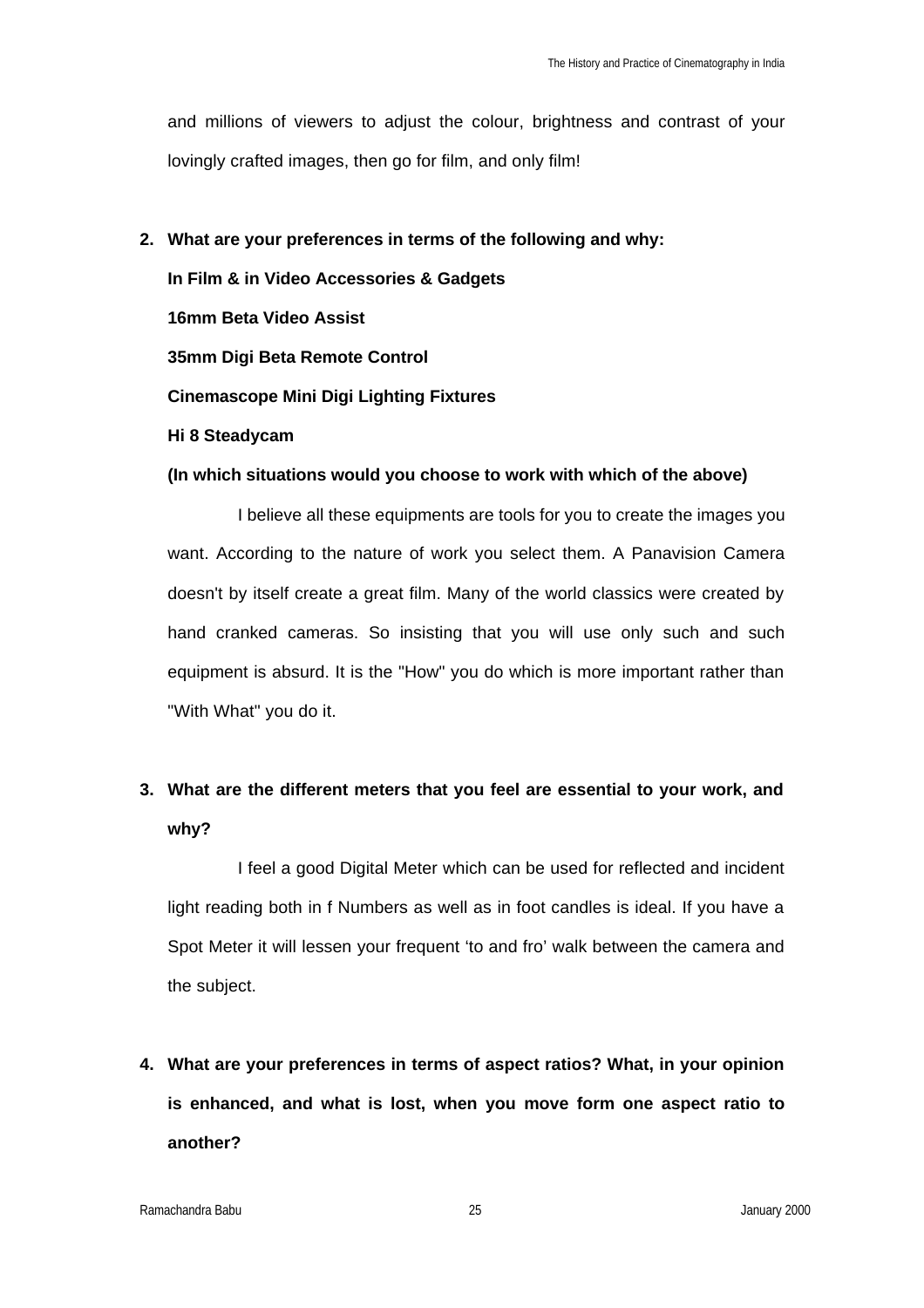Personally I like the 1:1.66 format for social dramas and Cinemascope for Epic dimensions or Nature based wide vistas. At present most films are being made in Cinemascope, we are constrained by filling the frame with just faces especially when it comes to taking close-ups. I personally think that we are not utilizing the vast possibilities of the Cinemascope screen of letting the audience choose what portions of the screen they want to watch. Frequently the shots are not sustained for sufficient length of time to allow for it. In fact fast cutting has a jarring effect in bigger formats.

#### **5. What are your preferences in terms of film stock, and why?**

The choice depends on the budget of the film, but if asked I prefer Kodak for the colour reproduction, grain structure, latitude. But Fuji stock is also good, especially the high speed ones which I feel are better than Kodak when it comes to graininess.

#### **6. Which camera/s do you prefer to work with, and why?**

Beggars cannot be choosers. The only cameras available are the old trusted Arriflexes. I would prefer the newer 535 model, for the picture steadiness, variable shutter and higher speed and precision control.

#### **7. Which lenses do you prefer to work with, and why?**

I would like to work with Cooke lenses, because they are extremely sharp, no diffusion and no flares even when wide open. I would like to try the new Zoom lens of Russian design now being made in the U.K. which is said to be excellent. It must be much better than the anamorphic adapted 25-250 Angenieux lenses. I understand nobody in the world uses the Kowa anamorphic lenses/which we use in large numbers in our country.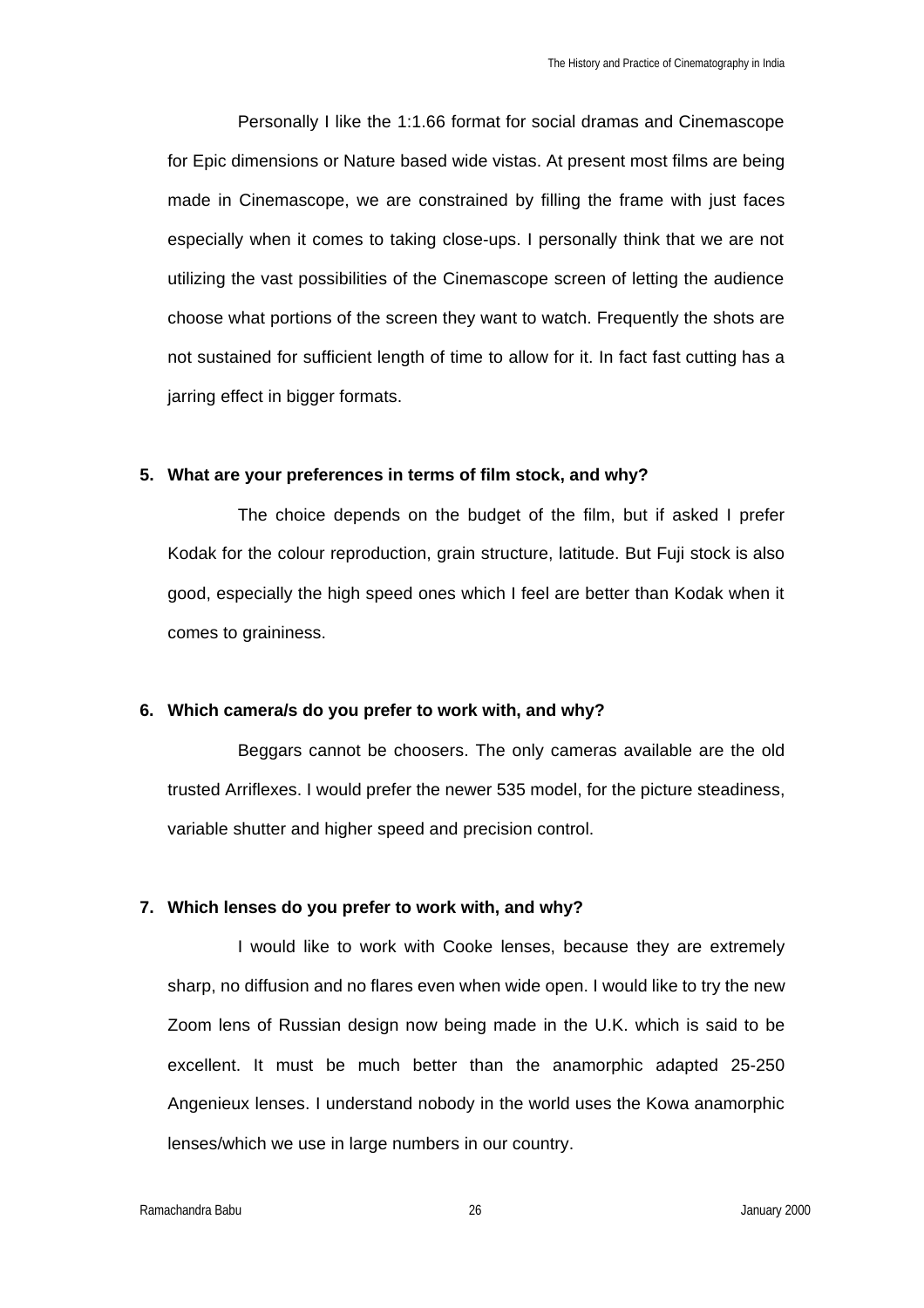#### **8. Given a choice between working in a studio and a location, what would you opt for, and why?**

I would always prefer a location for the simple reason that you cannot place the light wherever you want. It makes you think, innovate and be creative in the placement of lights. You take an existing available source of light and modify or enhance it according to your need. This I find challenging and also you are never repetitive as the lighting conditions and locations keep on changing.

### **9. From a cinematographer's point of view, what typically are the things most neglected and forgotten at the budgeting and production planning stage?**

During budgeting things like Steadicam, remote crane, high camera platforms, vehicle mounts, helicopter Work, rigging equipments are not taken into consideration. Same is the case with special lighting equipments and minor graphic work. These come up during the course of shooting and sometimes it is not possible to use them because of budget constraints. In the planning stage too make-up and wardrobe tests are not done, which means there will be lot of delays during the shooting time in correcting the make-up and costumes as every artiste now-a-days have their personal make- up man and costumer.

# **10. How much say and involvement do you have in discussions about sets, locations, costumes and props? What are the things that you think have to be kept in mind when discussing these questions prior to production?**

I am willing to spend as much time possible for discussion about sets, locations, costumes and props, but the concerned director or producer doesn't find time or give serious concern about such things. In my opinion a cinematographer should be consulted on these matters long before the shooting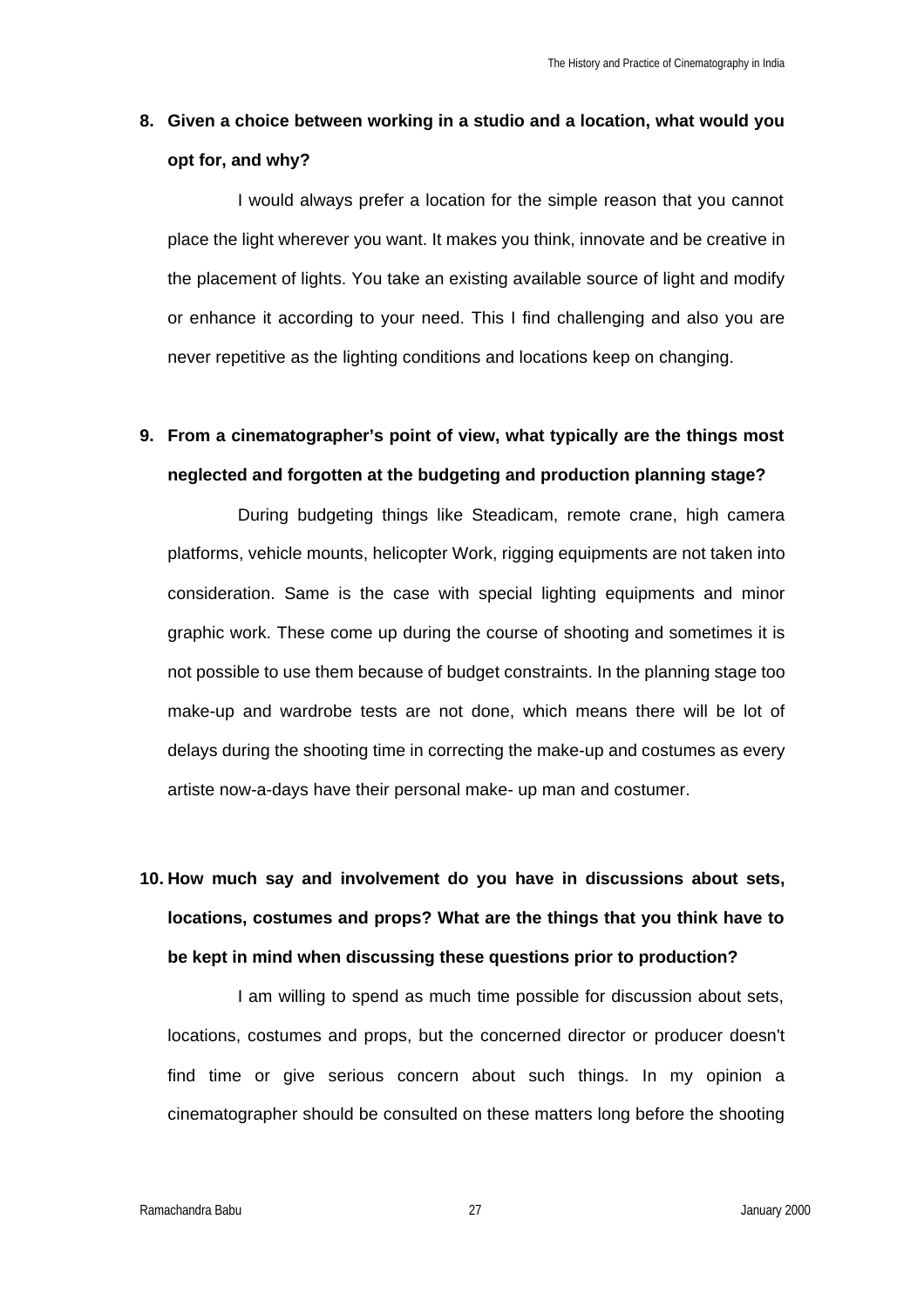starts for his invaluable contribution for the betterment of the film as well as saving a lot of wastage during the shooting stage.

**11. "If we do a comparative analysis of the heads and amounts of expenditure in an average film, we find that the least amount of money is actually spent on what the film is going to end up looking like" - Comment**

Very true! Look at the film *Titanic*, you can see where the money has gone, certainly not into the pockets of the stars. And look at our mega productions and see if it is worth the boasted crores of rupees budget. You know a major portion is wasted due to poor script, bad planning, shoddy execution and astronomical star salaries.

## **12. What are the different kind of tests that you are able to do, and would like to do prior to filming (In terms of equipment and stock tests)?**

Testing of equipment or stock generally doesn't take place, as the equipment will not be available as also the stock. But I usually test the lenses visually with the aid of a Lens testing chart and immediately get the first few rolls printed and see the results for any defects. Ideally I would like to take a steadiness test and focus test of all lenses. Also if any new stocks are to be used, exposure test should be taken and emulsion from the same batch should be used.

### **13. What is your opinion on the general standards of maintenance of camera equipment, lights and accessories?**

Generally the equipments are very badly maintained as they are rushed up from one shooting location to another. Regarding cameras and lenses, we do not have many company trained service personnel who have the expertise as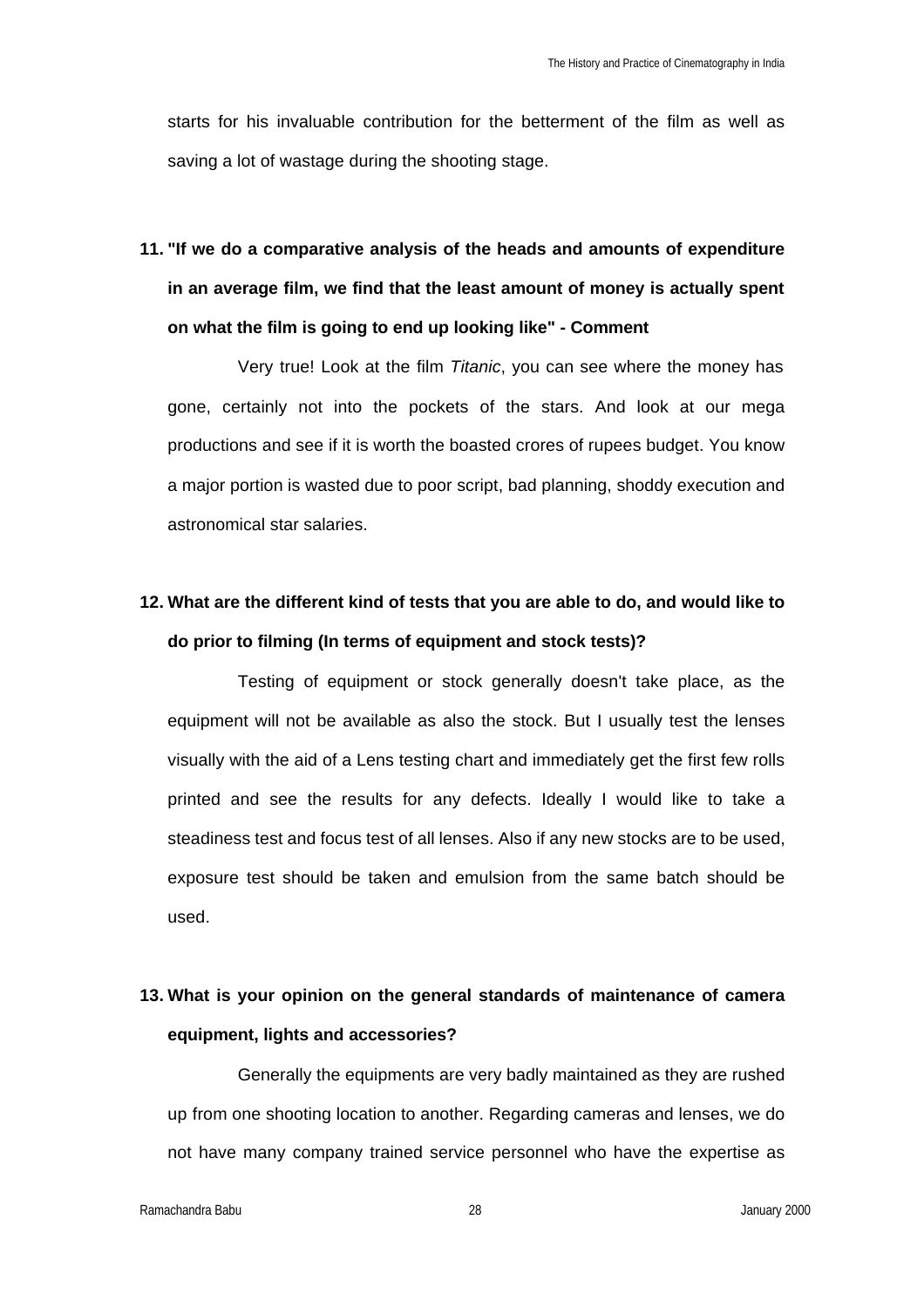well as equipment to repair such precision lenses and cameras. A few such have their hands full, so there is a long waiting list and ultimately the equipment hirers take it only when a serious breakdown occurs. Many of the lights come without plugs and not proper insulation that every time you touch a light barefoot, you are bound to get an electric shock. There is utter disregard for safety features.

# **14. To what do you attribute the absence of innovations in technology, equipment and accessories, especially with relevance to Indian conditions? What can be done to remedy this?**

Technological innovations like remote controlled aerial cameras, helium balloon lights, underwater cameras, lighting equipments, fluorescent lighting, miniature photography, etc. all can enhance our way of filmmaking. Of course some of them are expensive but it is nothing when compared to star salaries. Producers should come forward to spend money for this purpose. Our equipment rental companies buy new equipments only on the basis of their return of investment in the form of rental income. They want their investment back as soon as possible. They are also ignorant about the latest equipment scene.

#### **15. What in your opinion is the importance of lab reports on stock tests?**

Lab reports on stock tests show you exactly how your results will be in the final film. So they are of very much importance to me.

#### **16. How do you decide upon a particular laboratory?**

I decide on the Lab for the following factors: The processing should be consistent with no day-to-day variations. The negative handling should be perfect, no scratches, watermarks or dust particles. Developing should be of proper density and prints should be of proper colour tone, contrast and density.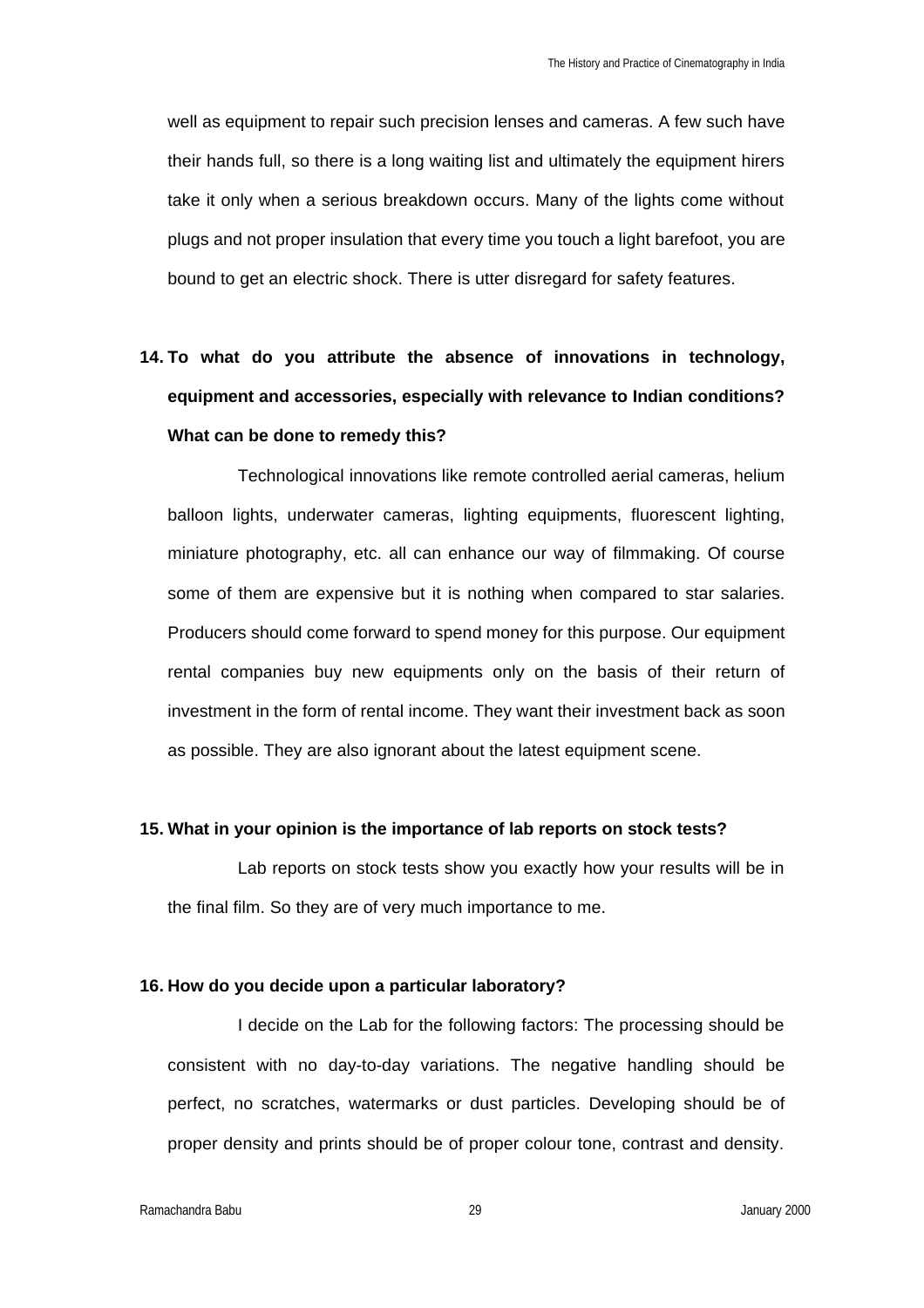The colour timer should understand enough to know your tastes and time your release print as per your intentions. It is the result that counts and nothing else.

#### **B. Lighting**

**1. When you begin thinking of a lighting design for a film, do you work towards an overall look for the entire film, or do you work out your lighting scheme in terms of different sequences, scenes and shots.** 

After going through the script and discussing with the Director, try to integrate suitable lighting schemes for individual scenes etc.

**2. How do you realise 'the look of a film' in your work? Please talk about this in detail, with examples in terms of lighting, framing, saturation, colour and movement.**

The look of a subject is decided on the basis of a subject whether it is a period one, romance, action, comedy, etc. Lighting effects can be high key in Romantic and comedy films whereas it will be low key, dark and moody in mystery, suffering or depressive situations. Colour can be bright and splashy in happy moods and dull and subdued in grim scenes. Figures can be composed either as the centre of focus or at the edges as if unimportant. Oddball compositions can give hints of something about to happen or other worldly weird look, useful in horror and science fiction films. Movement can be of great value in fast packed action films. Playing with colour saturation can be used to depict drab existence.

#### **3. How do you begin to light a set?**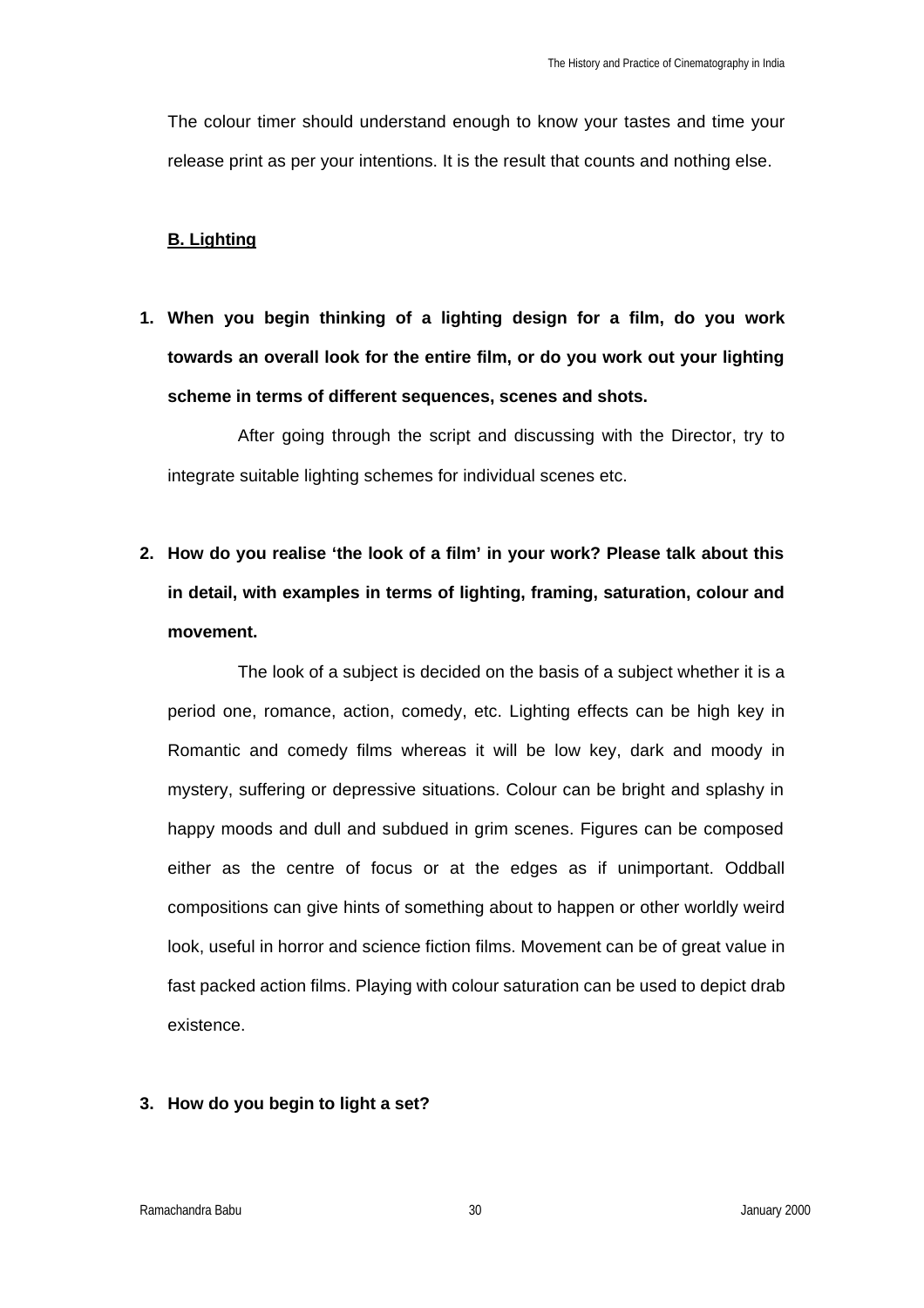After forming a suitable lighting pattern I look for the possible sources in the set, then start the background lighting first, then the artistes' lighting is done, while on the way the props are also lighted accordingly.

**4. Do you light for the frame, or for points of emphasis within the frame? Does Lighting determine the frame, or, does framing determine the lighting. Please answer with examples from your work.**

First I fix the frame and with reference to the frame I do the lighting. Generally the framing determines the lighting. But in some rare cases where I want to include a light source (Table lamp, Window, firelight etc.) I might frame it so that the audience get to know from where the lighting effect is coming from.

### **5. What are your preferences in terms of specular/ bounced/ diffused lighting, and why?**

Though I love diffused lighting, I use specular and bounced light too, for in nature we have all the three types of light. So to do a naturalistic lighting we have to use all of them. For sunlight effect we have to use specular light only. Similarly light coming through frosted glass windows will be of diffused variety and the light coming from the ceilings are bounced light.

#### **6. What kind of filters do you use, in what contexts, and to what effect?**

I do not use many filters because invariably their presence is felt on the screen. Sometimes I use a light Black ProMist to create a dreamy effect or slight Fog in early morning outdoor sequences.

#### **7. Do you like to work for a 'lit' feeling or for an 'unlit' feeling? Why?**

Ramachandra Babu 31 January 2000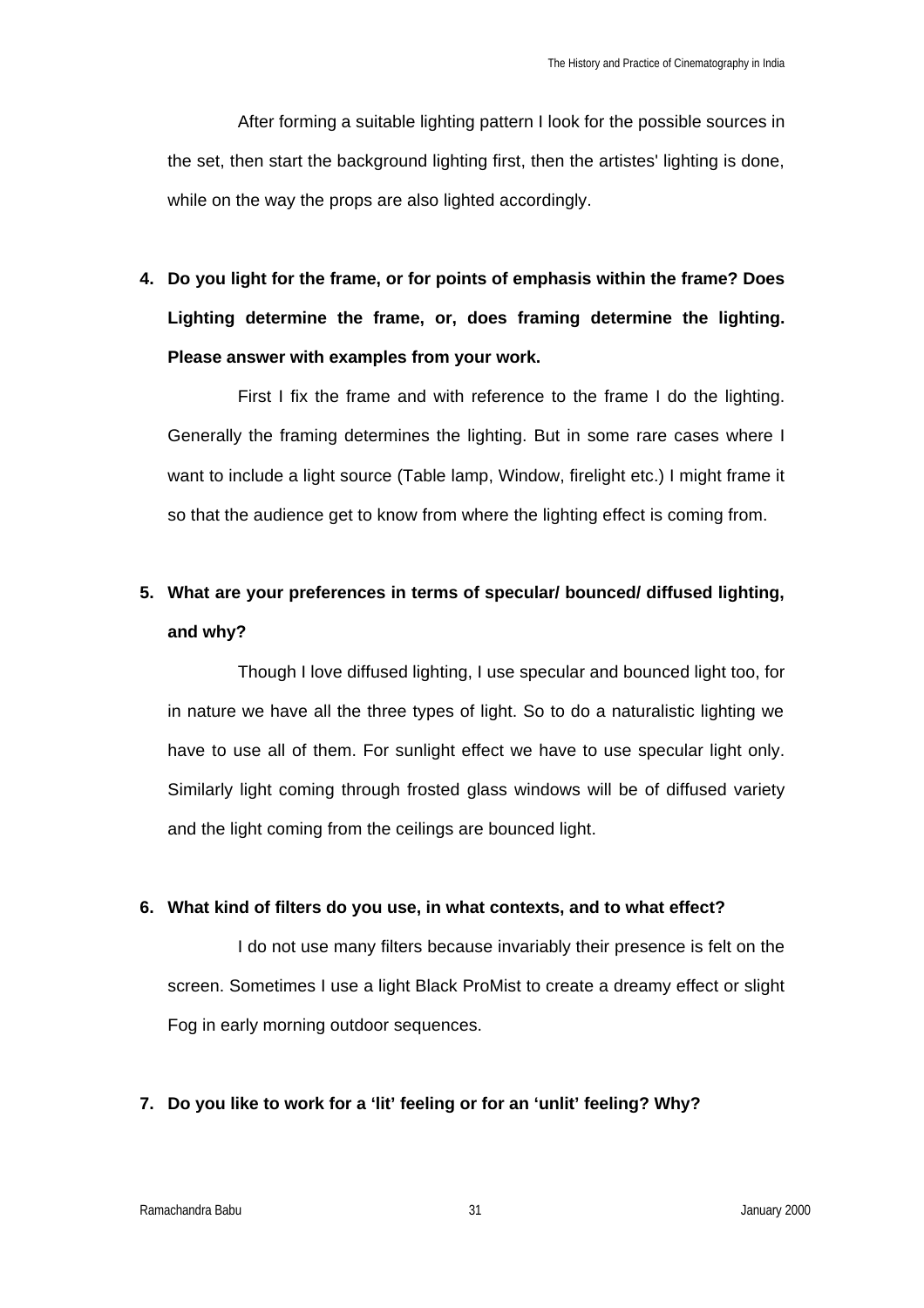I like to work for an "unlit" feeling for the simple reason that the audience should not feel the presence of a cinematographer putting some light here and there. Our work should be as unobtrusive as possible.

#### **8. Do you ever mix Tungsten and Daylight? In what situations? Why?**

I mix Tungsten and Daylight only in situations where there is a Tungsten source in the set. Otherwise I do not mix the two types of lights.

## **9. "The Film Industry wastes a lot of power. There is a lot of unnecessary lighting in films today" – Comment.**

True. There are cinematographers who flaunt their greatness by having a number of generators and an army of lightmen to man the hundreds of exotic lights. Whether they need it or not a lot of light is brought and using less than two generators is below their dignity. They forget the fact that God, the Greatest Cinematographer just uses only one light, the Sun for all his myriad lighting effects!

#### **10. Do you ever consciously make an effort to use fewer lights?**

I always try to use the minimum number of lights as possible in a situation.

# **11. How much room or leeway do you give to the possibility of changes in your lighting scheme in terms of variations (clouds, sunshine, changes in the weather etc.) in the light condition in your locations?**

I try not to give any visual jerks due to variations in lighting conditions in out door locations. If it becomes suddenly cloudy and if there is no possibility of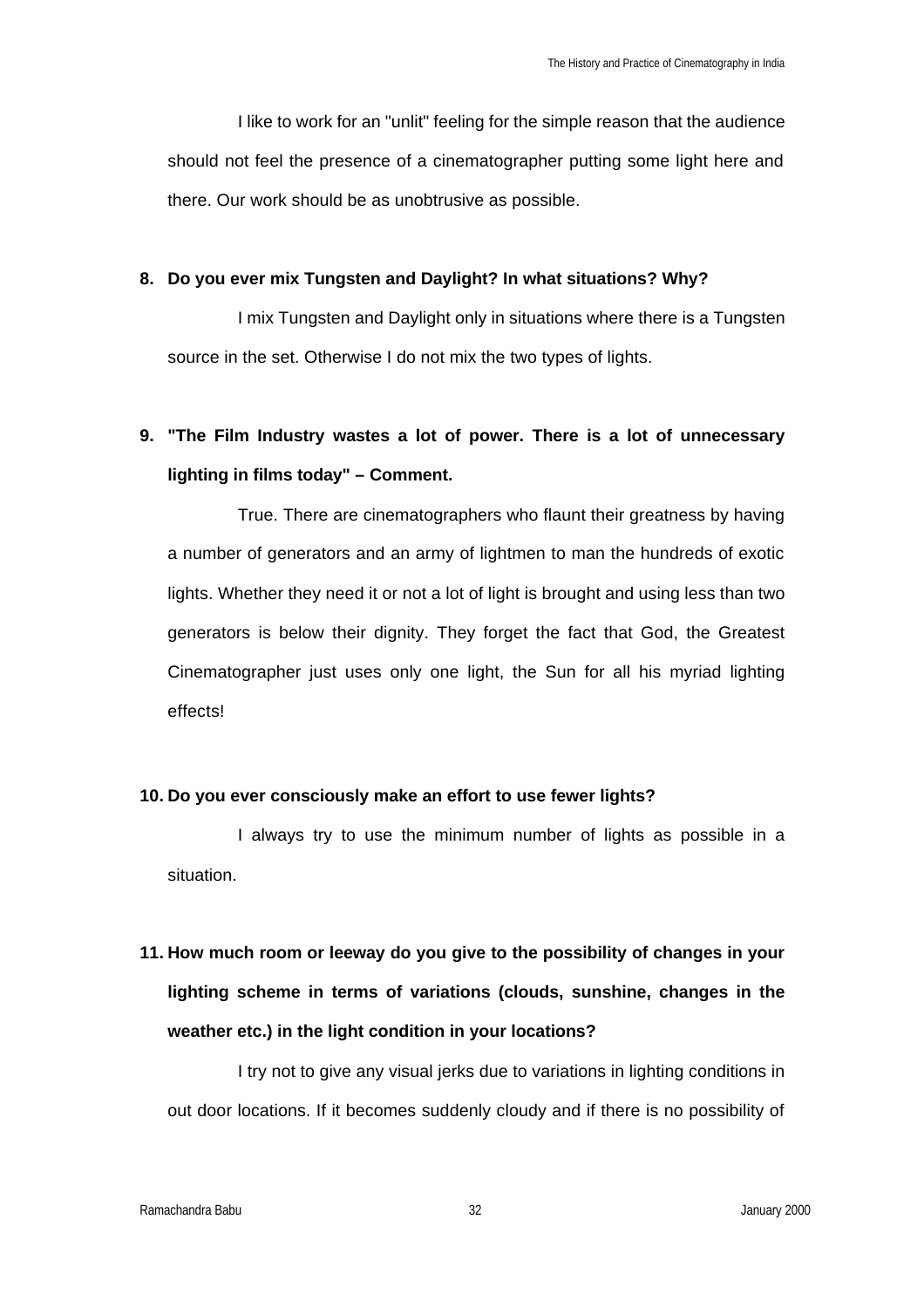sunlight coming up, I might use some specular HMI lights to simulate sun light effect or use Scrims vice versa.

# **12. Do you incorporate such variations into your lighting pattern, or, do you insist on taking shots at particular time and only under pre-determined light conditions?**

If possible I will opt for shooting in the same lighting condition. But sometimes it will be cloudy for days on end. So I will see to it there is some transition shot, say a close up of a person sitting in shade comes before the overcast shot so that there is not much of a visual jerk.

## **13. Do you insist on working at a particular aperture setting for a film? Do you have a favourite aperture setting? Why?**

I do not have any particular aperture preference but I try not to shoot wide open as lens performance deteriorates at that setting.

### **14. What makes a location or a set interesting to work with in terms of Light? What can we say is the 'feel' of a location?**

A building with a lot of windows or openings is an interesting place to light, whereas a room with out any windows is difficult to light. The only source may be through the door or perhaps a lamp in the ceiling. And some places like old palaces, stately mansions inspire you by their classic architecture to opt for a period style of lighting.

**15. In a given location or set, how do you consciously incorporate natural light sources, available practicals like lanterns, firelight, candlelight etc., architectural features like pillars, doorways and different elevations in the designing of your shots and lighting?**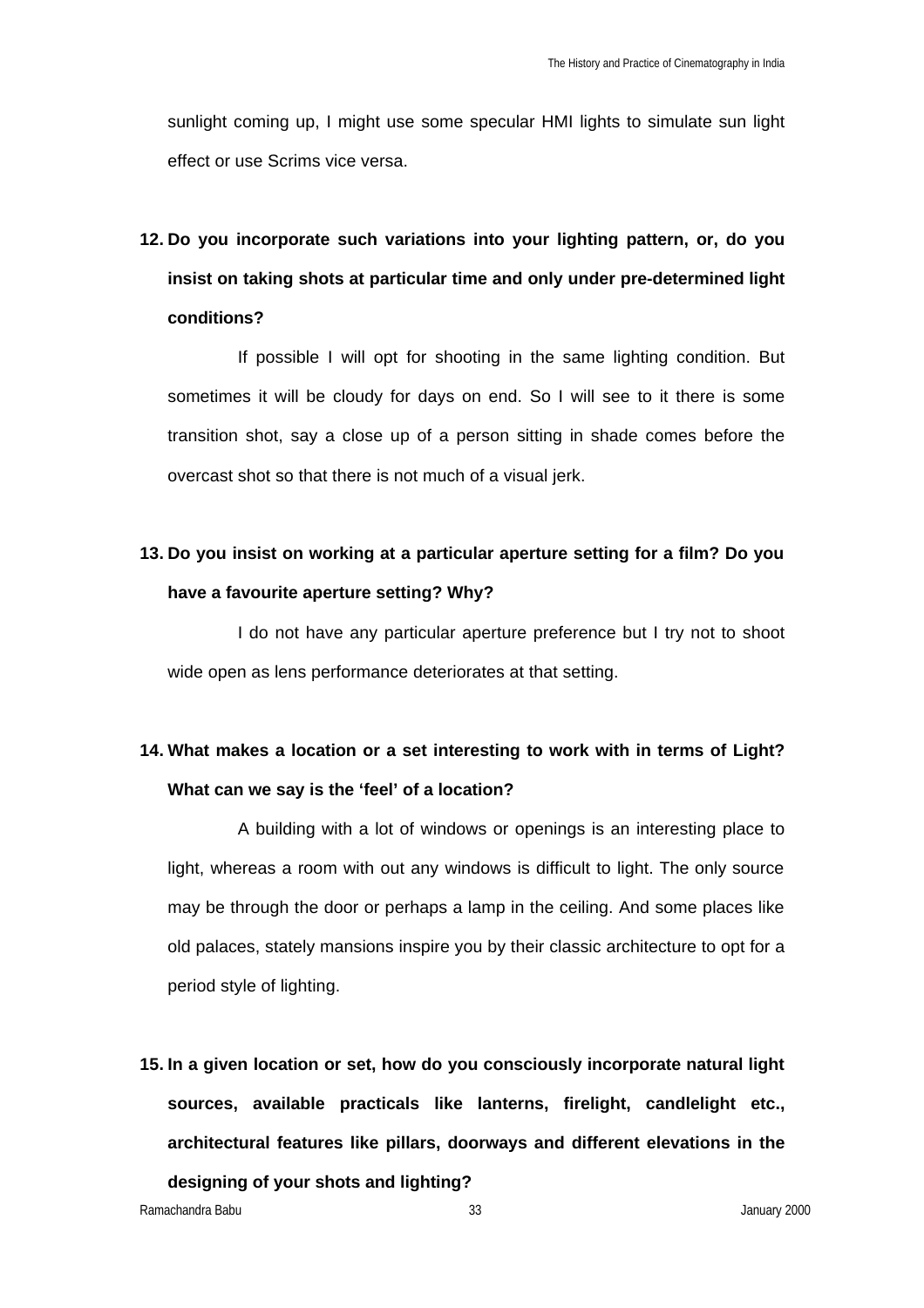As I always follow the sources in the set as a basis of my lighting pattern, I always insist on switching on the practicals first. It will help me to see the existing pattern of light and then I will modify it to suit my lighting design. I try to include the practicals, lanterns, firelight etc. in the frame so that the viewer knows from where the light comes. Architectural features are incorporated in the frame for compositional purposes, and also for providing foreground information for perception of depth. For moving shots, pillars, doorways, etc. can be effectively used for obtaining three-dimensional feeling.

## **16. Do you ever experiment in terms of playing with differences in exposure for different takes of the same shot?**

I do not give different exposure values for different takes of the same shot**.**

# **17. How do you work in the possibilities of camera and character movement into your lighting scheme for a given shot? Please give at least 3 examples from your work.**

Ramachandra Babu 34 January 2000 The shot: Two persons enter a cellar with a flaming torch and search. Since it was the opening shot of the film, I planned to dolly back from a mid-Iong shot of total darkness, in which the door is opened and the room is flooded with the light. As they move forward from one chamber to another the background gets darkened and the foreground gets illuminated, the camera moves back. Finally they come nearer to camera for a closer view and move out of frame. I had all the lights on dimmers so that the background illumination is faded off as soon the characters move away from that chamber. Meanwhile they are lit by a number of small units which are being carried by hand and followed by a team of light men. At doorways the changeover from one team to another was accomplished by fading out and fading in of the dimmers, which were also used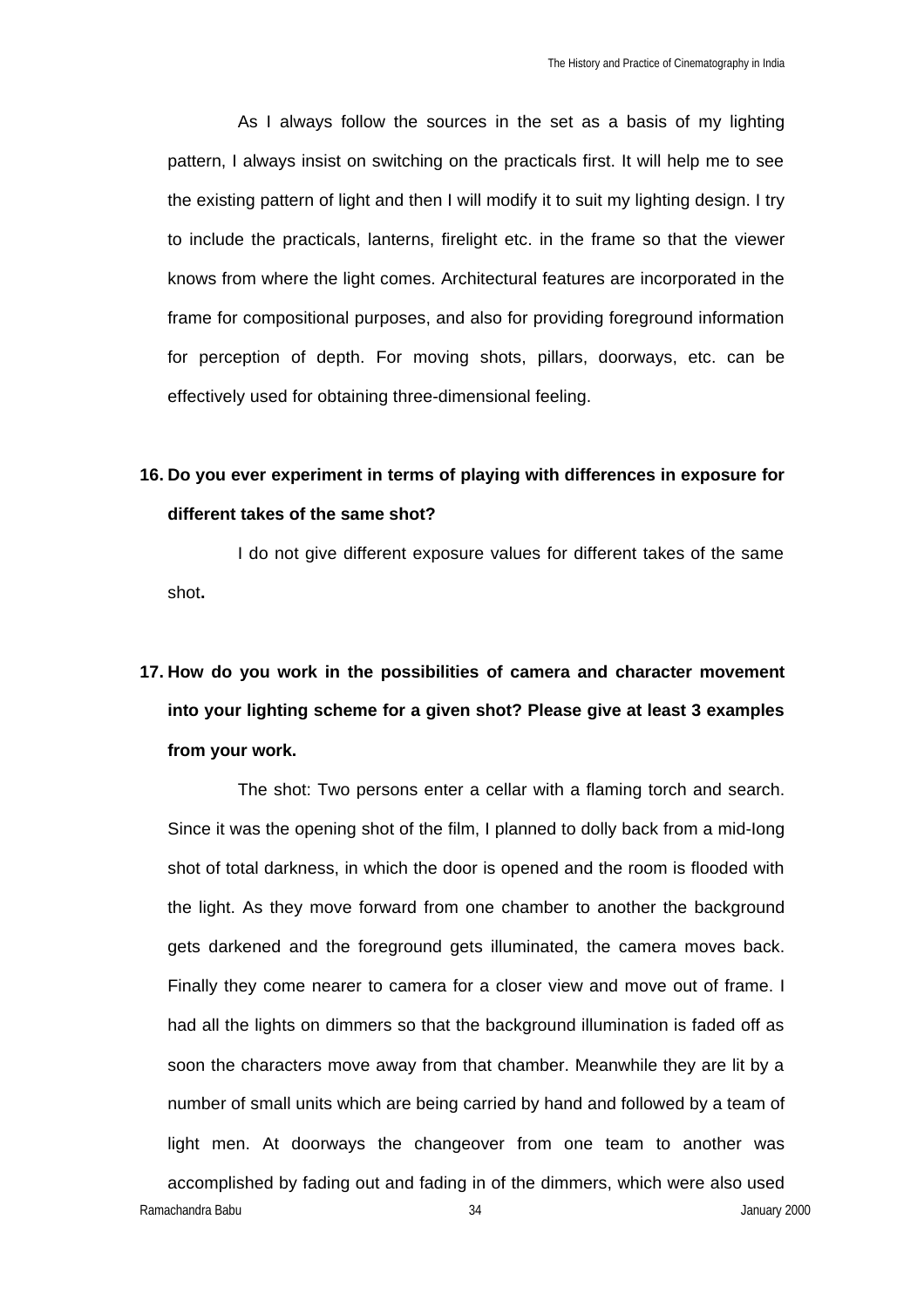to give the flickering effect of flames. It required many rehearsals and perfect coordination to achieve the effect. (Film: *Oru Vadakkan Veeragaadha*)

The shot: At night the Doctor is rushing through the corridor to attend an Emergency case. To create tension, I wanted a staccato pattern of light to fall on the face of the doctor. I installed some overhead photofloods to form pools of light to pass through and also used the windows to provide a pattern light. Finally the problem was a lengthy dolly shot for which we could not lay tracks as it would be seen in the frame. It was solved by me sitting in a wheel chair and taking a handheld shot. (Film: *Sandyakku Virinja Poovu*)

The shot: The character wakes up at mid night on hearing some sound and searches in the darkness. As this was a horror film, I had the character silhouetted against windows lit by moonlight and when he goes in dark areas, he is faintly lit by patches of backlight. To forebode the danger the camera was planned to follow him from behind as an over the shoulder shot. This time I had a Steadicam to achieve the effect. (Film: *Aakasha Ganga*).

**18. Do you like to use the idea of moving your camera between different intensities of illumination in a given space? Or, do you prefer evenness in terms of lighting on the set?**

I do not like evenness of light at all. It is the variations in intensities of illumination which gives depth in lighting. I like the camera to travel through different zones of brightness in the same shot.

### **19. Have recently developed faster film stocks changed or had any impact on your overall philosophy and pattern of lighting?**

Newer faster films haven't changed my overall lighting pattern except for the fact that now I can use smaller units of light consuming less power.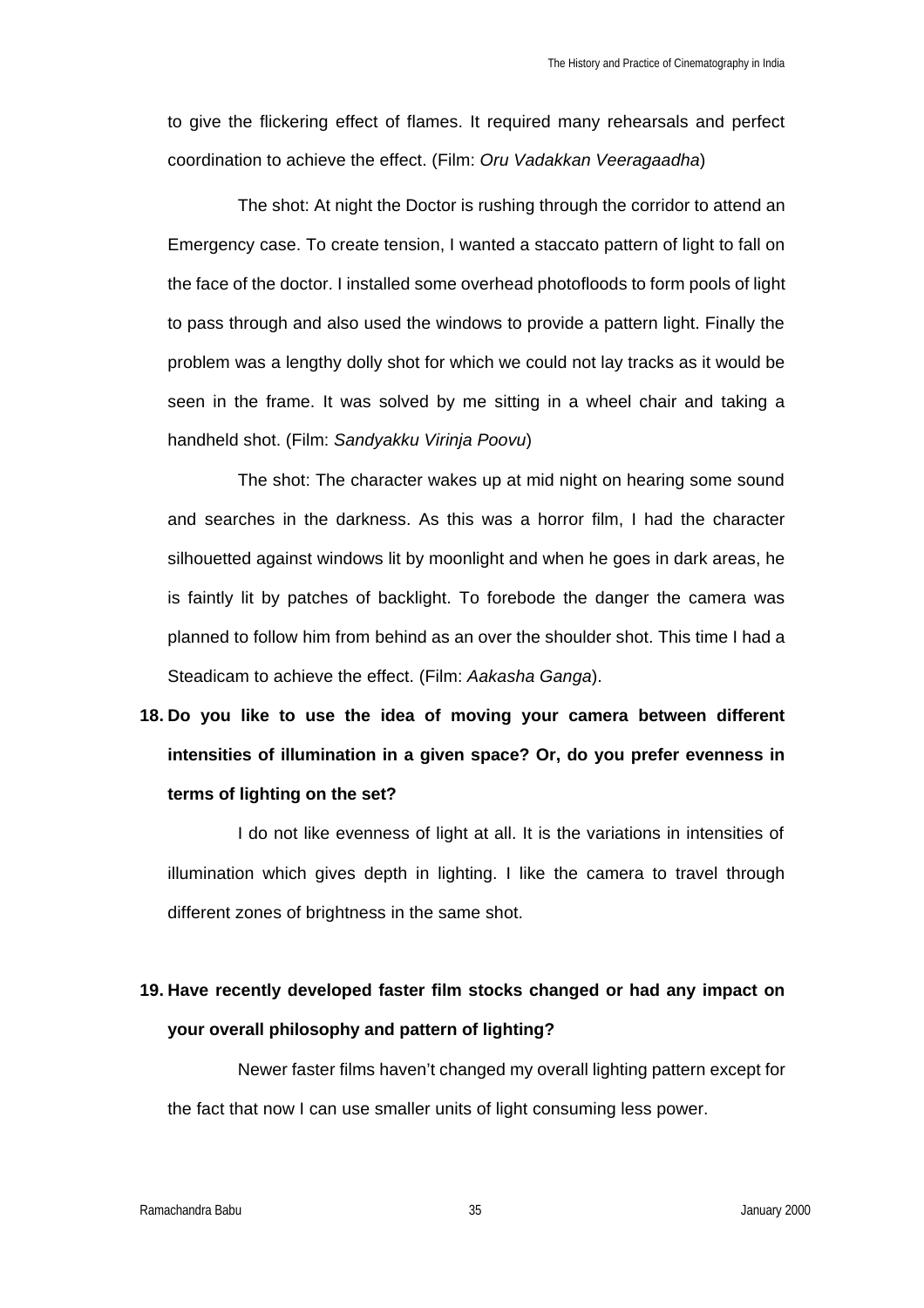#### **20. When do you say that the lighting for a shot is done?**

When I feel that I have finished the rough lighting, I'll call for the full rehearsals with the artistes and camera movements to fine*-tune* my lighting, and only when I am satisfied, I'll say that the lighting is done and we can go for a take.

#### **C. Framing**

**1. "The presence of a video monitor or video assist diminishes the autonomy and authority of a cinematographer on a set in terms of determining the framing of a shot" - Comment.**

True. Each person on the set may have their own opinion regarding the framing and composition and they may directly or indirectly express it if they get an opportunity to see it in the video monitor right there on the set. Decisions about framing and composition are determined by the cinematographer and Director and not by collective discussion of the crew.

**2. How do you guide the viewer's eye within the frame? Through graphic elements, symmetry/ asymmetry, volume, light or colour.**

I guide the viewer's eyes within the frame through graphic elements, symmetry/asymmetry, volume, light, colour, etc. based on the classic rules of composition.

#### **3. What are preferences in terms of working with different camera angles?**

Eye level camera angles are used normally, as in everyday situations we view the world from our standing eye level. In the case of point of view of a person, the camera is placed at his eye level position. A low angle is used for emphasis, to show huge or domineering figures. Similarly a high angle is used to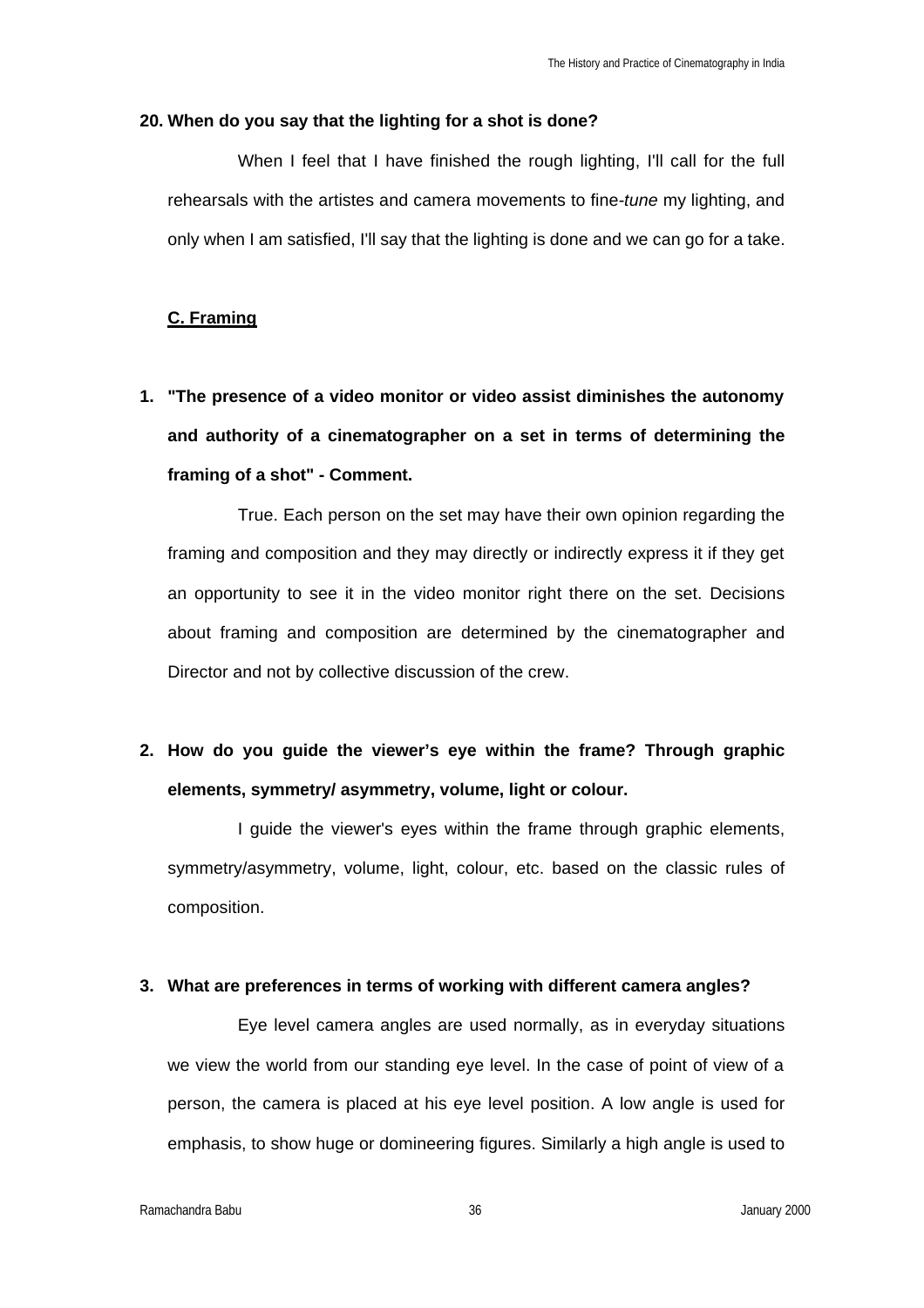show lowly or downbeat, sad or desolate situations. So according to the need of the shot camera angles are chosen.

### **4. How do you create depth in a frame? With the help of light, or colour, or both?**

I try to create depth through the use of light mostly as the colour of the set, costumes, props may be determined from earlier scenes and in continuity. So colour scheme may not be manipulated much for creating depth. Hence I depend on light for that purpose.

#### **D. Lenses & Lensing:**

### **1. What are your preferences in terms of working with block and zoom lenses?**

I prefer to work with block lenses only because they are much sharper than the zoom lenses and we can work at wider aperture and with less lights.

#### **2. Which makes of lenses are your favourites? Why?**

I have no choice as we have mostly Kowa anamorphic lenses only. (See my answer -Section 5, A-7 for more details).

### **3. Do you think that variations in focal length have expressive and subjective connotations? Please give examples to illustrate your opinions.**

Longer focal length lenses are ideal for isolating the subject from the background and hence are used for shots in which the character feels loneliness or separation etc. The so-called normal lens covers an angle approximating human vision and is capable of keeping the background also reasonably in focus.

Ramachandra Babu 37 January 2000 This lens can be used in everyday situations where you want to provide both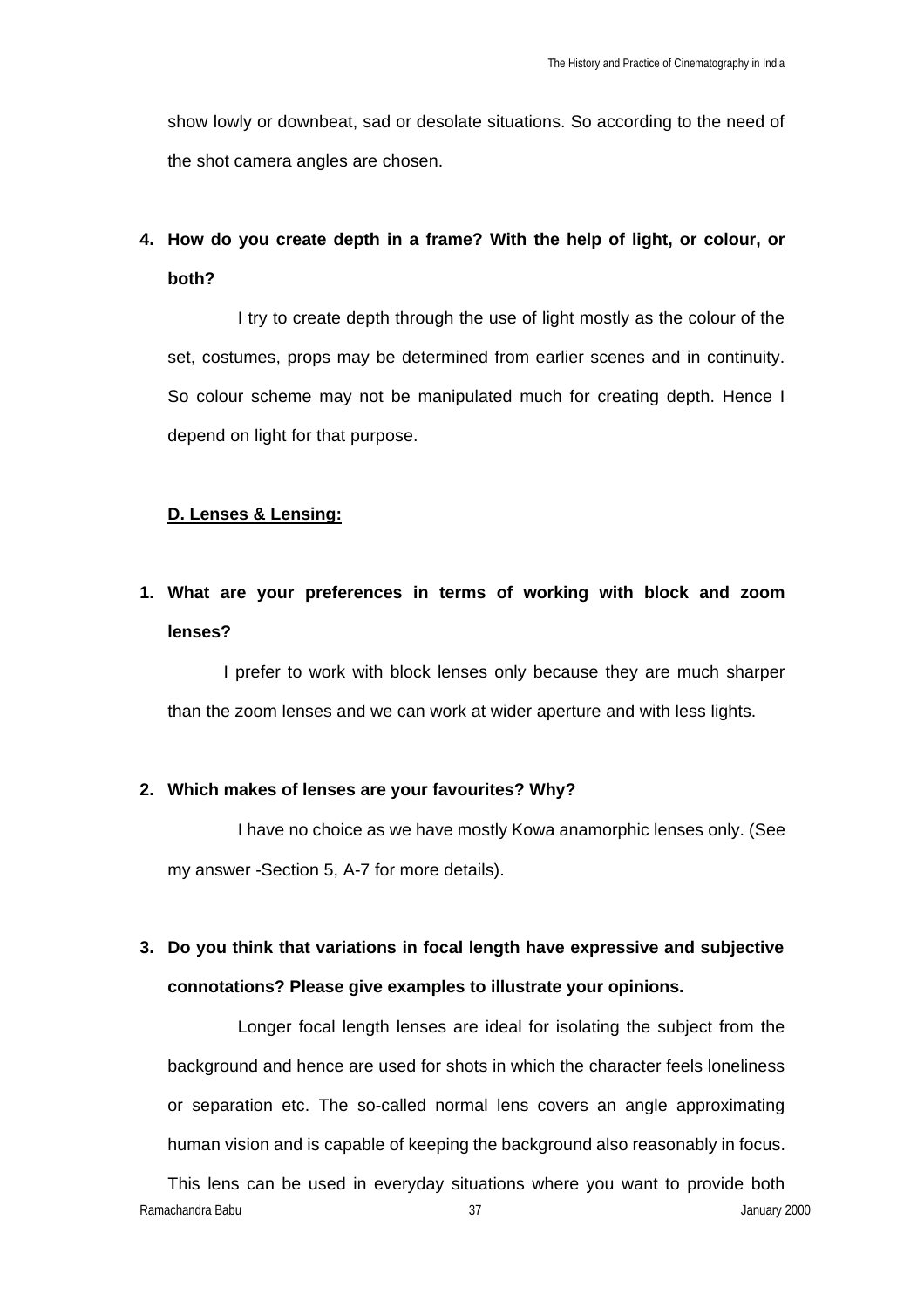foreground and background information - the focal length is neutral and nonspecific. Wide-angle lenses encompass more information that we normally encounter in our field of vision and unusual by nature. Hence they can be used to dramatize and depict strange and powerful emotions. Ultra wide lenses call attention by their distorting qualities and so may be used for odd shots or out of the world visuals.

**4. Does working in different aspect ratios have any relationship to the kind of lensing that you would go for? Compare between film and TV, and between 16mm, 35mm and cinemascope.** 

Different aspect ratios determine the kind of lenses you would use**.** As also the size of the screen. Wide screen and Cinemascope formats lend themselves easily to panoramic vistas and hence to wide angle lenses. For T.V. and 16 mm viewing closer shots are preferred, so normal and long lenses are much used. In the case of 35 mm all the lenses can be used as it is neither too small nor too large a format.

### **5. What in your opinion is the subjective and aesthetic factors that makes zooming different from moving the camera itself?**

When compared to dollying in, zooming doesn't produce a perspective shift. When a subject is close to a background, zooming in can be very effective in going closer to the subject unobtrusively with out giving any perspective clue of camera movement. It can be used to effectively convey the thought process going on in the mind of the subject.

#### **E. Movement**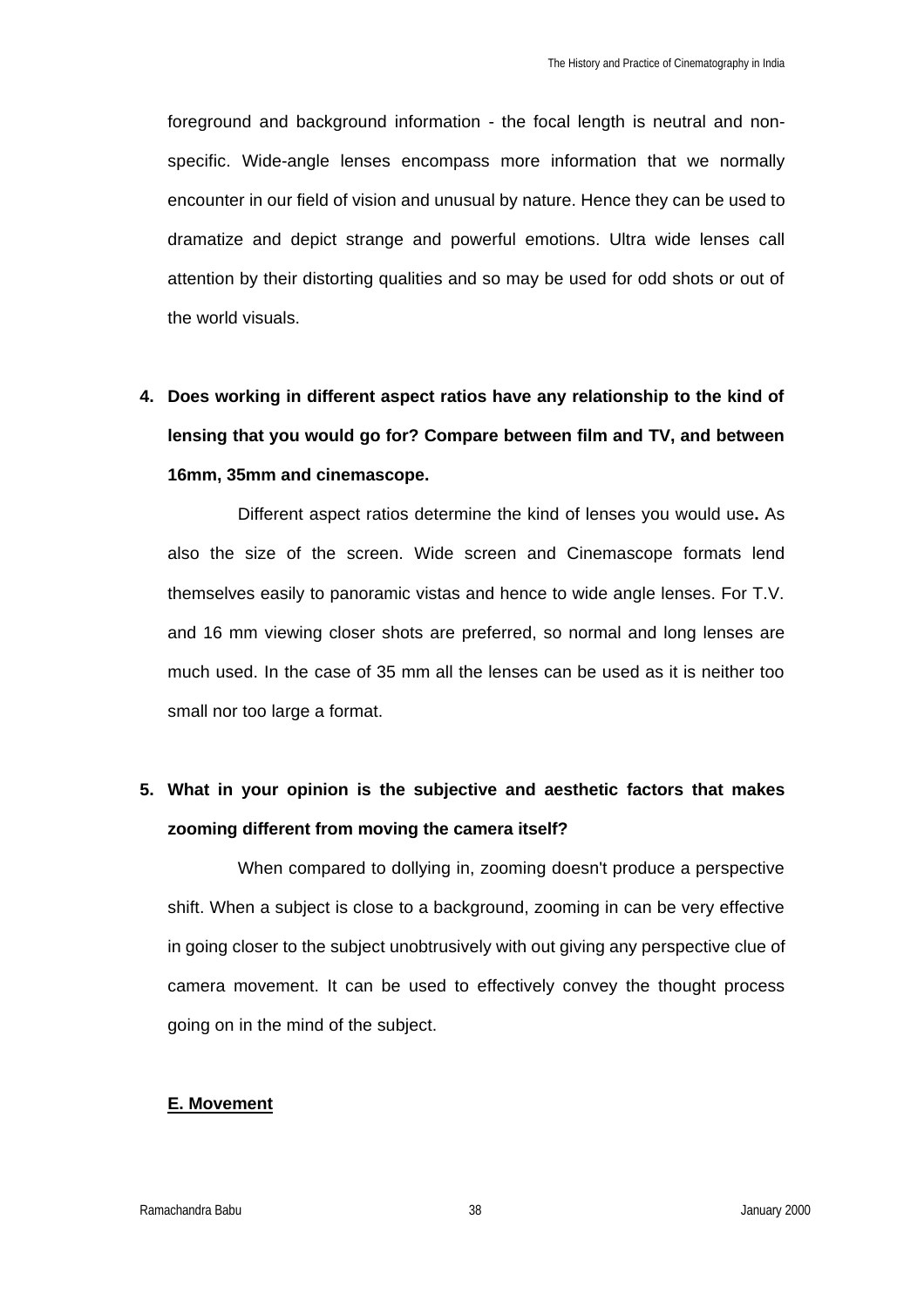**1. What is the way in which you approach movement? Do you see movement as a way to move from the whole frame into its details, or to move from details towards the whole?**

There should be a reason for movement. Either the subject moves or something has to be revealed or some detail has to be pointed out. Just movement for the sake of movement is not desirable. I see movement both as a way to move from the whole frame into details as well as to move from details towards the whole.

## **2. Do you think that movement affects the subjective experience of the duration, or 'time value' of a shot?**

Movement affects the subjective experience of the duration, or "time value" of a shot. While in a static shot the distance travelled by a subject can be perceived, in a moving shot it cannot be done. It is possible to compress time in moving shots.

**3. When you are thinking of revealing a space in your shot division or breakdown, do you prefer to work in terms of a series of camera set ups that move the viewer within the space, or do you prefer a fluid mobile camera on tracks and trolleys?**

I prefer to work in terms of a series of camera set ups that move the viewer within the space for a scene in which a location is revealed.

**4. What are your preferences in terms of a choice between a stable frame, which allows for movement within it, and a dynamic, mobile camera? Why?**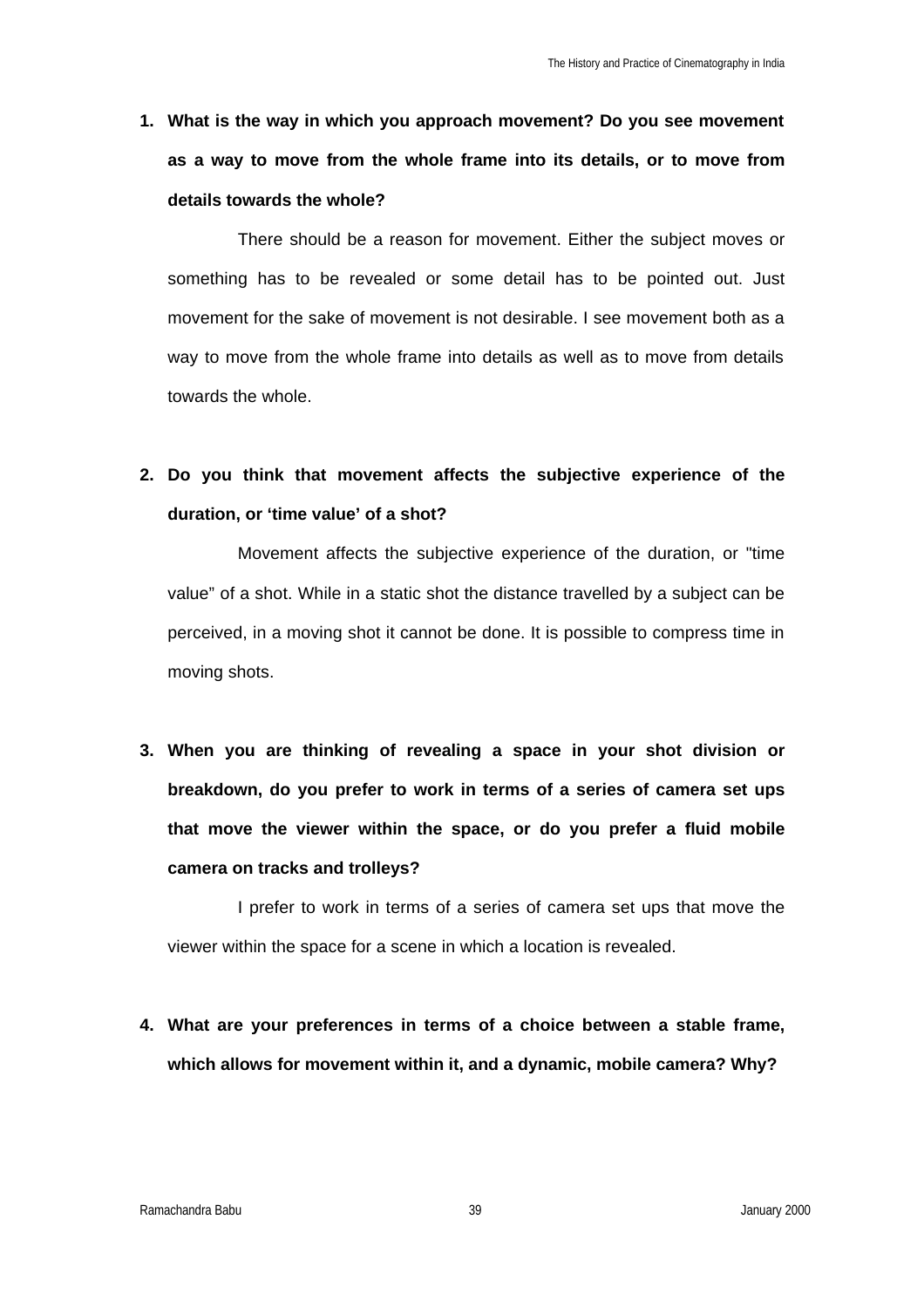It will depend on the nature of the scene involved. Not all scenes would require static shots alone or mobile cameras only. Certain scenes need camera movements and some others static placements.

### **5. What are the common difficulties and problems that you face in executing camera movements?**

Jerk free tracking systems are rare. Flexible tracks which we can lay in any configuration are not available. Good reliable levelling systems to lay tracks in all kind of terrain are also lacking.

### **6. In which conditions would you consider taking the camera off its tripod and going in for handheld shots?**

For subjective shots of persons, for realistic documentary feelings and for dynamic action sequences I prefer handheld shots.

### **7. What is your opinion on the use of steadicam shots that are increasingly evident in films today?**

In our films Steadicam shots are not utilized purposefully. They are used mainly in action shpts or just to follow characters in places where laying of tracks is not possible. Hardly they are creatively used in dialogue scenes ever. I think the main reason is, barring a few we do not have good operators who can frame the shot well. We still use antique models without remote focus and no wireless video transmitters for the cinematographer and Director to watch the shot in a separate monitor.

#### **F. Colour**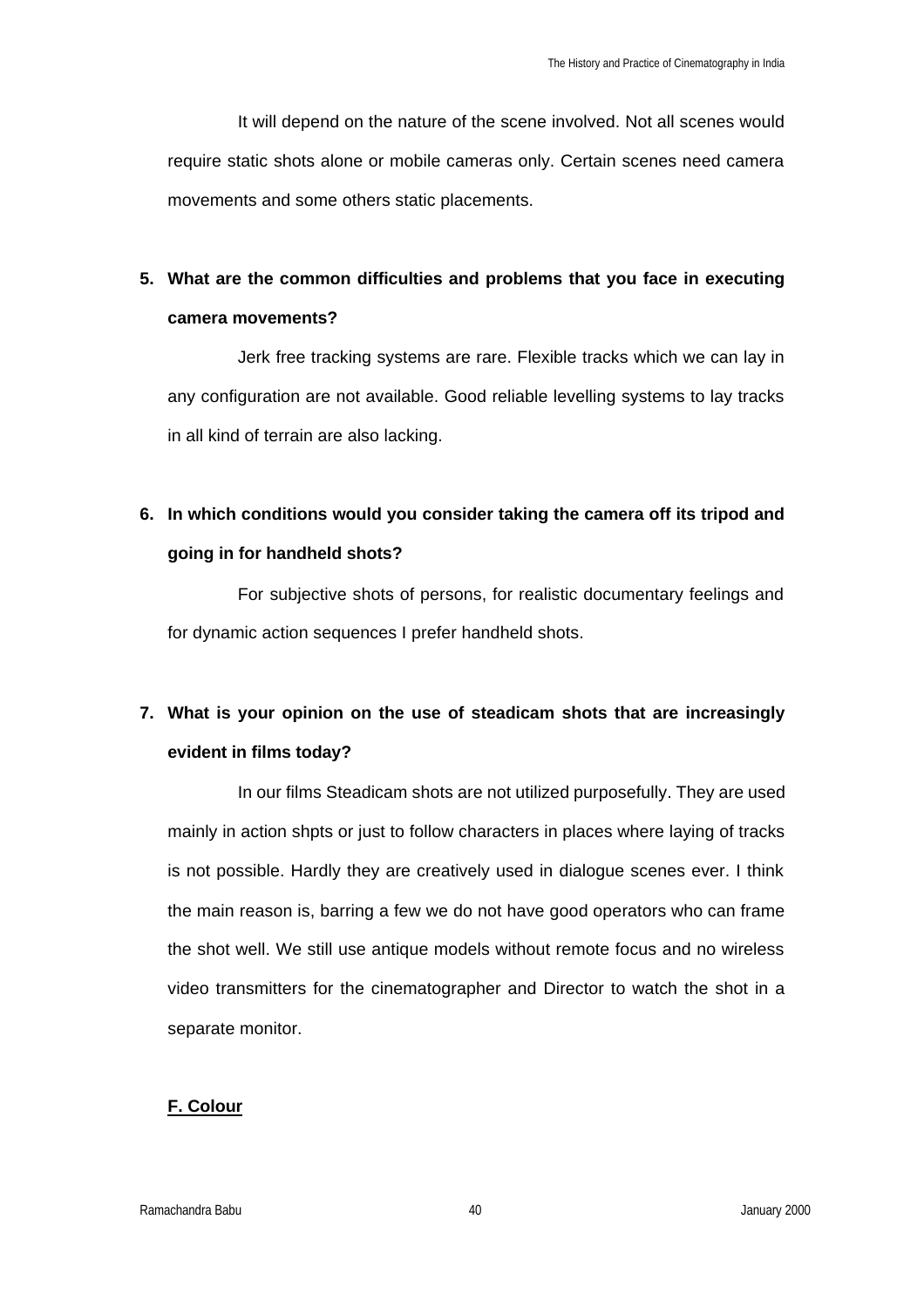### **1. Do you think of colour in any way other than only in terms of registering the presence of colour?**

Colour is feeling, a state of mind which cannot be measured and ascertained but felt and experienced.

# **2. What are the personal associations and cultural connotations that you have with different colours? Do you make use of these categories in working out a colour scheme for a film?**

For me Blue is my favourite. It is soothing to the eyes especially the blue skies, the blue sea, etc. White is the symbol of purity and yellow is of holiness (Turmeric, Sandal paste) Green stands for peace and plenty. Red is the colour of violence and passion. Black stands for death and other unknowns. I try to incorporate my personal associations and feelings in working out colour schemes for films.

## **3. What are your thoughts on monochromatic rendition and on working for deep, saturated colours as stylistic options?**

I am not averse to experimentation and if the subject needs that kind of colour schemes. I am willing to try.

**4. Do you basically think of a frame in Black and White terms and then add colour (as ornament or flourish), or is your conception of a frame always in vivid colour?**

My conception of a frame is always in vivid colour, but I check my lighting through a contrast viewing glass. In a way I balance the tones in Black and white terms.

**5. How do you work with the art director and costume designer to develop a colour palette for a film?**

Ramachandra Babu 41 January 2000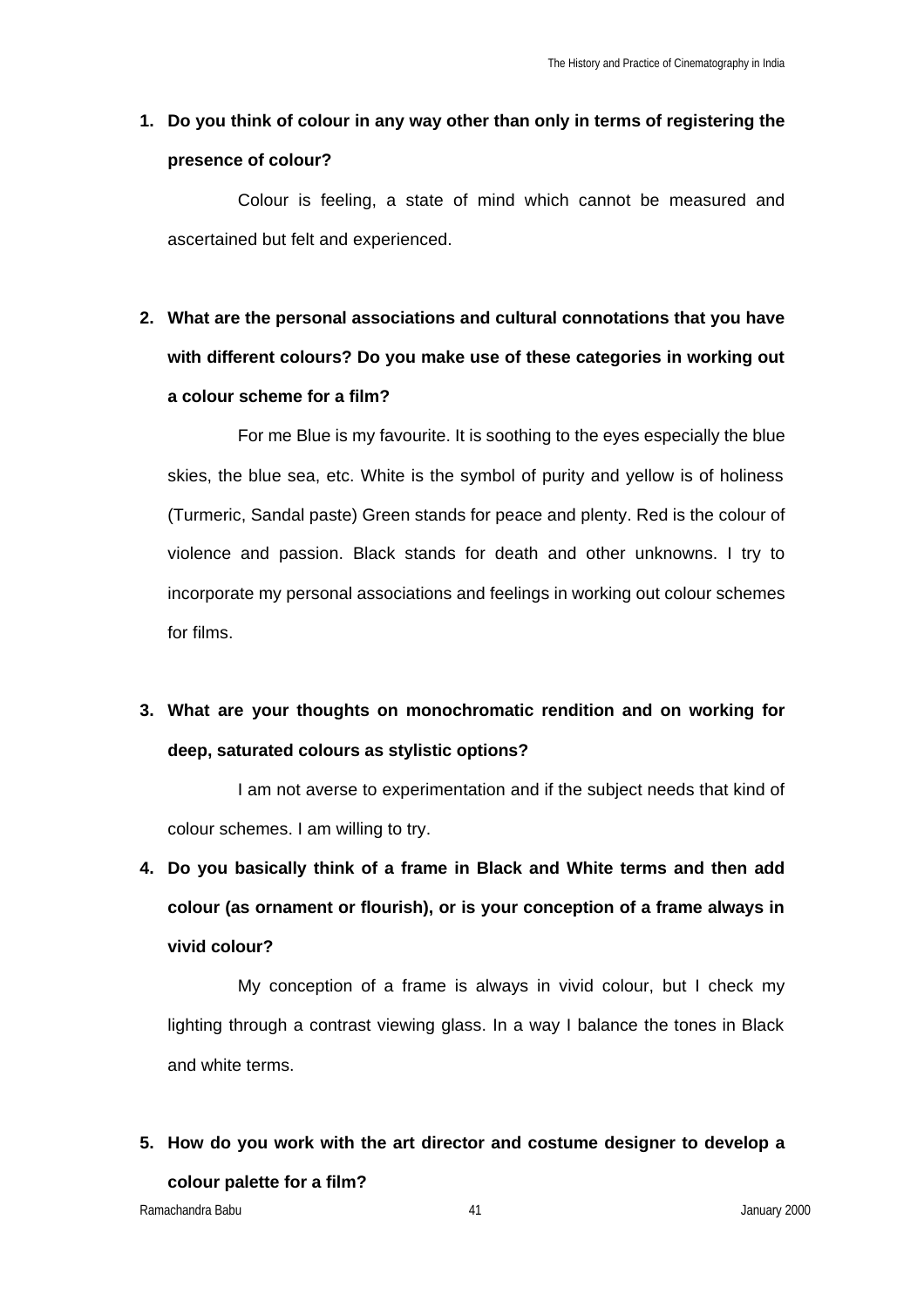Once I decide upon the colour scheme, the Art director is consulted on the colours to be used in the background and props and based on that the costume designer is told what are the colours he can use against which backdrop. A harmonious blending of colours can be achieved by this interaction.

#### **6. What is the kind of work that you do on colour in the laboratory?**

In the laboratory it is usually overall increase or decrease of one colour which is done. This is particularly useful for creating tonal uniformity. You can add a little warm tone to a whole scene or reduce some blue from night scenes. Only limitation is you can play with only one colour.

#### **7. To what extent if at all do you play with the colour balance on video?**

The same as I do with film. But in Video we have contrast control too.

#### **8. Do you find any difference in the rendition of colour in video and film?**

I find the colour in video is garish and the range of tonal quality is limited. Some colours don't reproduce well and also bleed into the background.

#### **G. Laboratory & Post Production Work**

#### **1. What are your thoughts on the grading process?**

Ramachandra Babu 42 January 2000 Grading process is the place where the culmination of your creativity takes place. Unfortunately this is the most neglected phase in filmmaking. Producers think that once they hand over the negative to the Lab, their job is over and they want their copies to be struck as fast as possible. They just don't realize that it is here each and every shot is minutely studied, to be colour corrected and printed to proper densities to come out as release prints as the cinematographer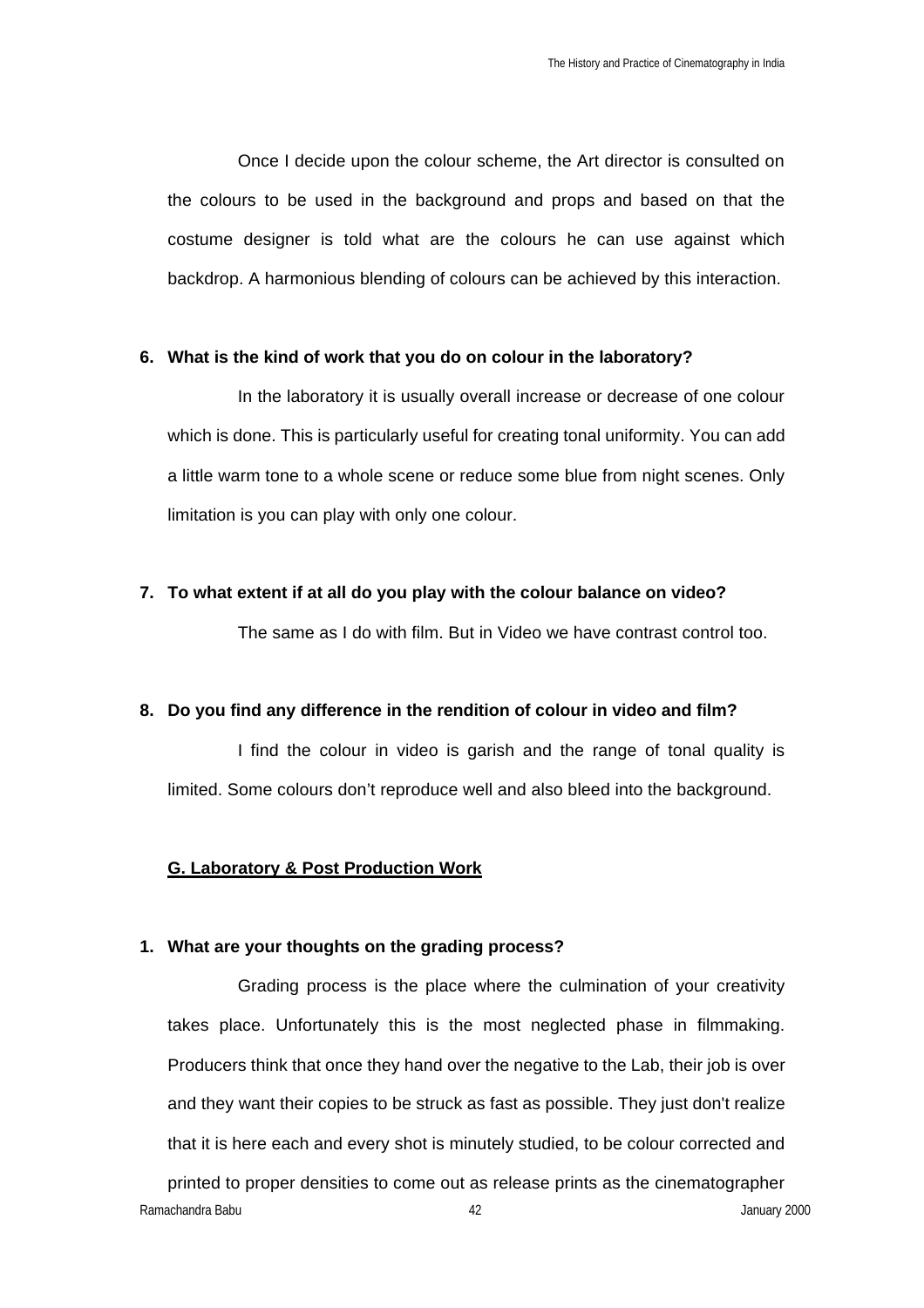had intended it to be. This requires time to do the necessary test prints, to view the first print, correct it, see another print, if there are any more corrections, and then give the print strike order. Invariably enough time is not given for the cinematographer to complete this important phase of filmmaking.

### **2. What is the extent and nature of experimentation that you would do in the laboratory?**

Only sort of experimentation I could do in the Lab was push processing. But I would like to try out Bleach by passing process etc.

#### **3. What is the input of the work in the lab into the ultimate look of a film?**

Laboratories play a major part in achieving the ultimate look of a film. Many films are ruined in the final print stage when proper stock test was not made. Also negative processing should be of the highest quality if results have to be good.

# **4. What is your opinion on the standards of Indian laboratories? What can be done to make for better standards and working conditions in the laboratories?**

If we try, our Laboratories can give world-class prints. Our processing is as good as any lab in the advanced countries. Where we fail is in the filmhandling department. There are scratches, pinholes, cinch marks etc, which ruin the print quality. Strict dust free atmosphere combined with absolute cleanliness and careful film handlil1g should become part of everyday work culture. Also quality control in the chemicals and process control should be maintained.

# **5. What in your opinion are the essential qualities and features of a good film print?**

Ramachandra Babu 43 January 2000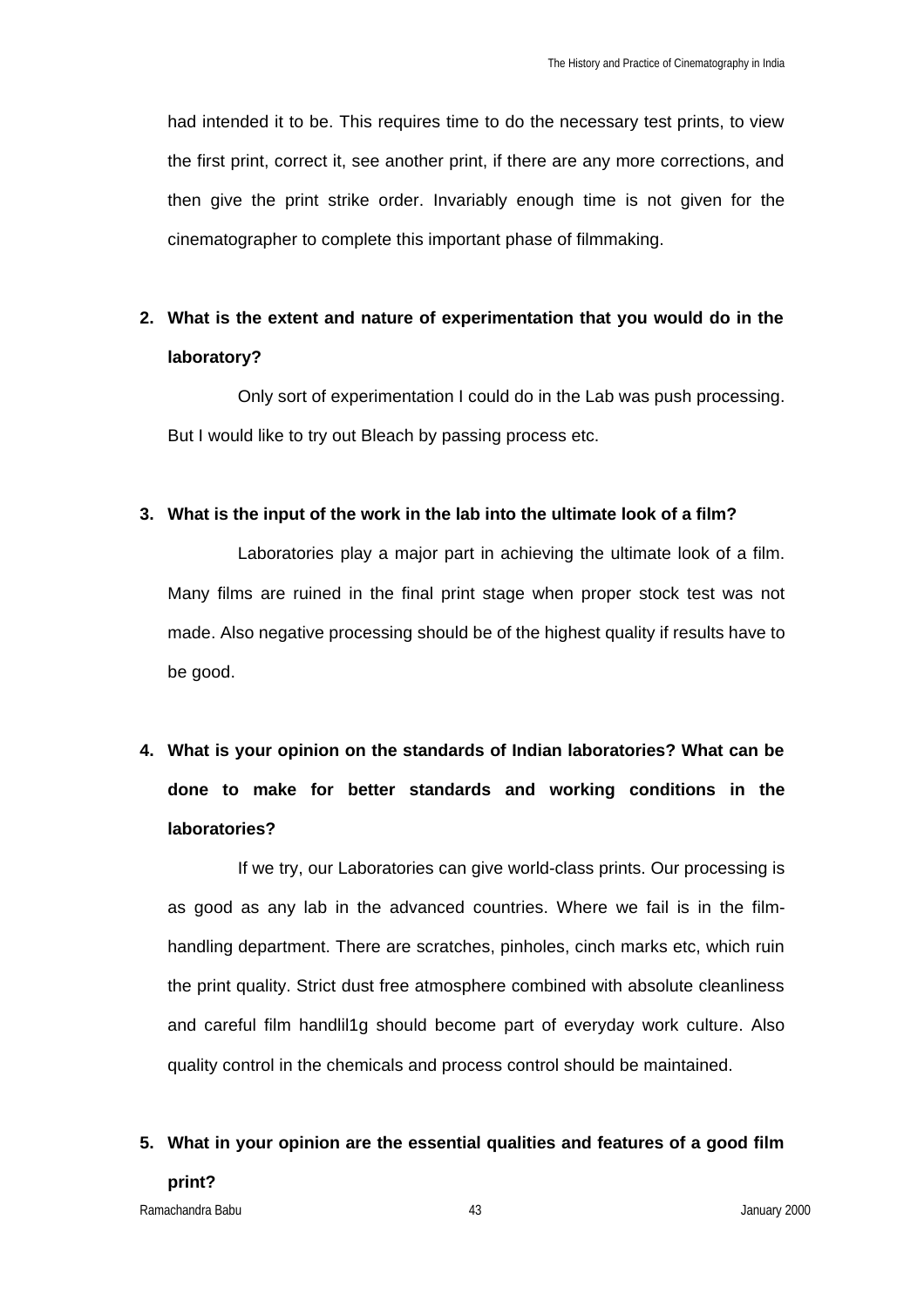A good film print should be free from physical marks such a scratches, water marks, pin holes, etc. It should be of uniform density so that highlight as well as shadow details are seen and also have proper contrast and colour saturation. The images should be sharp and there should not be any jitter during projection.

**6. How much space is there for a cinematographer to intervene in video postproduction - say in terms of colour rendition and image brightness? If a cinematographer's presence is taken for granted in a film laboratory, why is he/she generally absent from the entire process of video post-production?**

In video post-production there are limitations for colour rendition and image brightness due to the technical constraints of the electronic media. I think the cinematographer is avoided in video post-production for the simple reason that those manning the telecine think that they know everything about colour rendition and they are seeing the final result right there on the screen and there is no need for some one to sit there and tell them how to do it. Unlike film where you get to see the final result only after processing, here it is instantaneous. So they think that there is nothing more to it.

#### **H. Viewing Conditions**

**1. What is your opinion on the standards of screens and projectors in cinema theatres in India? What can be done to make for better standards and viewing conditions in the theatres?**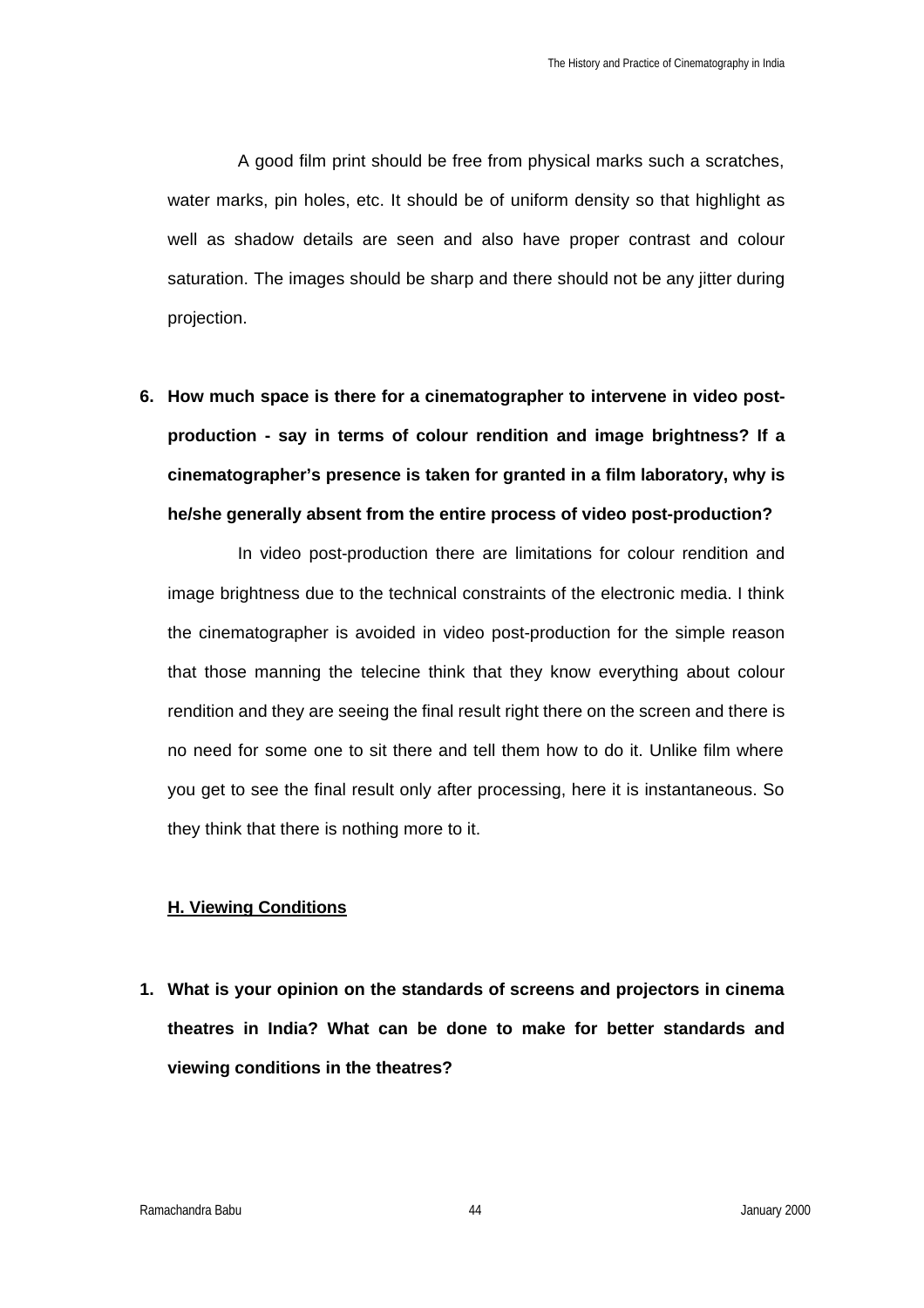Majority of our theatre screens are full of dirt and the projectors are in very poor conditions with broken mirrors, old lenses with worn out coatings and with the arc lamp run at a lower amperage etc. Even in cities like Thiruvananthapuram and Ernakulam, where I happened to inspect the theatres as a member of the Technical committee for two International Film Festivals, I found that most of the theatres were having a screen brightness in the range of 5 to 9 footlamberts instead of the International standard of 16 footlamberts. By cleaning the screen, installing new mirrors, servicing the lenses and by running the arc at the correct amperage we could bring them up to the international standard of 16 Fl. It shows that results can be obtained if we try a little. Our Indian Society of Cinematographers has been crusading since its inception for inclusion of these minimum standards in the Cinema licensing rules. Unless the minimum projection standards are made mandatory, the theatre owners are not going to comply. Also, like restaurants, theatres can be classified A, B, C class according to the projection quality so that viewers can know which theatre offers good viewing conditions.

### **2. What is your opinion on the quality of telecine transfers in television stations?**

The quality of telecine transfers in television stations is of poor and indifferent quality. The colour contrast and brightness are all off key.

### **3. What is your opinion on the quality of transmitted video signals on television (including satellite TV)**

When compared to the land stations, the transmitted video signals of Satellite TV are much better. It is still even better in the case of Digital Transmission.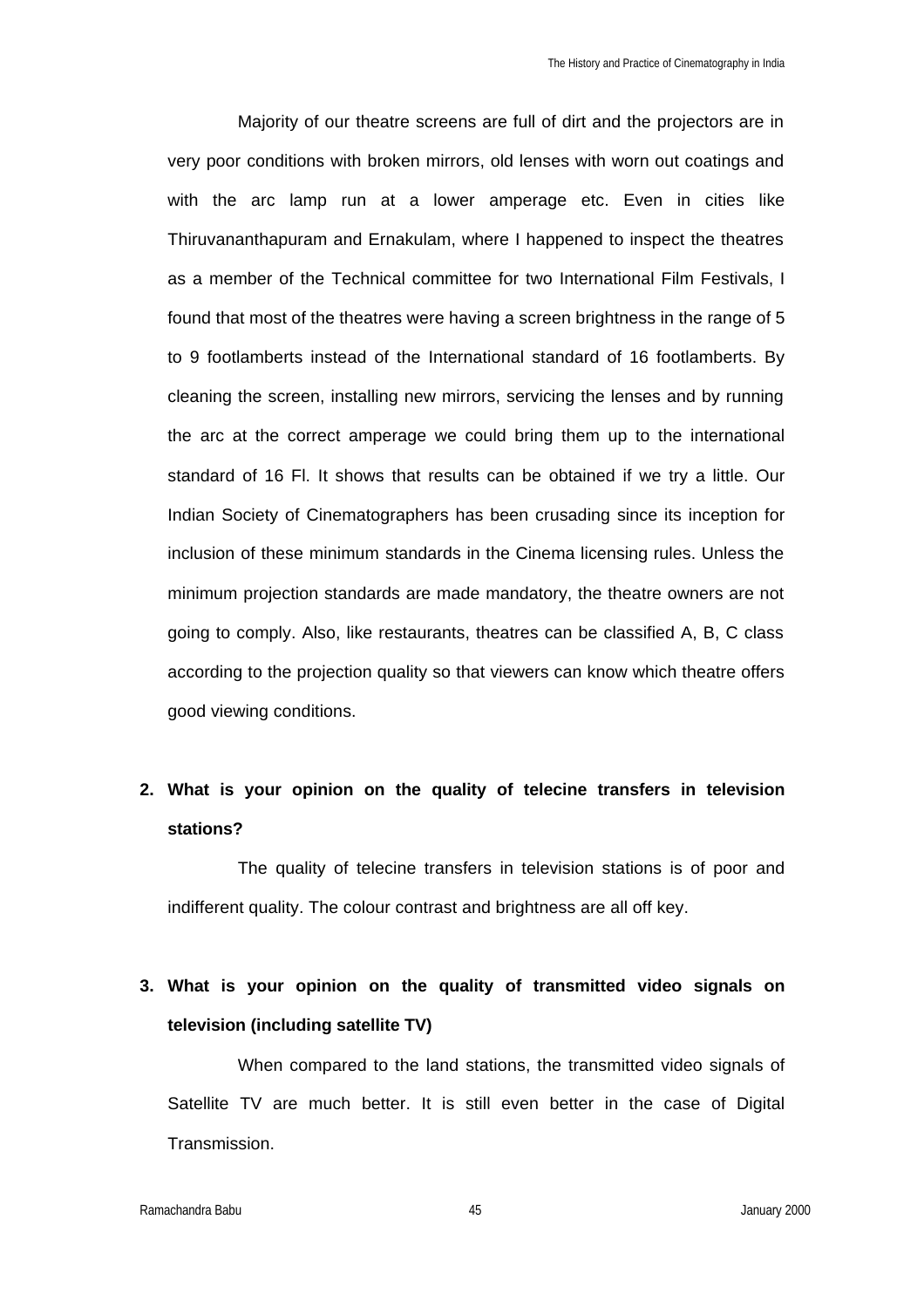#### **SECTION VI: AESTHETIC QUESTIONS**

#### **1. Do you adapt different styles in different categories of filmmaking?**

I do change my styles according the nature of the film. You just can't have the same style for a period film and a modern drama or a village story. It will look awful.

### **2. Can we make a distinction between 'realist' and 'expressive' cinematography? What are the markers of this distinction?**

Realistic cinematography mainly consists of naturalistic lighting pattern. Whereas expressive cinematography, I feel, utilizes stylistic lighting patterns and modifying the chemical processes to achieve desaturated colours or increased contrast etc deliberately for artistic results. I feel that there is nothing wrong to do "expressive" cinematography if the subject demands it.

# **3. How much freedom do you give yourself in terms of changing your style? Or, do you work towards maintaining a consistent stylistic signature in all your films?**

As I do not want myself trapped forever in a fixed style of cinematography, I keep on trying out newer things. You have to be constantly experimenting to fuel your creativity.

### **4. Subrata Mitra once said, "Could** *Pather Panchali* **have been shot with Panavision cameras, and sophisticated accessories?" - Comment.**

Certainly *Pather Panchali* could not have been made with sophisticated equipments. Subrata Mitra became innovative by utilizing the Bengal government's police searchlights (the only lights available) to his advantage by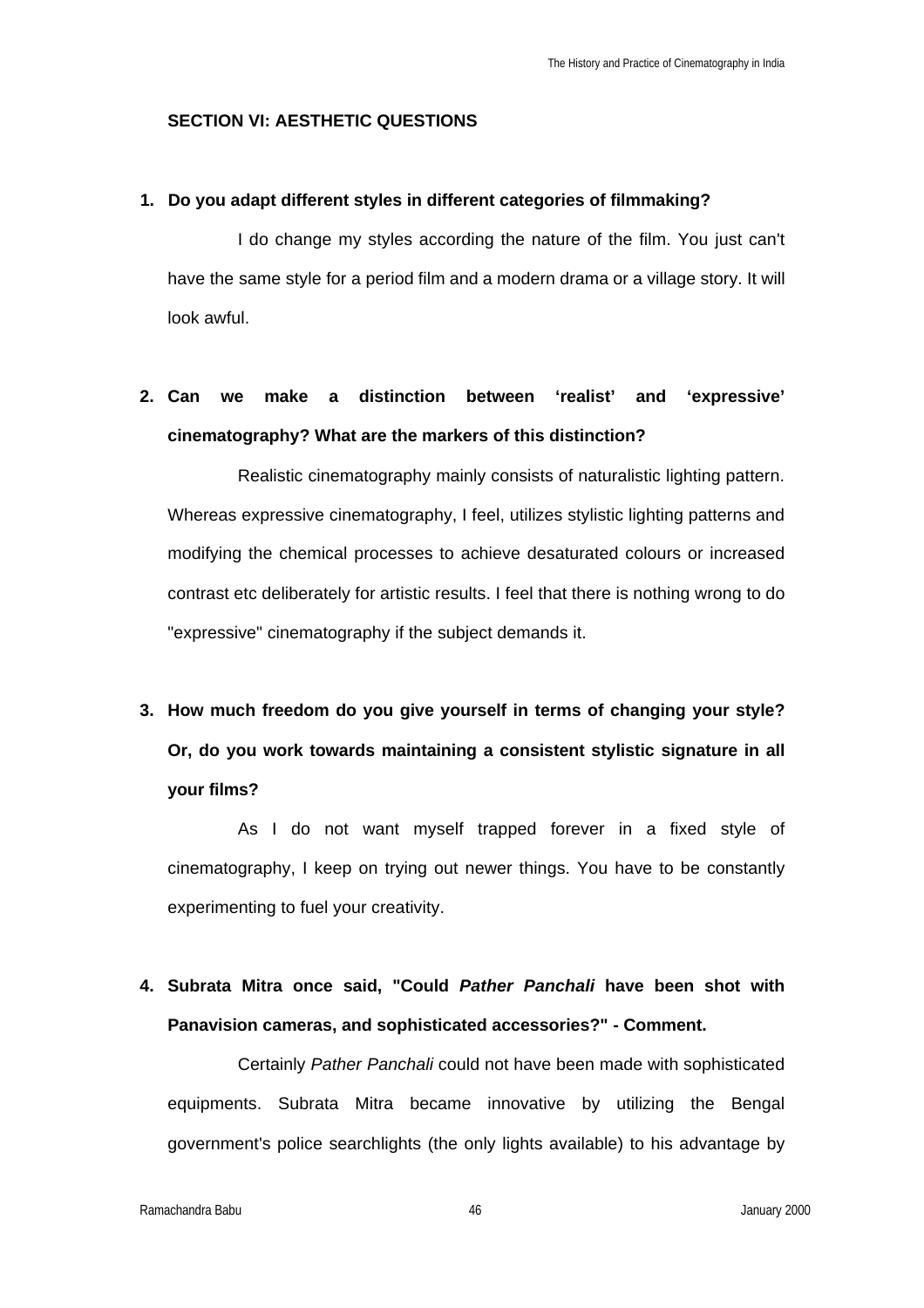bouncing them onto white cards and got into soft lighting. Necessity is the mother of invention.

## **5. Can an excess of technological gadgets sometimes be a hindrance to the practice of cinematography, and to creative freedom?**

An abundance of sophisticated equipments may produce a technically perfect film, but rarely an artistically superior cinema. It is not the equipments but the man behind it who is the creator.

**6. How does the presence of the human body affect the decisions that you take in terms of lighting for a frame? What is the relationship of the image size of your frame to the volume occupied by the human figure within it?**

When an actor is introduced in a frame, primarily he/she should be recognizable as a person and should not get merged into the background. Then only comes the question of whether face should be clearly seen etc. The nature of space occupied by the human figure depends mainly upon the nature of the shot (CU, MS, LS) and whether the character should be prominent etc.

**7. What are the different elements that you take into consideration when you position the human body within the frame? Do these elements change when you move from a studio set to a location, from an interior scene to an exterior scene and from daylight to night?**

First consideration will be the person's relationship with the backdrop. Whether it belongs to the person or a strange one. Whether the surrounding objects imprison, overpower or have any influence on the person. Then you have to look for possible light sources in the frame for placing the human figure to bit lit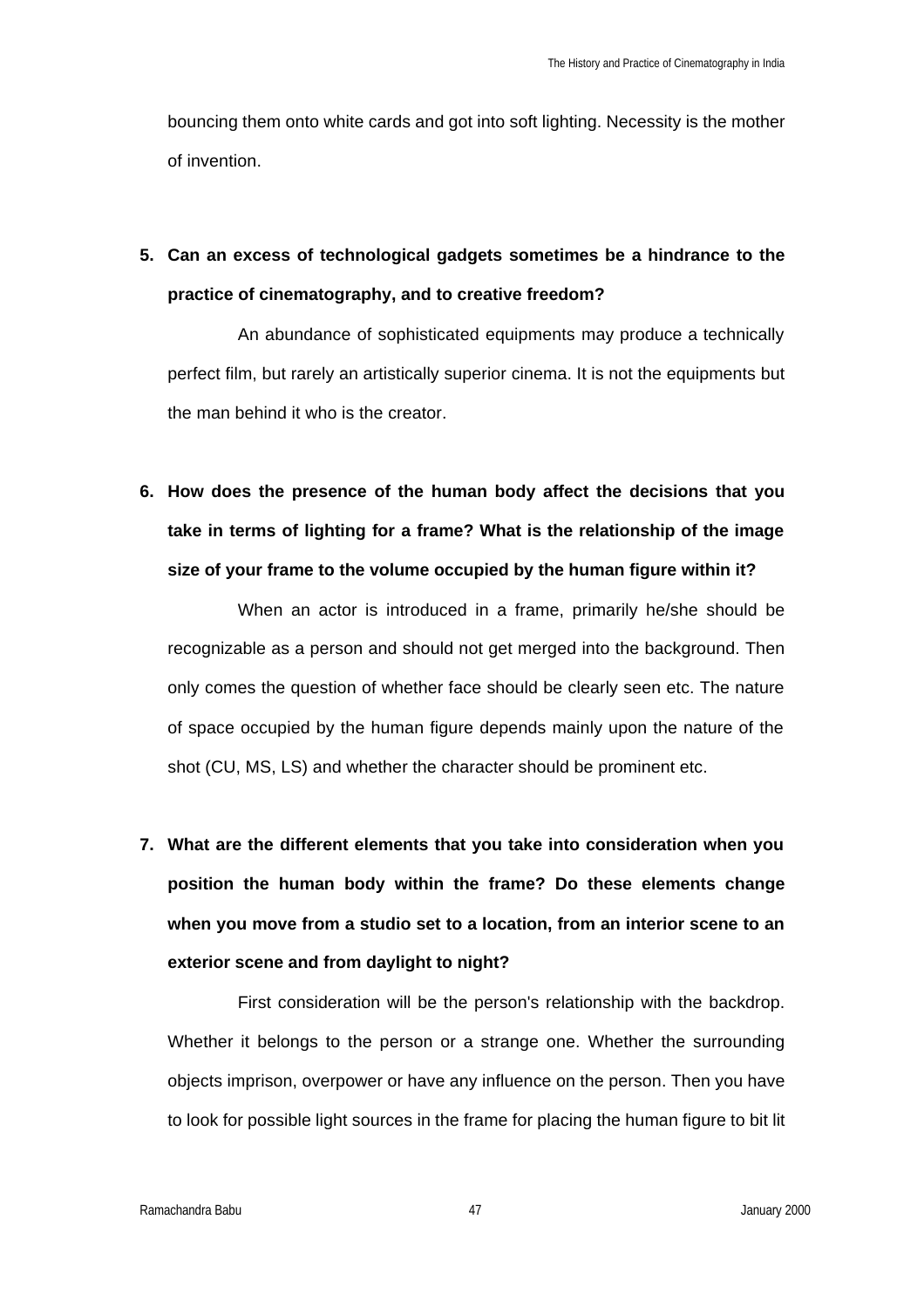as required. These elements remain the same, though in the case of outdoor locations the landscape should also be taken into consideration.

## **8. Are there any differences in the way in which male and female figures are lit and framed?**

As there are differences in the body shapes of males and females, so is there subtle lighting change to emphasise the curves of the female body. Also softer lighting is used to accent femininity.

## **9. Are there any differences in the way in which, the eyes, the face and the body are lit and framed?**

There are differences in the way in which eyes, face and the body are lit and framed. An example would be how a Long shot of a person, close up of the face and an extreme close shot of the eyes are lit and framed.

## **10. Do different characters in a narrative demand the application of different lighting codes and conventions?**

Yes. Giving harsh lighting for villains, soft lighting for gentler characters etc, can subtly do it.

## **11. "The visibility of the Star in mainstream films demands its own form of lighting." - Comment.**

If you want to practice in the mainstream cinema, the faces of the stars should be lit in a visible manner. Otherwise the producer will sack you by saying that he had paid huge sums as star salaries but they are not seen on the screen. He would any time prefer a cinematographer who would do more flattering glamour lighting. So one had to strike a compromise. You have to retain your

Ramachandra Babu 48 January 2000 lighting pattern and at the same time see that star faces are at least visible.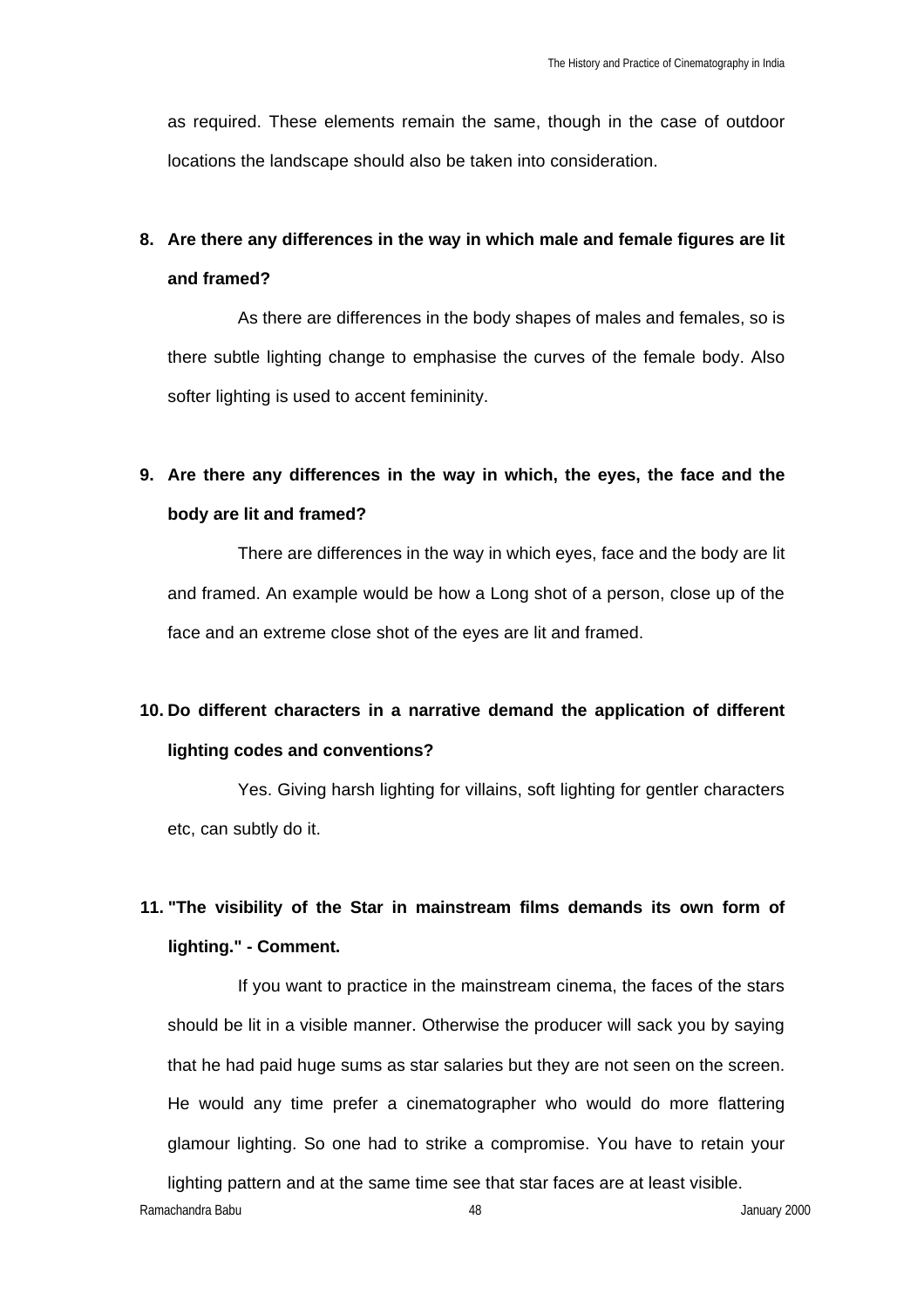## **12. Do you light up the space and then allow the characters to move within it, or, do you light the characters and by doing so evoke the space?**

Lighting the space and allowing the characters to move in and adjusting the lights accordingly is my way of working.

## **13. "Pragmatic considerations and Time Management determine the aesthetic of a film" - Comment.**

Time management plays a large part especially if you want to take shots at specific times like sunrise or dusk hours. Unless the cast and crew are ready and right on location many crucial shots may not be taken and you may have to compromise by doing it at some other unsuitable time. Pragmatic considerations will help you to make full use of available facilities. Both will contribute to the aesthetic of the film.

#### **14. "Editors spoil cinematographers labours" - Comment.**

To a certain extent, especially when they cut the shots in mid movement or when shots are cut abruptly without giving the viewer enough time to appreciate the frame. Sometimes they even use N.G. takes which you might have rejected due to some technical problem but they justify by saying it suits them best editorially, and include it in the final film. In the name of increasing the tempo of the film shots are often chopped up. Shots taken in different contexts are juxtaposed creating problems while colour timing.

#### **15. Do you shoot an urban setting differently from a rural setting?**

As the entire milieu is different, the scenery is different and so is the pace of life, hence I would shoot an urban setting differently from a rural one.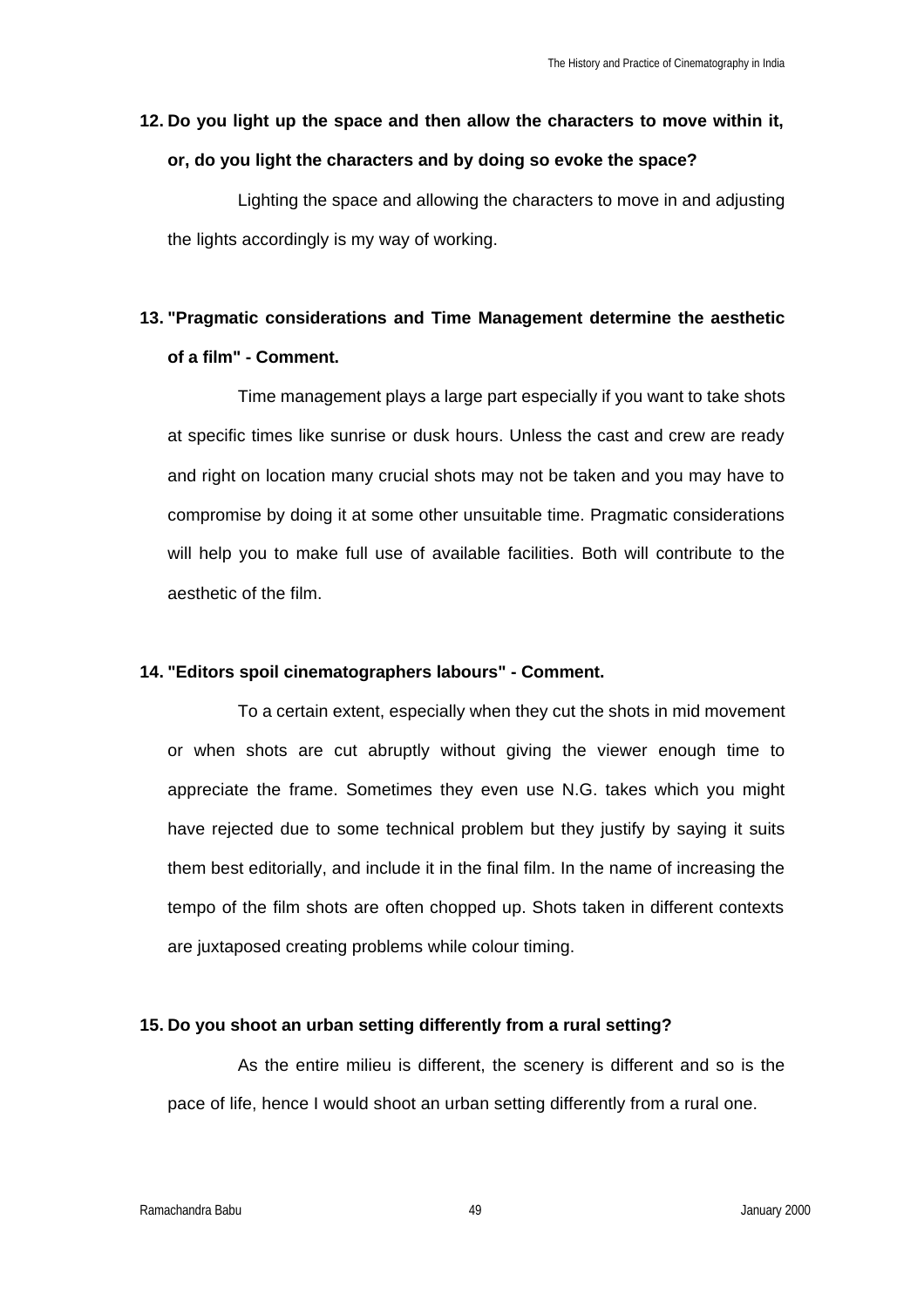### **16. "There is a preference for the panoramic eye in the depiction of the rural, and for the dynamic, mobile eye in the depiction of the urban" - Comment.**

One is influenced by the atmosphere, the kind of landscape one sees etc. while one plans a shot. Naturally the wide open vistas of rural landscapes prompt one to go for panoramic shots. Similarly the fast paced urban lifestyle matches dynamic mobile camerawork.

### **17. "The mobile camera (extended tracks &cranes and steadicam) have transformed the cinematographic experience and effect." - Comment.**

I would rather say that the mobile camera is being over used. Whether it is needed or not remote cameras whirling overhead performing aerial gymnastics have become the fashion now-a-days!

#### **18. Do you imagine the sound track when you are shooting?**

Sometimes, when I take dolly shots I keep thinking about the possible music score to come over it and ask the dolly operator to push it at a particular speed.

#### **19. "Conception of a sound track gives rhythm to the shot taking" - Comment.**

If you have an idea of what the sound track would be and if you could match the rhythm to the shot, taking it will be more harmonious .

#### **20. Is shooting a beautiful object beautifully good cinematography?**

Definitely not. Real good cinematography means to find out not only beauty In everyday objects but also in bringing out the unseen qualities of the object as well. It is the inner beauty that counts rather than the exterior. Good cinematography should be the soul and bring out the character make it an enlightening experience.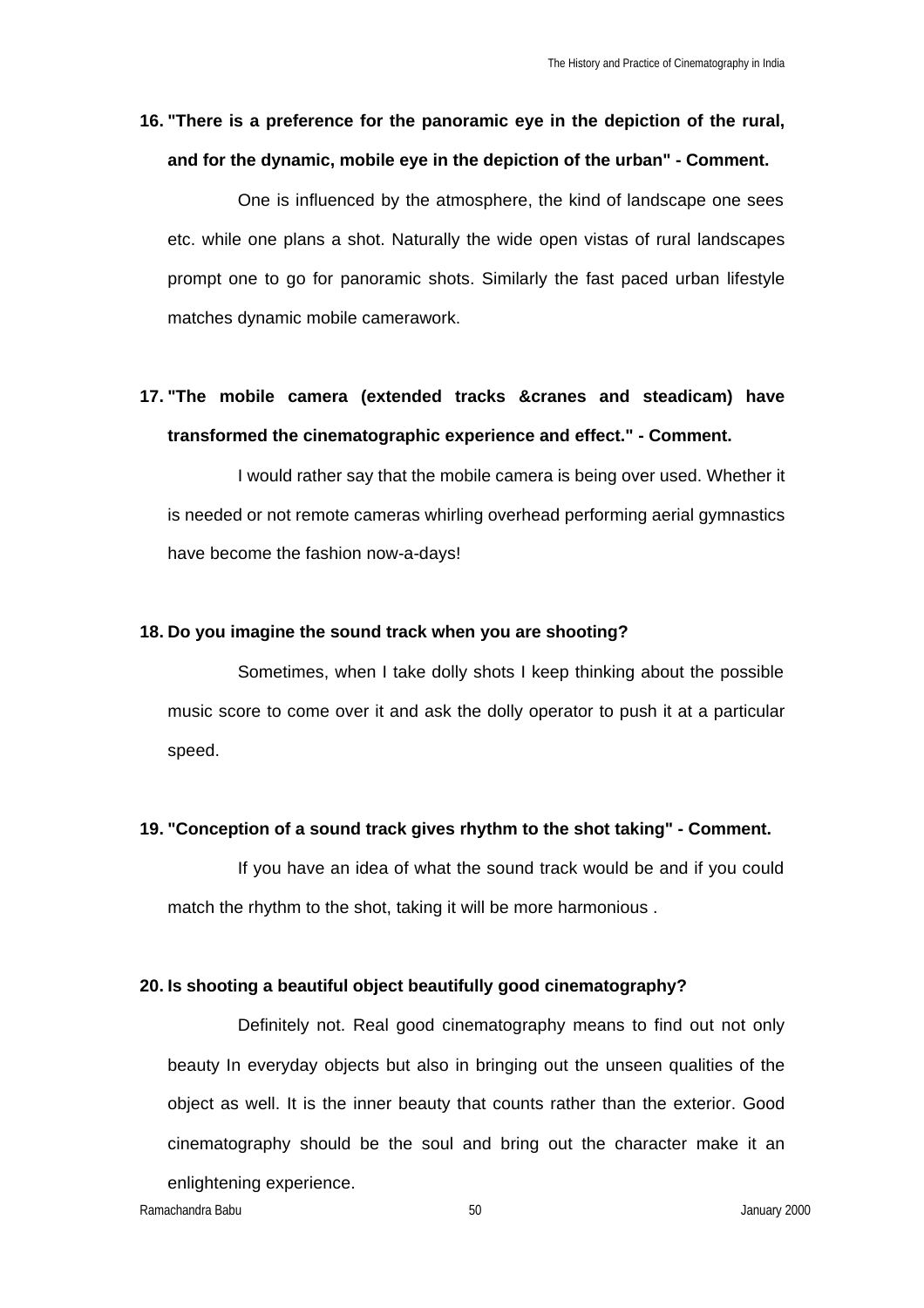### **21. What is the notion of beauty that you aspire for? What are the aesthetic goals that you set yourself?**

Beauty should be eternal, divine. It should be appreciated by all people irrespective of race or region or culture. It should be universal. I seek to create some everlasting images on celluloid that will linger on in the viewer's memories for a long time. The images should not only be beautiful but also meaningful. It should be a spiritually elevating philosophical experience. It should be timeless for it is what you are going to leave as your legacy, your monument. It should be something by which people will remember you for, long after you had gone.

### **22. Have you seen the concept of 'Beauty' change in the course of your career as a cinematographer?**

During my career the concept of beauty has changed from being only external to inner beauty as well as meaningful beauty and beauty with a purpose.

## **23. Why is the pursuit of 'Beauty' alone the motivation for so much cinematography? Can there be other motivations?**

People want to see beautiful images. Though the sun rises and sets everyday, they don't have the time or patience to notice it the least. The very same people will sit dazzled by the Technicolor sunset on the screen. The easy way for a cinematographer to get appreciation is to cater this kind of audience by supplying beautiful images. But good cinematography is not a collection of beautiful images only. An individual shot of, say, a sunset has no value of its own in a film. It is determined by the shot preceding and the one succeeding it. It is the totality of the film that matters most and the camerawork should be in tune with it. A layman may feel that a jerky out of focus shot as shoddy camerawork, if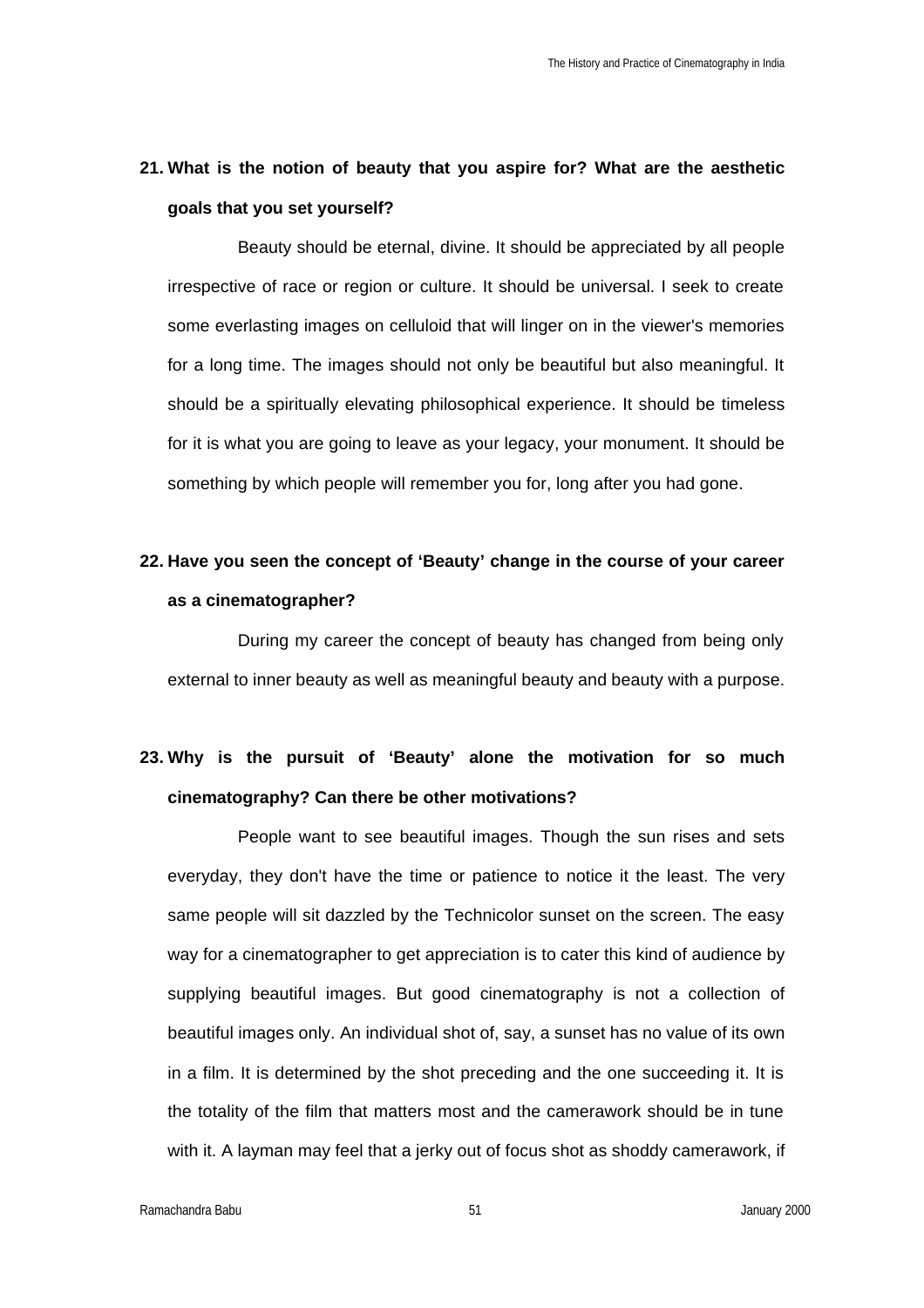he sees it as separate shots. But if it is used to convey the mental state of a disoriented character it will be hailed as a masterstroke. Cinematography does not have an existence of its own. It is part and parcel of CINEMA.

**24. Do you find that there is a generally accepted notion of an 'aesthetic minimum' for cinematography today? Does this constrain or enable you? Do you have your own, personal 'aesthetic minimum'?**

Exotic locations, backlit bevy of damsels soft focussed and enhanced, dizzy remote crane acrobatics, odd low angle spot lighting of background and props etc have become the "aesthetic minimum" for today's cinematography. I don't set myself any such minimum. I would rather go out for the "maximum" to perfectly match my cinematography according to the subject of the film I am doing.

**25. What are the aspects of the cinematographer's craft that you find unrealised in your working life? Just as a Director has the freedom to discuss an 'idea' and develop that into a script or screenplay, why does the cinematographer not have the same freedom to develop a specifically cinematographic conception into a full-fledged script!**

A cinematographer can showcase his best work only when he teams up with a good, sensitive, sensible and understanding director. Unfortunately this is a rare commodity. The lack of imaginative scriptwriters is another problem. It becomes very frustrating to keep on doing mundane work day after day. I would like to do a lot of experimentation in terms of altering the processing techniques for both negative and positive, playing with contrast, with Lightflex etc. Try out surrealistic images in science fiction settings as well as do down to earth purposeful films that will enlighten our people.